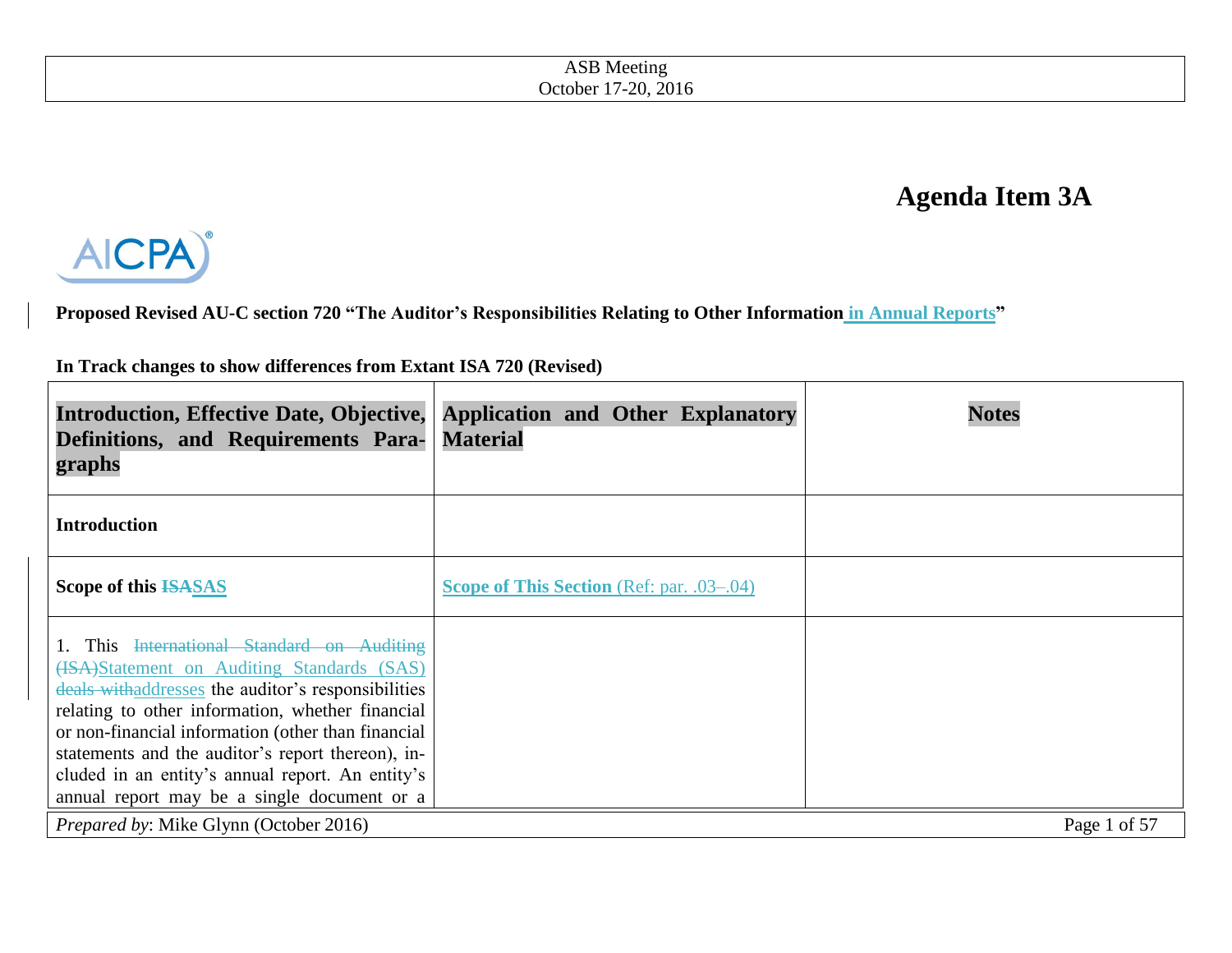| Proposed Revised AU-C section 720<br>ASB Meeting, October 17-20, 2016                                                                                                                                                                                                                                                                                                                                                                                                                                                                                                                                                                               |                                                                                                                                                                                                                                                                                                                                                                                                                                                                  |              |  |
|-----------------------------------------------------------------------------------------------------------------------------------------------------------------------------------------------------------------------------------------------------------------------------------------------------------------------------------------------------------------------------------------------------------------------------------------------------------------------------------------------------------------------------------------------------------------------------------------------------------------------------------------------------|------------------------------------------------------------------------------------------------------------------------------------------------------------------------------------------------------------------------------------------------------------------------------------------------------------------------------------------------------------------------------------------------------------------------------------------------------------------|--------------|--|
| <b>Introduction, Effective Date, Objective,</b><br>Definitions, and Requirements Para-<br>graphs                                                                                                                                                                                                                                                                                                                                                                                                                                                                                                                                                    | <b>Application and Other Explanatory</b><br><b>Material</b>                                                                                                                                                                                                                                                                                                                                                                                                      | <b>Notes</b> |  |
| combination of documents that serve the same<br>purpose.                                                                                                                                                                                                                                                                                                                                                                                                                                                                                                                                                                                            |                                                                                                                                                                                                                                                                                                                                                                                                                                                                  |              |  |
| 2. In the absence of any separate requirement in<br>the particular circumstances of the engagement,<br>the auditor's opinion on the financial statements<br>does not cover other information, and the auditor<br>has no responsibility for determining whether<br>such information is properly stated. This section<br>establishes the requirement for the auditor to<br>read the other information of which the auditor is<br>aware because the credibility of the audited fi-<br>nancial statements may be undermined by mate-<br>rial inconsistencies between the audited financial<br>statements and other information in the annual<br>report. |                                                                                                                                                                                                                                                                                                                                                                                                                                                                  |              |  |
| 3. This standard does not apply to supplemental<br>information addressed by AU-C section 725,<br>Supplementary Information in Relation to the<br>Financial Statements as a Whole or required<br>supplementary information addressed by AU-C<br>section 730, Required Supplementary Infor-<br>mation. (Ref: par. A1)                                                                                                                                                                                                                                                                                                                                 | .A1 This SAS also addresses other information<br>for which a designated accounting standard<br>setter <sup>6</sup> has issued standards or guidance regard-<br>ing the format to be used and content to be in-<br>cluded when such information is voluntarily<br>presented in an annual report. The auditor's<br>responsibility for other information presented<br>in an annual report that is required to be in-<br>cluded by a designated accounting standards |              |  |
| Agenda Item 3A                                                                                                                                                                                                                                                                                                                                                                                                                                                                                                                                                                                                                                      |                                                                                                                                                                                                                                                                                                                                                                                                                                                                  | Page 2 of 57 |  |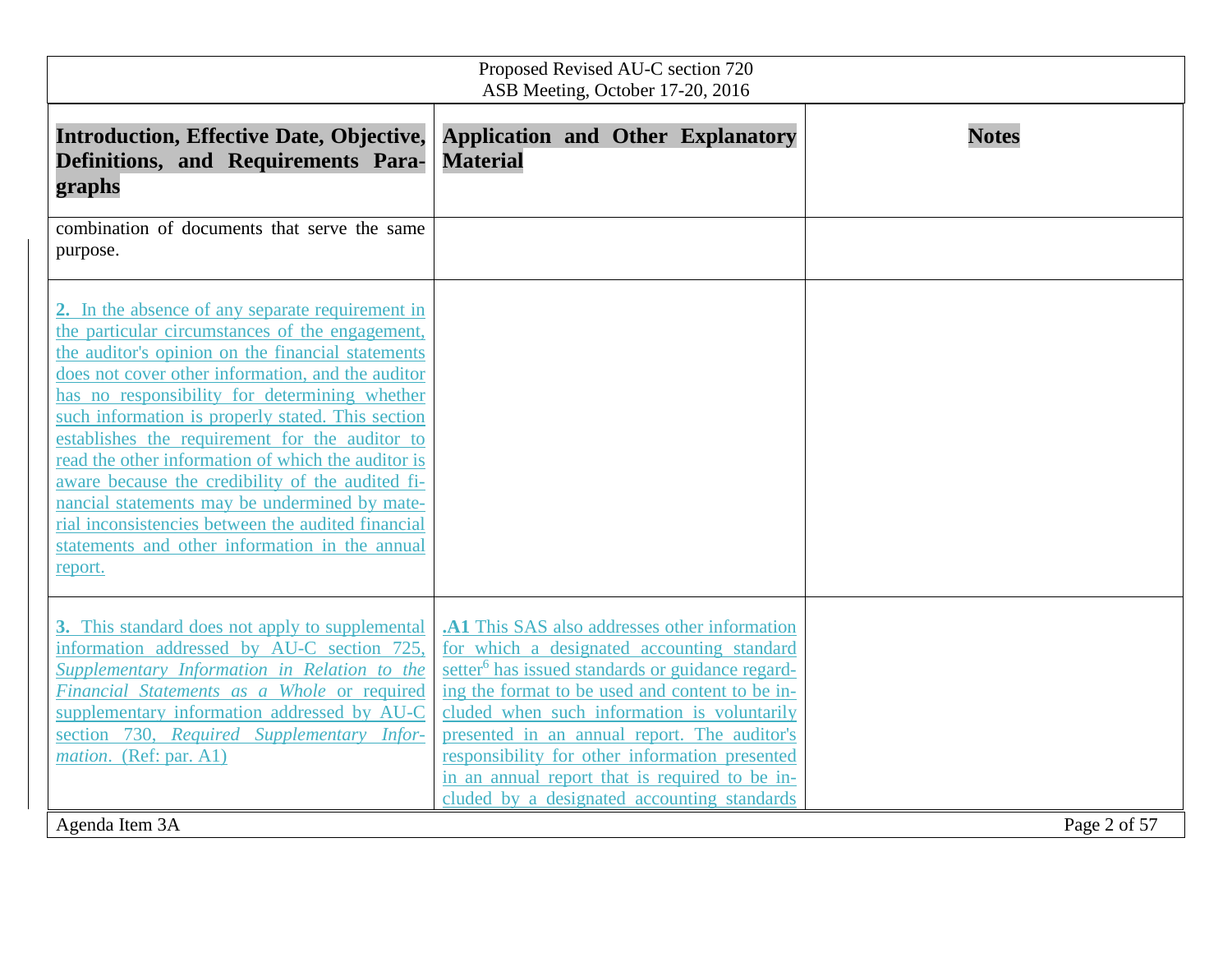| Proposed Revised AU-C section 720<br>ASB Meeting, October 17-20, 2016                                                                                                                           |                                                                                                                                                                                                                                                                                                                            |              |  |
|-------------------------------------------------------------------------------------------------------------------------------------------------------------------------------------------------|----------------------------------------------------------------------------------------------------------------------------------------------------------------------------------------------------------------------------------------------------------------------------------------------------------------------------|--------------|--|
| <b>Introduction, Effective Date, Objective,</b><br>Definitions, and Requirements Para-<br>graphs                                                                                                | <b>Application and Other Explanatory</b><br><b>Material</b>                                                                                                                                                                                                                                                                | <b>Notes</b> |  |
|                                                                                                                                                                                                 | setter is addressed in section 730, Required<br>Supplementary Information.                                                                                                                                                                                                                                                 |              |  |
|                                                                                                                                                                                                 | Designated accounting standards setter is<br>defined in paragraph .04 of section 730.                                                                                                                                                                                                                                      |              |  |
| 4. This SAS also may be applied, adapted as<br>necessary in the circumstances, to other docu-<br>ments to which the auditor, at management's re-<br>quest, devotes attention. (Ref: par. A2-A4) | .A2 Other information may comprise the fol-<br>lowing:<br>• A report by management or those charged<br>with governance on operations<br>• Financial summaries or highlights<br>· Employment data<br>• Planned capital expenditures<br>· Financial ratios<br>• Names of officers and directors<br>· Selected quarterly data |              |  |
| Agenda Item 3A                                                                                                                                                                                  |                                                                                                                                                                                                                                                                                                                            | Page 3 of 57 |  |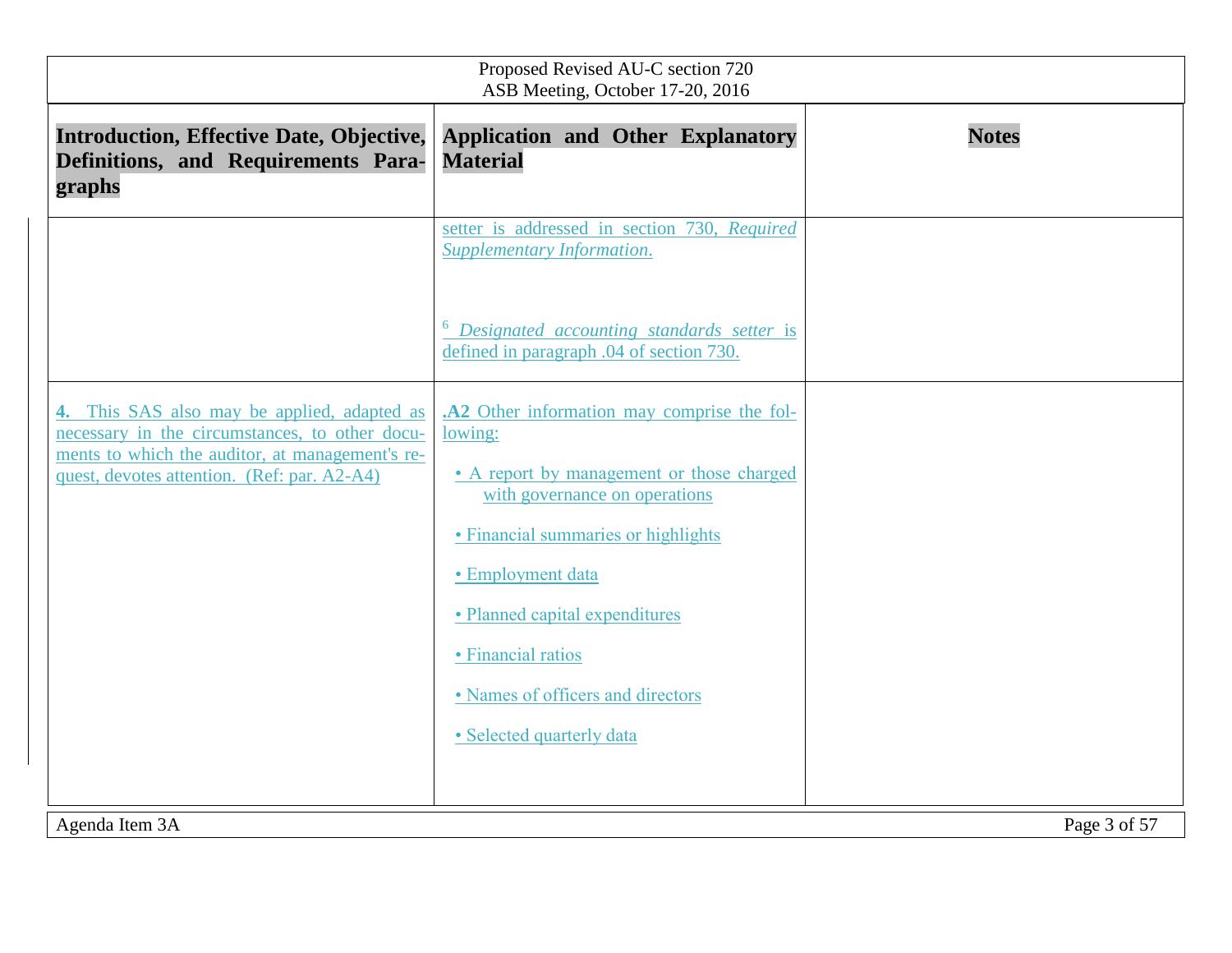| Proposed Revised AU-C section 720<br>ASB Meeting, October 17-20, 2016                            |                                                                                                                                                                                                                                                    |              |  |
|--------------------------------------------------------------------------------------------------|----------------------------------------------------------------------------------------------------------------------------------------------------------------------------------------------------------------------------------------------------|--------------|--|
| <b>Introduction, Effective Date, Objective,</b><br>Definitions, and Requirements Para-<br>graphs | <b>Application and Other Explanatory</b><br><b>Material</b>                                                                                                                                                                                        | <b>Notes</b> |  |
|                                                                                                  | .A3 For purposes of GAAS, other information<br>does not encompass, for example, the follow-<br>$\frac{\text{ing}}{\text{ing}}$                                                                                                                     |              |  |
|                                                                                                  | • A press release or similar memorandum or<br>cover letter accompanying the document<br>containing audited financial statements<br>and the auditor's report thereon.                                                                               |              |  |
|                                                                                                  | • Information contained in analyst briefings.<br>• Information contained on the entity's web-<br>site. Websites are a means of distributing in-<br>formation and are not, themselves, docu-<br>ments containing audited financial state-<br>ments. |              |  |
|                                                                                                  | <b>Considerations Specific to Governmental En-</b><br>tities ( $Ref: par. .2$ )                                                                                                                                                                    |              |  |
|                                                                                                  | .A4 The term annual reports of governments is<br>intended to include comprehensive annual re-<br>ports or other annual financial reports that in-<br>clude the government's financial statements<br>and the auditor's report thereon.              |              |  |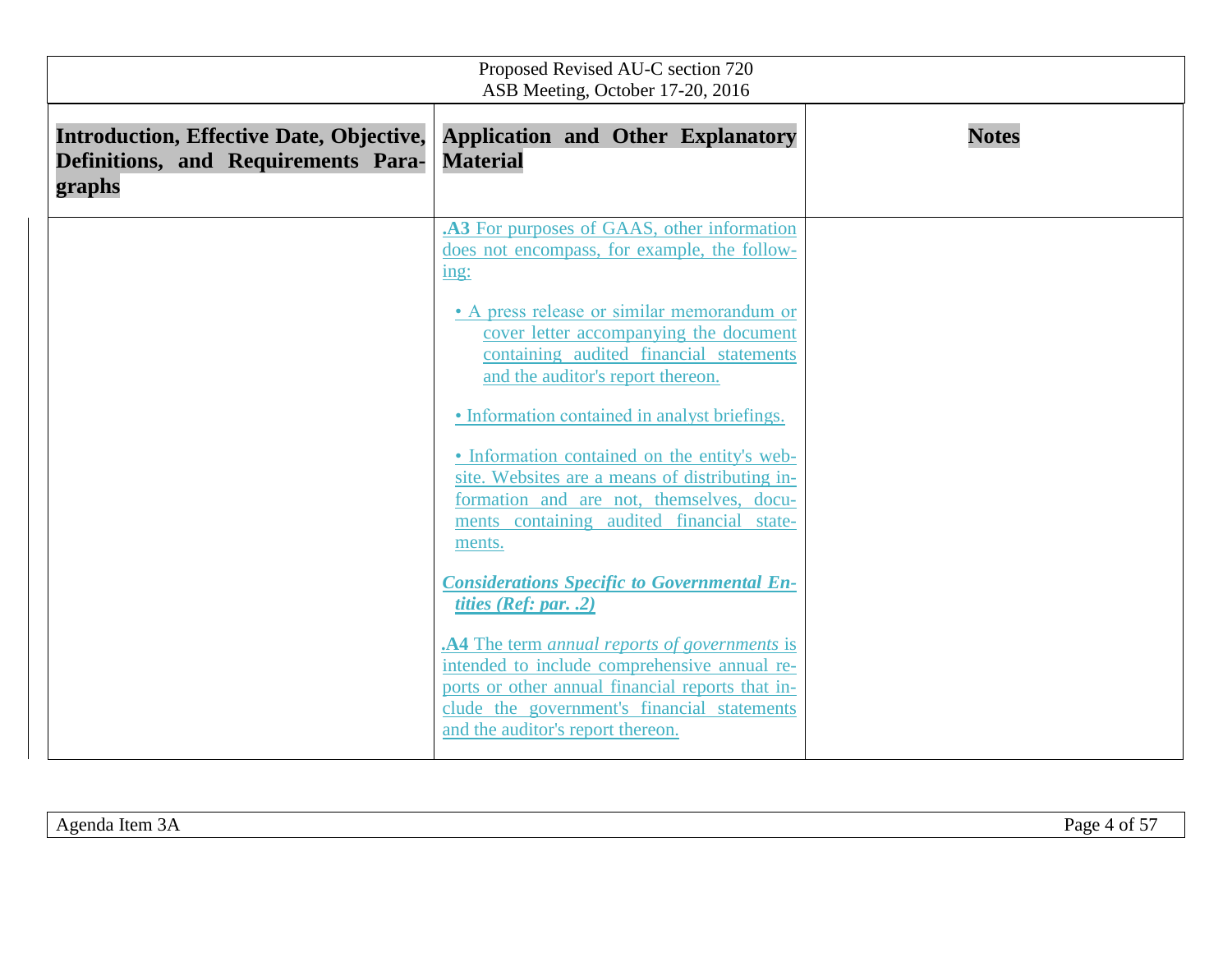| Proposed Revised AU-C section 720<br>ASB Meeting, October 17-20, 2016                                                                                                                                                                                                                                                                                                                                                                                                                                                                                                                                                                                                                                                                                                                                                                                                                                                                                                                                         |                                                             |                                                                                              |  |
|---------------------------------------------------------------------------------------------------------------------------------------------------------------------------------------------------------------------------------------------------------------------------------------------------------------------------------------------------------------------------------------------------------------------------------------------------------------------------------------------------------------------------------------------------------------------------------------------------------------------------------------------------------------------------------------------------------------------------------------------------------------------------------------------------------------------------------------------------------------------------------------------------------------------------------------------------------------------------------------------------------------|-------------------------------------------------------------|----------------------------------------------------------------------------------------------|--|
| <b>Introduction, Effective Date, Objective,</b><br>Definitions, and Requirements Para-<br>graphs                                                                                                                                                                                                                                                                                                                                                                                                                                                                                                                                                                                                                                                                                                                                                                                                                                                                                                              | <b>Application and Other Explanatory</b><br><b>Material</b> | <b>Notes</b>                                                                                 |  |
| 25. This ISA-SAS is written in the context of an<br>audit of financial statements by an independent<br>auditor. Accordingly, the objectives of the audi-<br>tor in this ISA-SAS are to be understood in the<br>context of the overall objectives of the auditor as<br>stated in paragraph $\frac{11-12}{2}$ of ISA 200AU-C sec-<br>tion $200 \frac{\text{fm}+1}{\text{m}}$ The requirements in the ISAs SASs<br>are designed to enable the auditor to achieve the<br>objectives specified in the <b>ISAsSASs</b> , and there-<br>by the overall objectives of the auditor. The au-<br>ditor's opinion on the financial statements does<br>not cover the other information, nor does this<br>ISA require the auditor to obtain audit evidence<br>beyond that required to form an opinion on the<br>financial statements.<br><sup>fn 1</sup> ISA 200, Overall Objectives of the Independ-<br>ent Auditor and the Conduct of an Audit in Ac-<br>cordance with International Standards on Audit-<br>$\frac{mg}{}$ |                                                             | The stricken language from the ISA is covered<br>by paragraph 3 of the proposed revised SAS. |  |
| 3. This ISA requires the auditor to read and con-<br>sider the other information because other infor-<br>mation that is materially inconsistent with the<br>financial statements or the auditor's knowledge                                                                                                                                                                                                                                                                                                                                                                                                                                                                                                                                                                                                                                                                                                                                                                                                   |                                                             | Similar statement is made in paragraph 3 of the<br>proposed revised SAS.                     |  |
| obtained in the audit may indicate that there is a<br>Agenda Item 3A                                                                                                                                                                                                                                                                                                                                                                                                                                                                                                                                                                                                                                                                                                                                                                                                                                                                                                                                          |                                                             | Page 5 of 57                                                                                 |  |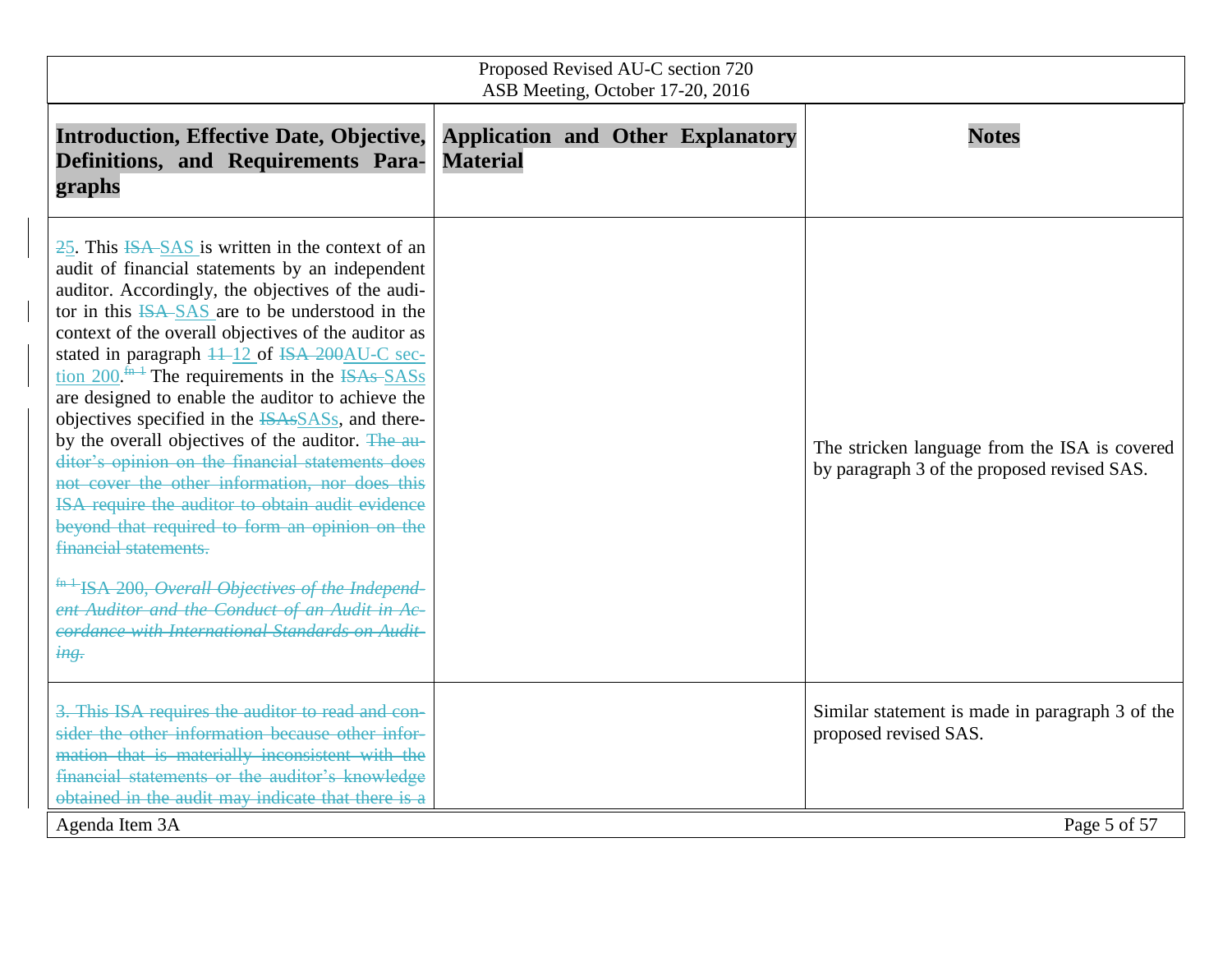| Proposed Revised AU-C section 720<br>ASB Meeting, October 17-20, 2016                                                                                                                                                                                                                                                                                                                                                             |                                                             |                                                                                                                                                                                                                                                                                                                    |  |
|-----------------------------------------------------------------------------------------------------------------------------------------------------------------------------------------------------------------------------------------------------------------------------------------------------------------------------------------------------------------------------------------------------------------------------------|-------------------------------------------------------------|--------------------------------------------------------------------------------------------------------------------------------------------------------------------------------------------------------------------------------------------------------------------------------------------------------------------|--|
| <b>Introduction, Effective Date, Objective,</b><br>Definitions, and Requirements Para-<br>graphs                                                                                                                                                                                                                                                                                                                                  | <b>Application and Other Explanatory</b><br><b>Material</b> | <b>Notes</b>                                                                                                                                                                                                                                                                                                       |  |
| material misstatement of the financial statements<br>or that a material misstatement of the other in-<br>formation exists, either of which may undermine<br>the credibility of the financial statements and the<br>auditor's report thereon. Such material misstate-<br>ments may also inappropriately influence the<br>economic decisions of the users for whom the<br>auditor's report is prepared.                             |                                                             |                                                                                                                                                                                                                                                                                                                    |  |
| 4. This ISA may also assist the auditor in com-<br>plying with relevant ethical requirements <sup>fn 2</sup> that<br>require the auditor to avoid being knowingly as-<br>sociated with information that the auditor be-<br>lieves contains a materially false or misleading<br>statement, statements or information furnished<br>recklessly, or omits or obscures information re-<br>quired to be included where such omission or |                                                             | The paragraph is not included as corresponding<br>language is not included in the AICPA Code.<br>AICPA Professional Ethics Team staff stated<br>that the following Code paragraph is considered<br>to incorporate the essence of the IESBA stand-<br>ard (emphasis added);                                         |  |
| obscurity would be misleading.                                                                                                                                                                                                                                                                                                                                                                                                    |                                                             | 1.100.001 Integrity and Objectivity Rule                                                                                                                                                                                                                                                                           |  |
| $\frac{fn-2}{fn-2}$ See paragraph 110.2 of the International Eth-<br>ics Standards Board for Accountants, Code of<br><b>Ethics for Professional Accountants (IESBA</b><br>Code).                                                                                                                                                                                                                                                  |                                                             | .01 In the performance of any <i>professional ser-</i><br>vice, a member shall maintain objectivity and<br>integrity, shall be free of conflicts of interest,<br>and shall not knowingly misrepresent facts or<br>subordinate his or her judgment to others. [Prior<br>reference: paragraph .01 of ET section 102] |  |
| Agenda Item 3A<br>Page 6 of 57                                                                                                                                                                                                                                                                                                                                                                                                    |                                                             |                                                                                                                                                                                                                                                                                                                    |  |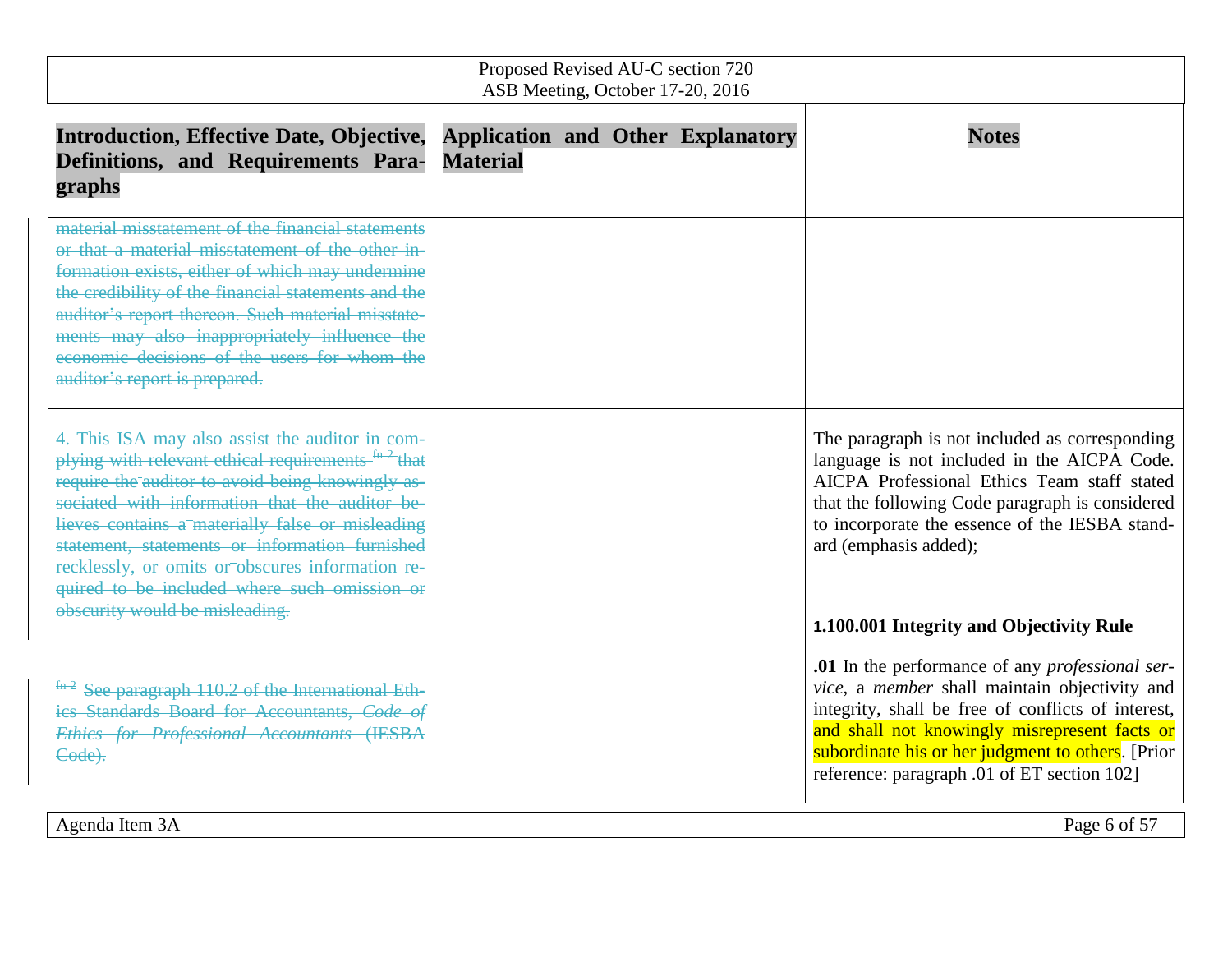| Proposed Revised AU-C section 720<br>ASB Meeting, October 17-20, 2016                                                                                                                                                                                                                                                                                                                   |                                                             |              |  |
|-----------------------------------------------------------------------------------------------------------------------------------------------------------------------------------------------------------------------------------------------------------------------------------------------------------------------------------------------------------------------------------------|-------------------------------------------------------------|--------------|--|
| <b>Introduction, Effective Date, Objective,</b><br>Definitions, and Requirements Para-<br>graphs                                                                                                                                                                                                                                                                                        | <b>Application and Other Explanatory</b><br><b>Material</b> | <b>Notes</b> |  |
| $\frac{56}{6}$ . Other information may include amounts or<br>other items that are intended to be the same as, to<br>summarize, or to provide greater detail, about<br>amounts or other items in the financial state-<br>ments, and other amounts or other items about<br>which the auditor has obtained knowledge in the<br>audit. Other information may also include other<br>matters. |                                                             |              |  |
| $\overline{67}$ . The auditor's responsibilities relating to oth-<br>er information (other than applicable reporting<br>responsibilities) apply regardless of whether the<br>other information is obtained by the auditor prior<br>to, or after, the date of the auditor's report.                                                                                                      |                                                             |              |  |
| $\frac{78}{10}$ . This ISA-SAS does not apply to:<br>(a) Preliminary announcements of financial in-<br>formation; or                                                                                                                                                                                                                                                                    |                                                             |              |  |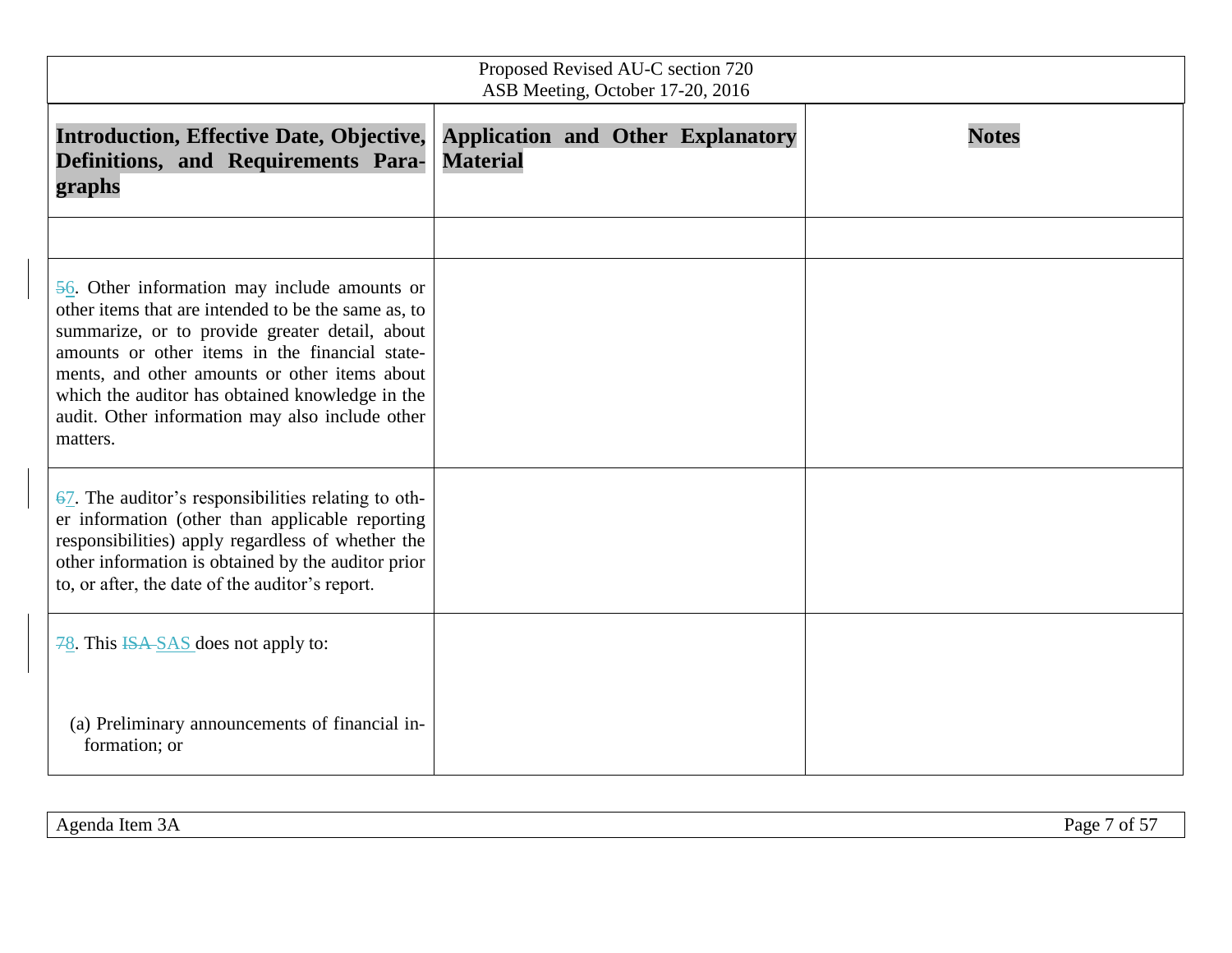| Proposed Revised AU-C section 720<br>ASB Meeting, October 17-20, 2016                                                                                                                                                                 |                                                             |  |  |                                                                        |
|---------------------------------------------------------------------------------------------------------------------------------------------------------------------------------------------------------------------------------------|-------------------------------------------------------------|--|--|------------------------------------------------------------------------|
| <b>Introduction, Effective Date, Objective,</b><br>Definitions, and Requirements Para-<br>graphs                                                                                                                                      | <b>Application and Other Explanatory</b><br><b>Material</b> |  |  | <b>Notes</b>                                                           |
| (b) Securities offering documents, including<br>prospectuses.                                                                                                                                                                         |                                                             |  |  |                                                                        |
| $\frac{89}{2}$ . The auditor's responsibilities under this ISA<br>SAS do not constitute an assurance engagement<br>on other information or impose an obligation on<br>the auditor to obtain assurance about the other<br>information. |                                                             |  |  |                                                                        |
| 9. Law or regulation may impose additional ob-<br>ligations on the auditor in relation to other in-<br>formation that are beyond the scope of this ISA.                                                                               |                                                             |  |  | Not considered necessary for the SAS.                                  |
| <b>Effective Date</b>                                                                                                                                                                                                                 |                                                             |  |  |                                                                        |
| 10. This ISA SAS is effective for audits of finan-<br>cial statements for periods ending on or after De-<br>cember 15, 2016201X.                                                                                                      |                                                             |  |  | To coincide with the effective date of auditor<br>reporting standards. |
| <b>Objectives</b>                                                                                                                                                                                                                     |                                                             |  |  |                                                                        |

Agenda Item 3A Page 8 of 57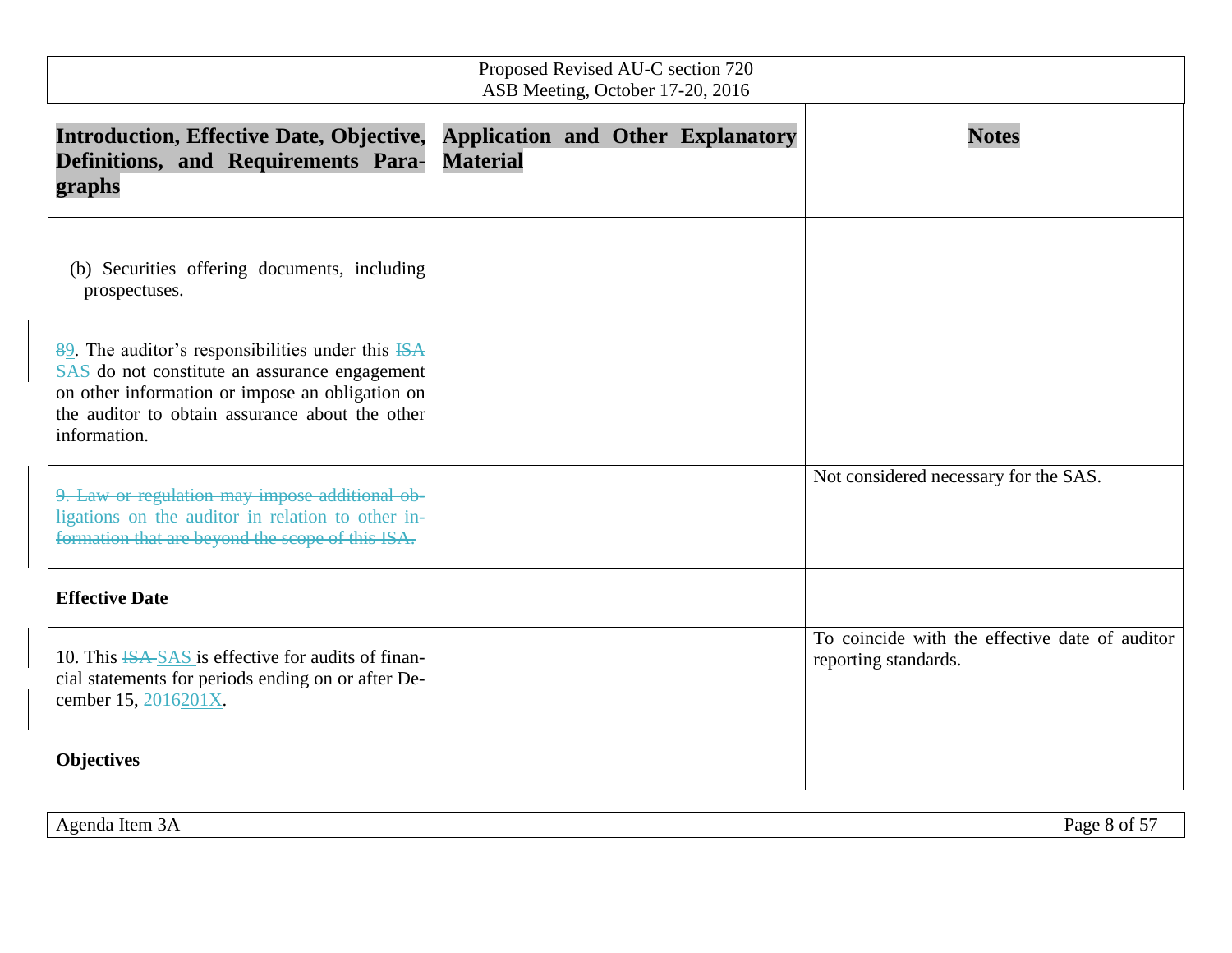| Proposed Revised AU-C section 720<br>ASB Meeting, October 17-20, 2016                                                                                                                                                                                                                                                                                                                                       |                                                             |                                                                                                            |  |
|-------------------------------------------------------------------------------------------------------------------------------------------------------------------------------------------------------------------------------------------------------------------------------------------------------------------------------------------------------------------------------------------------------------|-------------------------------------------------------------|------------------------------------------------------------------------------------------------------------|--|
| <b>Introduction, Effective Date, Objective,</b><br>Definitions, and Requirements Para-<br>graphs                                                                                                                                                                                                                                                                                                            | <b>Application and Other Explanatory</b><br><b>Material</b> | <b>Notes</b>                                                                                               |  |
| 11. The objectives of the auditor, having read the<br>other information, are:                                                                                                                                                                                                                                                                                                                               |                                                             |                                                                                                            |  |
| (a) To consider whether the other information<br>contains (1) there is a material inconsistency<br>with amounts or information, or the manner<br>of their presentation, in the audited financial<br>statements ("material inconsistency"); (2) a<br>material misstatement of fact; or (3) both<br>and, if so to, respond appropriately; between<br>the other information and the financial state-<br>ments; |                                                             | Revisions made to retain the concepts of mate-<br>rial inconsistency and material misstatement of<br>fact. |  |
| (b) To consider whether there is a material in-<br>consistency between the other information<br>and the auditor's knowledge obtained in the<br>audit;                                                                                                                                                                                                                                                       |                                                             |                                                                                                            |  |
| (c) To respond appropriately when the auditor<br>identifies that such material inconsistencies<br>appear to exist, or when the auditor otherwise                                                                                                                                                                                                                                                            |                                                             |                                                                                                            |  |
| Agenda Item 3A                                                                                                                                                                                                                                                                                                                                                                                              |                                                             | Page 9 of 57                                                                                               |  |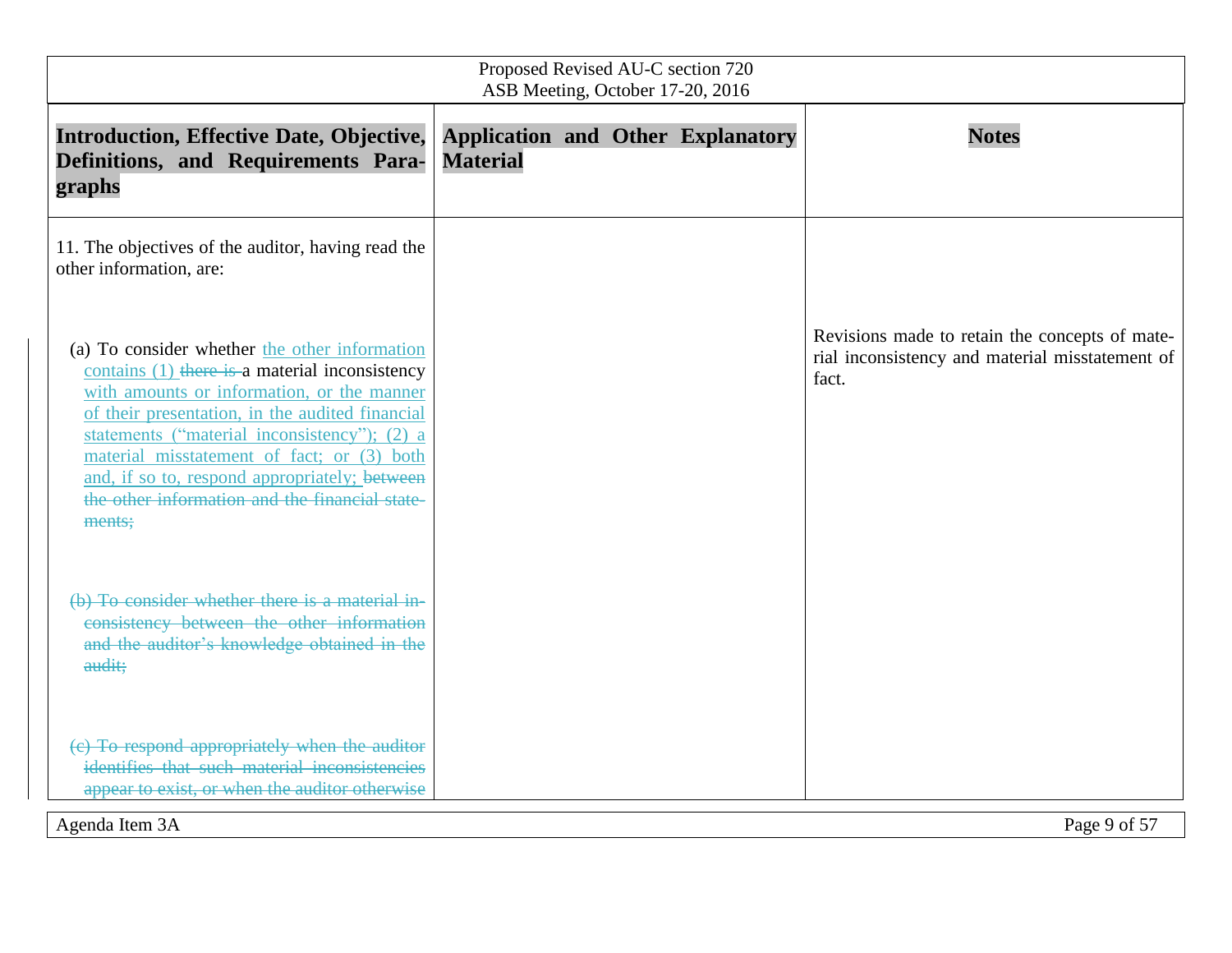| Proposed Revised AU-C section 720<br>ASB Meeting, October 17-20, 2016                                                                                                                                                                                                                                                                                                                                                                   |                                                                                                                                                                                                                                                                                                                                                                                                                                                                                                                                                                                                                                                                                          |  |  |
|-----------------------------------------------------------------------------------------------------------------------------------------------------------------------------------------------------------------------------------------------------------------------------------------------------------------------------------------------------------------------------------------------------------------------------------------|------------------------------------------------------------------------------------------------------------------------------------------------------------------------------------------------------------------------------------------------------------------------------------------------------------------------------------------------------------------------------------------------------------------------------------------------------------------------------------------------------------------------------------------------------------------------------------------------------------------------------------------------------------------------------------------|--|--|
| <b>Application and Other Explanatory</b><br><b>Material</b>                                                                                                                                                                                                                                                                                                                                                                             | <b>Notes</b>                                                                                                                                                                                                                                                                                                                                                                                                                                                                                                                                                                                                                                                                             |  |  |
|                                                                                                                                                                                                                                                                                                                                                                                                                                         |                                                                                                                                                                                                                                                                                                                                                                                                                                                                                                                                                                                                                                                                                          |  |  |
| <b>Definitions</b>                                                                                                                                                                                                                                                                                                                                                                                                                      |                                                                                                                                                                                                                                                                                                                                                                                                                                                                                                                                                                                                                                                                                          |  |  |
| Annual Report (Ref: Para. $12(a)$ )<br>A1. Law, regulation or custom may define the<br>content of an annual report, and the name by<br>which it is to<br>be referred, for entities in a particular jurisdic-<br>tion; however, the content and the name may<br>vary within a jurisdiction and from one juris-<br>diction to another.<br>$A2A5$ . An annual report is typically prepared<br>on an annual basis. However, when the finan- | The definition of <i>annual report</i> is primarily<br>from ISA 720 (Revised). Differences of note:<br>1) For clarity, the SAS excludes the phrase<br>"in accordance with law, regulation or<br>custom" as such phase is not deemed<br>necessary for American auditors.<br>The proposed SAS definition states that<br>2)<br>the annual report includes or incorpo-<br>rates by reference the financial state-<br>ments and auditor's report thereon.<br>ISA 720 (Revised) does not include the<br>"incorporates by reference" wording                                                                                                                                                    |  |  |
| becomes aware that other information ap-<br>law, regulation or custom, the purpose of<br>holders) with information on the entity's op-<br>erations and the entity's financial results and                                                                                                                                                                                                                                               | <b>Introduction, Effective Date, Objective,</b><br>Definitions, and Requirements Para-<br>$\frac{d}{d}$ To report in accordance with this<br>12. For purposes of the <b>ISAsSASs</b> , the following<br>$(a)$ Annual report. $-A$ document, or combina-<br>tion of documents, prepared typically on an<br>annual basis by management or those<br>charged with governance in accordance with<br>which is to provide owners (or similar stake-<br>financial position as set out in the financial<br>statements. An annual report contains or ac-<br>companiesor incorporates by reference the<br>financial statements and the auditor's report<br>thereon and usually includes information |  |  |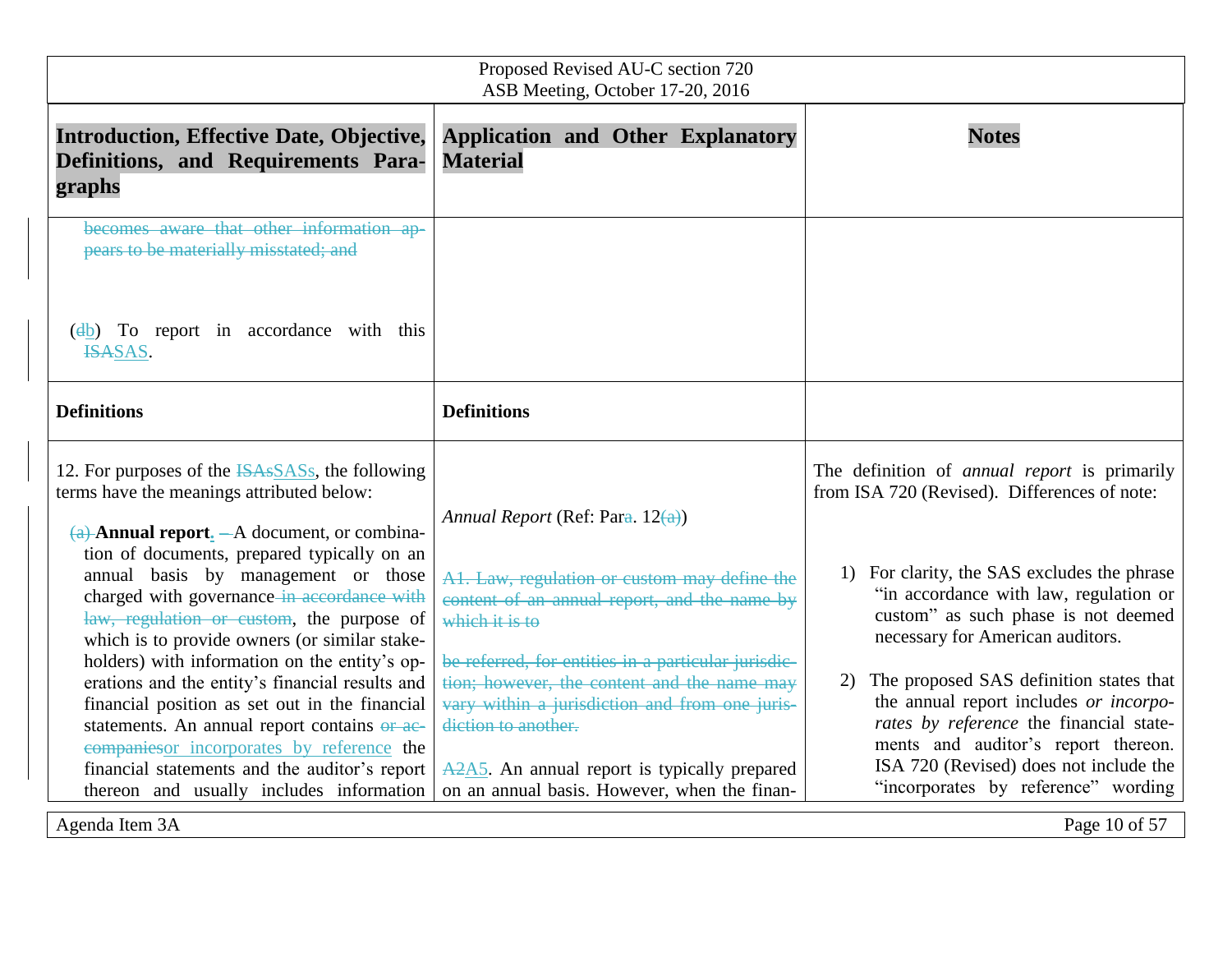| Proposed Revised AU-C section 720<br>ASB Meeting, October 17-20, 2016                                                                                                                                                                                                                                                                                                                                                                                                                                                                                                                                                                                                                                                                                                                                                                                                                                                                                                                                                                                                                                                                                    |                                                                                                                                                                                                                                                                                                                                                                                                                                                                                                                                                                                                                                                                                                                                                                                                                                                                                                                                                                                                                                                                                                                                                                        |                                                                                                                                                                                                                                                                                                                                                                                                                                                                                                                                                                                          |  |
|----------------------------------------------------------------------------------------------------------------------------------------------------------------------------------------------------------------------------------------------------------------------------------------------------------------------------------------------------------------------------------------------------------------------------------------------------------------------------------------------------------------------------------------------------------------------------------------------------------------------------------------------------------------------------------------------------------------------------------------------------------------------------------------------------------------------------------------------------------------------------------------------------------------------------------------------------------------------------------------------------------------------------------------------------------------------------------------------------------------------------------------------------------|------------------------------------------------------------------------------------------------------------------------------------------------------------------------------------------------------------------------------------------------------------------------------------------------------------------------------------------------------------------------------------------------------------------------------------------------------------------------------------------------------------------------------------------------------------------------------------------------------------------------------------------------------------------------------------------------------------------------------------------------------------------------------------------------------------------------------------------------------------------------------------------------------------------------------------------------------------------------------------------------------------------------------------------------------------------------------------------------------------------------------------------------------------------------|------------------------------------------------------------------------------------------------------------------------------------------------------------------------------------------------------------------------------------------------------------------------------------------------------------------------------------------------------------------------------------------------------------------------------------------------------------------------------------------------------------------------------------------------------------------------------------------|--|
| <b>Introduction, Effective Date, Objective,</b><br>Definitions, and Requirements Para-<br>graphs                                                                                                                                                                                                                                                                                                                                                                                                                                                                                                                                                                                                                                                                                                                                                                                                                                                                                                                                                                                                                                                         | <b>Application and Other Explanatory</b><br><b>Material</b>                                                                                                                                                                                                                                                                                                                                                                                                                                                                                                                                                                                                                                                                                                                                                                                                                                                                                                                                                                                                                                                                                                            | <b>Notes</b>                                                                                                                                                                                                                                                                                                                                                                                                                                                                                                                                                                             |  |
| about the entity's developments, its future<br>outlook and risks and uncertainties, a state-<br>ment by the entity's governing body, and re-<br>ports covering governance matters. Annual<br>reports include annual reports of govern-<br>ments and organizations for charitable or<br>philanthropic purposes that are available to<br>the public. (Ref: Para. A4A5–A5A9)<br><b>Inconsistency.</b> Other information that con-<br>flicts with information contained in the audit-<br>ed financial statements. A material incon-<br>sistency may raise doubt about the audit con-<br>clusions drawn from audit evidence previous-<br>ly obtained and, possibly, about the basis for<br>the auditor's opinion on the financial state-<br>ments.<br>Misstatement of fact. Other information that<br>is unrelated to matters appearing in the audit-<br>ed financial statements that is incorrectly<br>stated or presented. A material misstatement<br>of fact may undermine the credibility of the<br>document containing audited financial state-<br>ments.<br>(b) Misstatement of the other information A<br>misstatement of the other information exists | cial statements being audited are prepared for a<br>period less than or more than a year, an annual<br>report may also be prepared that covers the<br>same period as the financial statements.<br>A3A6. In some cases, an entity's annual report<br>may be a single document and referred to by<br>the title "annual report" or by some other title.<br>In other cases, law, regulation or custom may<br>require the entity to report to owners (or simi-<br>lar stakeholders) information on the entity's<br>operations and the entity's financial results and<br>financial position as set out in the financial<br>statements (i.e., an annual report) by way of a<br>single document, or by way of two or more<br>separate documents that in combination serve<br>the same purpose. For example, depending on<br>law, regulation or custom in a particular juris-<br>diction, one or more of the following docu-<br>ments may form part of the annual report:<br>Management<br>report,<br>management<br>$\bullet$<br>commentary, or operating and financial<br>review or similar reports by those<br>charged with governance (for example,<br>a directors' report). | and instead states that the annual report<br>may <i>accompany</i> the financial state-<br>ments and the auditor's report thereon.<br>Incorporates by reference is consistent<br>with the proposed SAS, Auditor In-<br>volvement with Exempt Offerings.<br>3) The SAS includes the concept of annual<br>reports of governments and charitable<br>organizations from extant AU-C section<br>720.<br>The proposed SAS retains the concepts of in-<br>consistency and misstatement of fact whereas<br>ISA 720 (Revised) combines the concepts into<br>misstatement of the other information. |  |
| Agenda Item 3A                                                                                                                                                                                                                                                                                                                                                                                                                                                                                                                                                                                                                                                                                                                                                                                                                                                                                                                                                                                                                                                                                                                                           |                                                                                                                                                                                                                                                                                                                                                                                                                                                                                                                                                                                                                                                                                                                                                                                                                                                                                                                                                                                                                                                                                                                                                                        | Page 11 of 57                                                                                                                                                                                                                                                                                                                                                                                                                                                                                                                                                                            |  |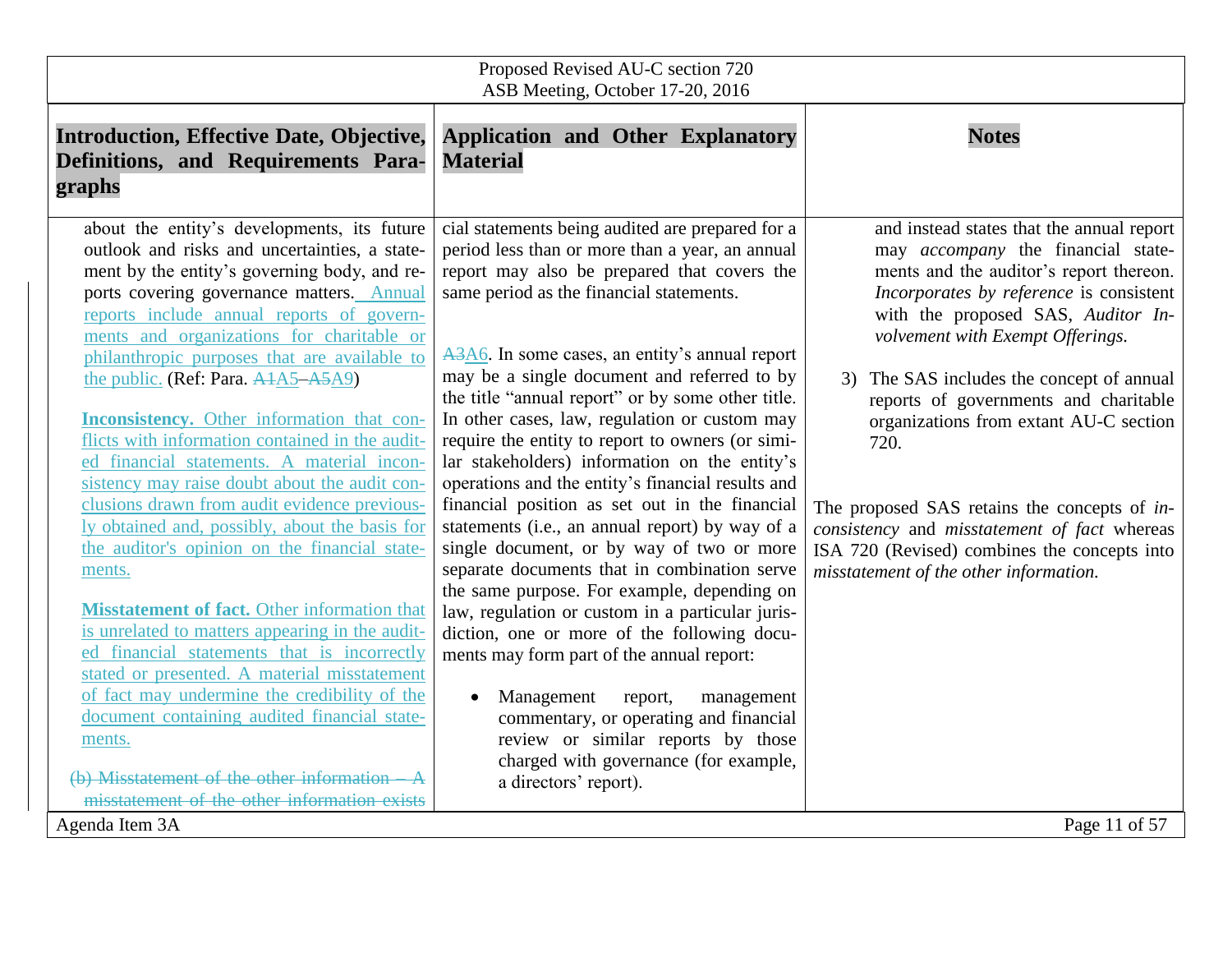| Proposed Revised AU-C section 720<br>ASB Meeting, October 17-20, 2016                                                                                                                                                                                      |                                                                                                                                                                                                                                                                                                                                                                                                                                                                                                                                                                                                                                                                                                                                                                                                                                                                                                                                                                                                                                                         |               |  |
|------------------------------------------------------------------------------------------------------------------------------------------------------------------------------------------------------------------------------------------------------------|---------------------------------------------------------------------------------------------------------------------------------------------------------------------------------------------------------------------------------------------------------------------------------------------------------------------------------------------------------------------------------------------------------------------------------------------------------------------------------------------------------------------------------------------------------------------------------------------------------------------------------------------------------------------------------------------------------------------------------------------------------------------------------------------------------------------------------------------------------------------------------------------------------------------------------------------------------------------------------------------------------------------------------------------------------|---------------|--|
| <b>Introduction, Effective Date, Objective,</b><br>Definitions, and Requirements Para-<br>graphs                                                                                                                                                           | <b>Application and Other Explanatory</b><br><b>Material</b>                                                                                                                                                                                                                                                                                                                                                                                                                                                                                                                                                                                                                                                                                                                                                                                                                                                                                                                                                                                             | <b>Notes</b>  |  |
| when the other information is incorrectly<br>stated or otherwise misleading (including be-<br>eause it omits or obscures information neces-<br>sary for a proper understanding of a matter<br>disclosed in the other information). (Ref: Pa-<br>ra. A6-A7) | Chairman's statement.<br>$\bullet$<br>Corporate governance statement.<br>Internal control and risk assessment re-<br>ports.<br>A4A7. An annual report may be made availa-<br>ble to users in printed form, or electronically,<br>including on the entity's website. A document<br>(or combination of documents) may meet the<br>definition of an annual report, irrespective of<br>the manner in which it is made available to us-<br>ers.<br>A5A8. An annual report is different in nature,<br>purpose and content from other reports, such<br>as a report prepared to meet the information<br>needs of a specific stakeholder group or a re-<br>port prepared to comply with a specific regula-<br>tory reporting objective (even when such a re-<br>port is required to be publicly available). Ex-<br>amples of reports that, when issued as<br>standalone documents, are not typically part of<br>the combination of documents that comprise<br>an annual report (subject to law, regulation or<br>custom), and that, therefore, are not other in- |               |  |
| Agenda Item 3A                                                                                                                                                                                                                                             | formation within the scope of this ISA, in-                                                                                                                                                                                                                                                                                                                                                                                                                                                                                                                                                                                                                                                                                                                                                                                                                                                                                                                                                                                                             | Page 12 of 57 |  |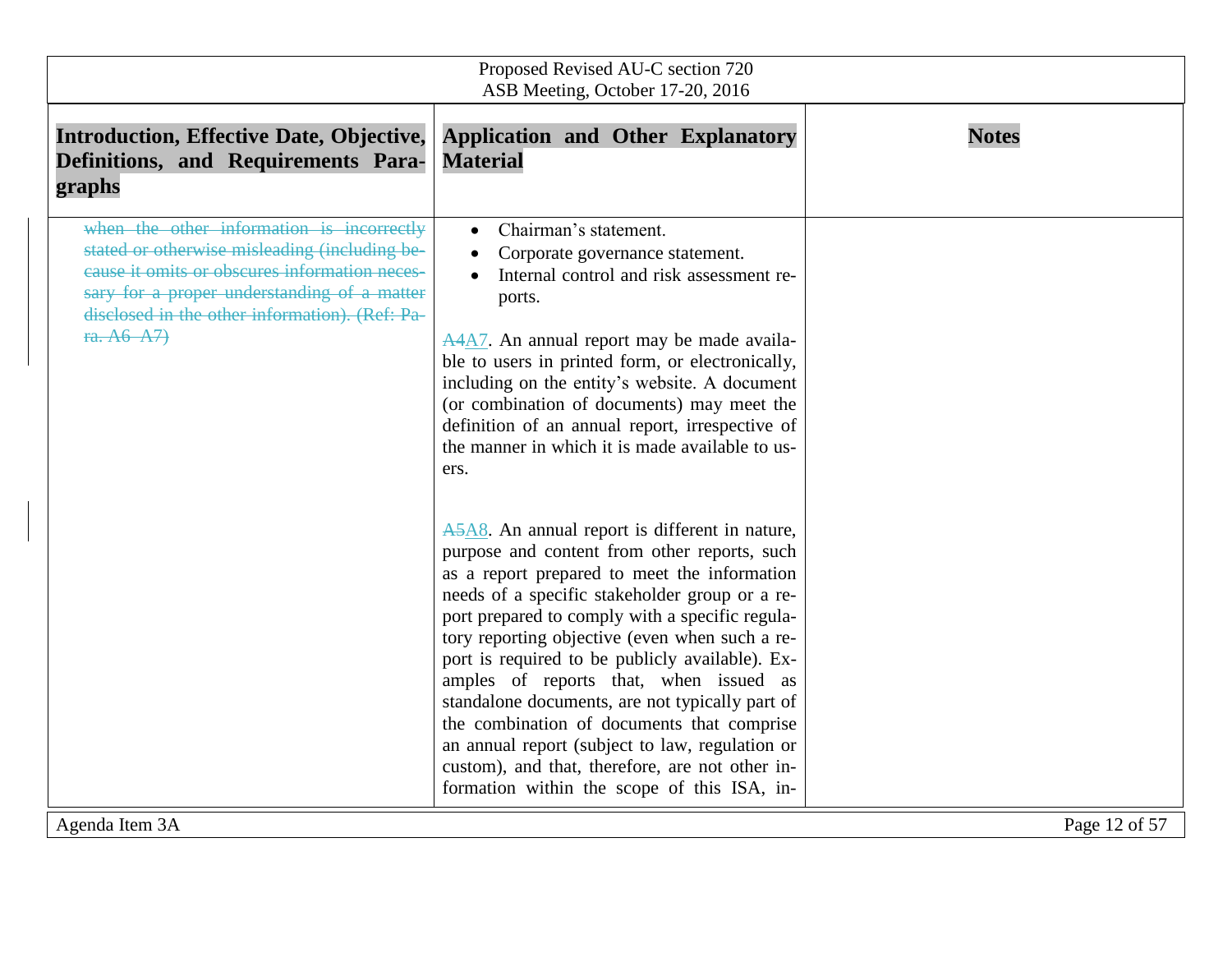| Proposed Revised AU-C section 720<br>ASB Meeting, October 17-20, 2016                                                                                                                                                                                                                                                                                                                                               |                                                                                                                                                                                                                                                                                                                                                                                                                                                                                                                                                                                                                                                                                                                                                                                                       |                                                                                    |
|---------------------------------------------------------------------------------------------------------------------------------------------------------------------------------------------------------------------------------------------------------------------------------------------------------------------------------------------------------------------------------------------------------------------|-------------------------------------------------------------------------------------------------------------------------------------------------------------------------------------------------------------------------------------------------------------------------------------------------------------------------------------------------------------------------------------------------------------------------------------------------------------------------------------------------------------------------------------------------------------------------------------------------------------------------------------------------------------------------------------------------------------------------------------------------------------------------------------------------------|------------------------------------------------------------------------------------|
| <b>Introduction, Effective Date, Objective,</b><br>Definitions, and Requirements Para-<br>graphs                                                                                                                                                                                                                                                                                                                    | <b>Application and Other Explanatory</b><br><b>Material</b>                                                                                                                                                                                                                                                                                                                                                                                                                                                                                                                                                                                                                                                                                                                                           | <b>Notes</b>                                                                       |
| $\overline{(e)}$ -Other information <sub>2</sub> -- Financial or non-<br>financial information (other than financial state-<br>ments and the auditor's report thereon) included<br>in an entity's annual report, excluding required<br>supplementary information. <sup>1</sup> (Ref: par. A10-<br>A12)<br>Required supplementary information is de-<br>fined in paragraph .04 of section 730, Re-<br>Agenda Item 3A | clude:<br>Separate industry or regulatory reports<br>(for example, capital adequacy reports),<br>such as may be prepared in the bank-<br>ing, insurance, and pension industries.<br>Corporate social responsibility reports.<br>Sustainability reports.<br>Diversity and equal opportunity re-<br>ports.<br>Product responsibility reports.<br>Labor practices and working conditions<br>reports.<br>Human rights reports.<br>A9. While an entity may refer to a document<br>as an annual report, such document may not<br>meet the definition of annual report for pur-<br>poses of this SAS.<br><i>Other Information</i> (Ref: $\frac{ \text{Param}}{ \text{Param}}$ , 12(e))<br>A8A10. Appendix 1 contains examples of<br>amounts or other items that may be included in<br>the other information. | Paragraph A9 added pursuant to an ASB re-<br>quest (August 2016).<br>Page 13 of 57 |
|                                                                                                                                                                                                                                                                                                                                                                                                                     |                                                                                                                                                                                                                                                                                                                                                                                                                                                                                                                                                                                                                                                                                                                                                                                                       |                                                                                    |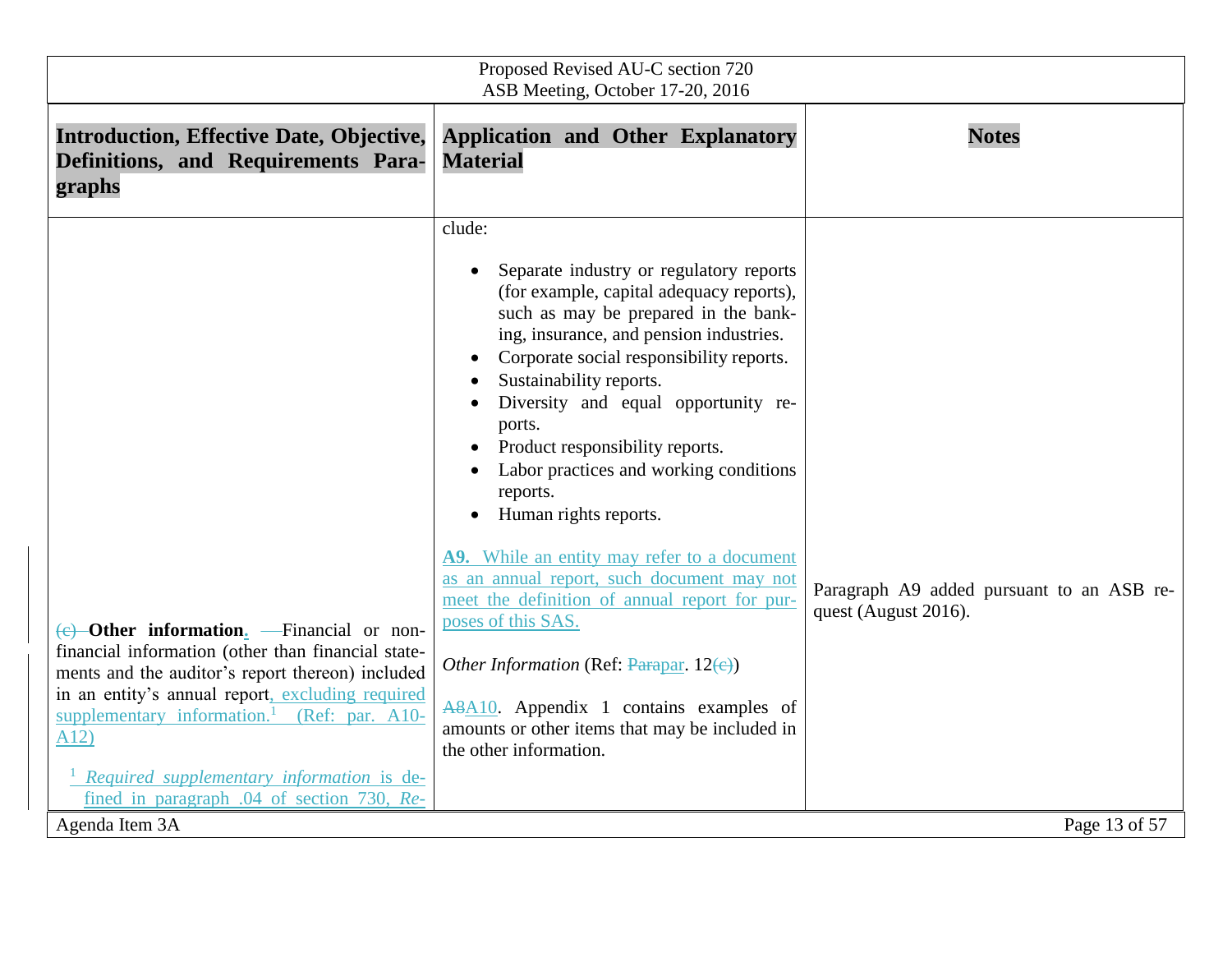| Proposed Revised AU-C section 720<br>ASB Meeting, October 17-20, 2016                            |                                                                                                                                                                                                                                                                                                                                                                                                                                                                                                                                                                                                                       |                      |
|--------------------------------------------------------------------------------------------------|-----------------------------------------------------------------------------------------------------------------------------------------------------------------------------------------------------------------------------------------------------------------------------------------------------------------------------------------------------------------------------------------------------------------------------------------------------------------------------------------------------------------------------------------------------------------------------------------------------------------------|----------------------|
| <b>Introduction, Effective Date, Objective,</b><br>Definitions, and Requirements Para-<br>graphs | <b>Application and Other Explanatory</b><br><b>Material</b>                                                                                                                                                                                                                                                                                                                                                                                                                                                                                                                                                           | <b>Notes</b>         |
| quired Supplementary Information.<br>. (Ref: Para. A8 A10)                                       | $\overline{AA411}$ . In some cases, the applicable financial<br>reporting framework may require specific dis-<br>closures but permit them to be located outside<br>of the financial statements. <sup>5</sup> As such disclo-<br>sures are required by the applicable financial<br>reporting framework, they form part of the fi-<br>nancial statements. Accordingly, they do not<br>constitute other information for the purpose of<br>this ISASAS.                                                                                                                                                                   |                      |
|                                                                                                  | $5$ For example, IFRS 7, <i>Financial Instruments</i> :<br>Disclosures, permits certain disclosures re-<br>quired by the IFRSs to either be given in the<br>financial statements or incorporated by cross-<br>reference from the financial statements to<br>some other statement, such as a management<br>commentary or risk report, that is available to<br>users of the financial statements on the same<br>terms as the financial statements and at the<br>same time.<br><b>A10A12.</b> eXtensible Business Reporting Lan-<br>guage (XBRL) tags do not represent other in-<br>formation as defined in this ISASAS. | Need a GAAP example. |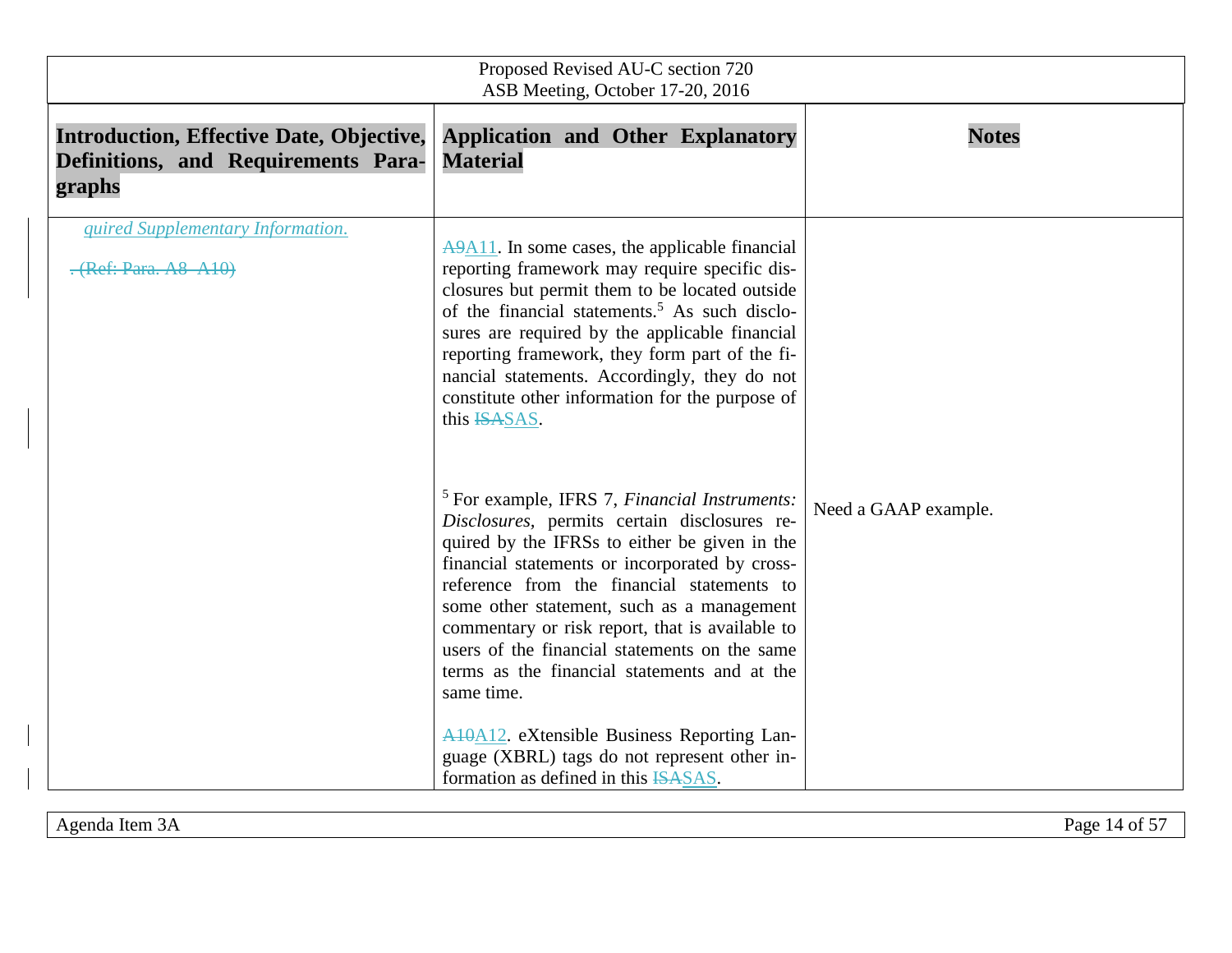| Proposed Revised AU-C section 720<br>ASB Meeting, October 17-20, 2016                                                                                                                                                                                                                                                                                                                                                                                                                                                                                                                                                                                            |                                                                                                                                                                                                                                                                                                                                                                                                                                                                                                                                                                                                                                                                                                                                                                                |               |
|------------------------------------------------------------------------------------------------------------------------------------------------------------------------------------------------------------------------------------------------------------------------------------------------------------------------------------------------------------------------------------------------------------------------------------------------------------------------------------------------------------------------------------------------------------------------------------------------------------------------------------------------------------------|--------------------------------------------------------------------------------------------------------------------------------------------------------------------------------------------------------------------------------------------------------------------------------------------------------------------------------------------------------------------------------------------------------------------------------------------------------------------------------------------------------------------------------------------------------------------------------------------------------------------------------------------------------------------------------------------------------------------------------------------------------------------------------|---------------|
| <b>Introduction, Effective Date, Objective,</b><br>Definitions, and Requirements Para-<br>graphs                                                                                                                                                                                                                                                                                                                                                                                                                                                                                                                                                                 | <b>Application and Other Explanatory</b><br><b>Material</b>                                                                                                                                                                                                                                                                                                                                                                                                                                                                                                                                                                                                                                                                                                                    | <b>Notes</b>  |
| <b>Requirements</b>                                                                                                                                                                                                                                                                                                                                                                                                                                                                                                                                                                                                                                              |                                                                                                                                                                                                                                                                                                                                                                                                                                                                                                                                                                                                                                                                                                                                                                                |               |
| <b>Obtaining the Other Information</b>                                                                                                                                                                                                                                                                                                                                                                                                                                                                                                                                                                                                                           | Obtaining the Other Information (Ref:<br>Parapar. $13$ )                                                                                                                                                                                                                                                                                                                                                                                                                                                                                                                                                                                                                                                                                                                       |               |
| 13. The auditor shallshould: (Ref: Ppara.<br>A <sub>1</sub> +A <sub>13</sub> -A <sub>22</sub> A <sub>23</sub> )<br>(a) Determine, through discussion with man-<br>agement, which document(s) comprises the<br>annual report, and the entity's planned man-<br>ner and timing of the issuance of such docu-<br>ment(s);<br>(b) Make appropriate arrangements with man-<br>agement to obtain in a timely manner and, if<br>possible, prior to the date of the auditor's re-<br>port, the final version of the document(s)<br>comprising the annual report; and<br>(c) When some or all of the document(s) de-<br>termined in (a) will not be available until after | $A11A13$ . Determining the document(s) that is<br>or comprises the annual report is often clear<br>based on law, regulation or custom. In many<br>cases, management or those charged with gov-<br>ernance may have customarily issued a pack-<br>age of documents that together comprise the<br>annual report, or may have committed to do so.<br>In some cases, however, it may not be clear<br>which document(s) is or comprises the annual<br>report. In such cases, the timing and purpose of<br>the documents (and for whom they are intend-<br>ed) are matters that may be relevant to the au-<br>ditor's determination of which document(s) is<br>the annual report.<br>A12. When the annual report is translated into<br>other languages pursuant to law or regulation |               |
| the date of the auditor's report on the finan-<br>cial statements, request management to pro-<br>vide a written representation that the final                                                                                                                                                                                                                                                                                                                                                                                                                                                                                                                    | (such as may occur when a jurisdiction has<br>more than one official language), or when mul-<br>tiple "annual reports" are prepared under dif-                                                                                                                                                                                                                                                                                                                                                                                                                                                                                                                                                                                                                                 |               |
| Agenda Item 3A                                                                                                                                                                                                                                                                                                                                                                                                                                                                                                                                                                                                                                                   |                                                                                                                                                                                                                                                                                                                                                                                                                                                                                                                                                                                                                                                                                                                                                                                | Page 15 of 57 |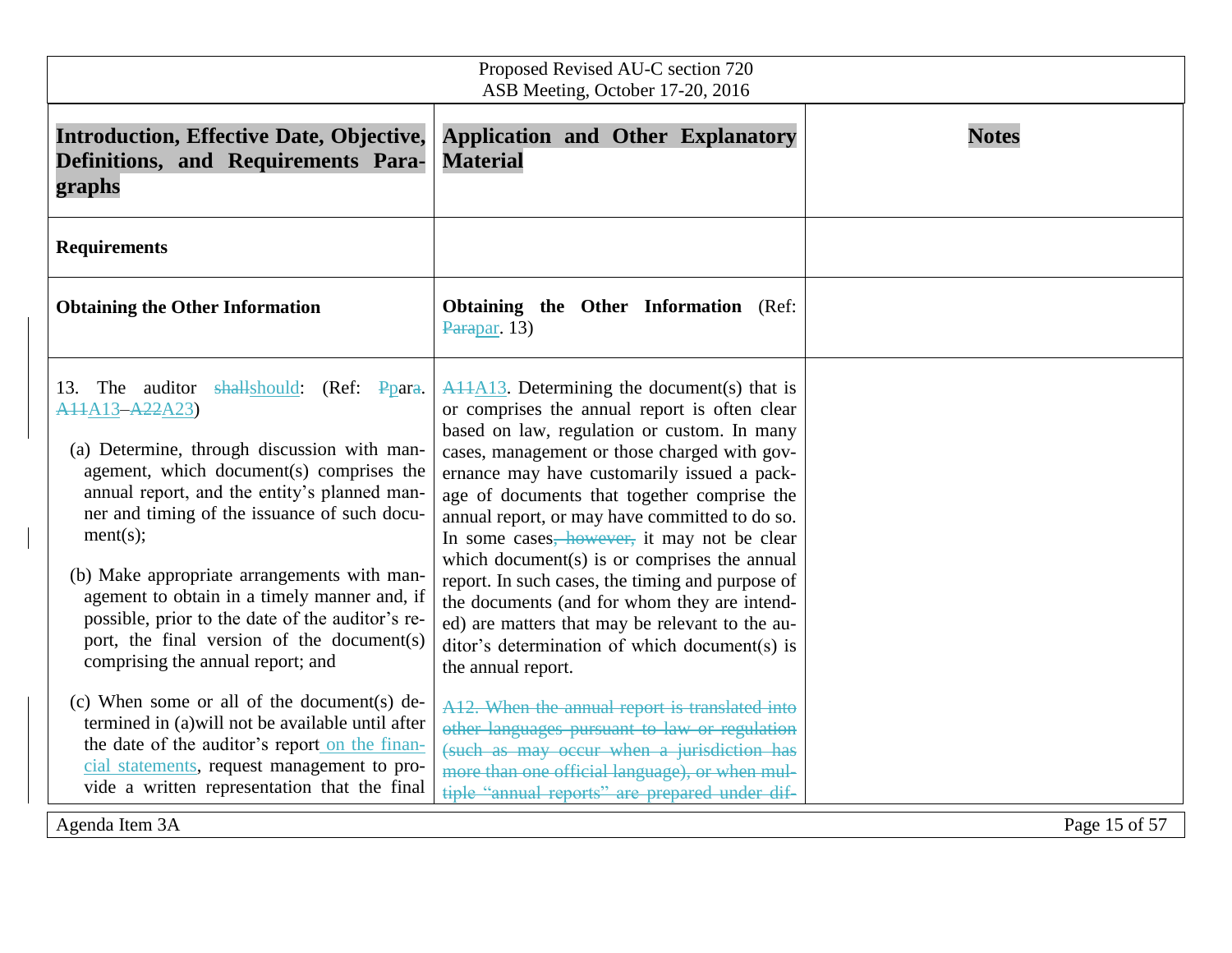| Proposed Revised AU-C section 720<br>ASB Meeting, October 17-20, 2016                                                                                                                                                                                             |                                                                                                                                                                                                                                                                                                                                                                                                                                                                                                                                                                                                                                                                                                                                                                                                                                                                                                                                                                                                                                                                                        |              |
|-------------------------------------------------------------------------------------------------------------------------------------------------------------------------------------------------------------------------------------------------------------------|----------------------------------------------------------------------------------------------------------------------------------------------------------------------------------------------------------------------------------------------------------------------------------------------------------------------------------------------------------------------------------------------------------------------------------------------------------------------------------------------------------------------------------------------------------------------------------------------------------------------------------------------------------------------------------------------------------------------------------------------------------------------------------------------------------------------------------------------------------------------------------------------------------------------------------------------------------------------------------------------------------------------------------------------------------------------------------------|--------------|
| <b>Introduction, Effective Date, Objective,</b><br>Definitions, and Requirements Para-<br>graphs                                                                                                                                                                  | <b>Application and Other Explanatory</b><br><b>Material</b>                                                                                                                                                                                                                                                                                                                                                                                                                                                                                                                                                                                                                                                                                                                                                                                                                                                                                                                                                                                                                            | <b>Notes</b> |
| version of the document(s) will be provided<br>to the auditor when available, and prior to its<br>issuance by the entity, such that the auditor<br>can complete the procedures required by this<br><b>ISAproposed</b><br>standard.<br>(Ref:<br>Parapar.<br>A22A23 | ferent legislation (for example, when an entity<br>is listed in more than one jurisdiction), consid-<br>eration may need to be given as to whether<br>one, or more than one of the "annual reports"<br>form part of the other information. Local law<br>or regulation may provide further guidance in<br>this respect.<br>A <sub>13</sub> A <sub>14</sub> . Management, or those charged with<br>governance, is responsible for preparing the<br>annual report. The auditor may communicate<br>with management or those charged with gov-<br>ernance:<br>The auditor's expectations in relation to<br>obtaining the final version of the annu-<br>al report (including a combination of<br>documents that together comprise the<br>annual report) in a timely manner prior<br>to the date of the auditor's report such<br>that the auditor can complete the pro-<br>cedures required by this ISA-SAS be-<br>fore the date of the auditor's report, or<br>if that is not possible, as soon as practi-<br>cable and in any case prior to the enti-<br>ty's issuance of such information. |              |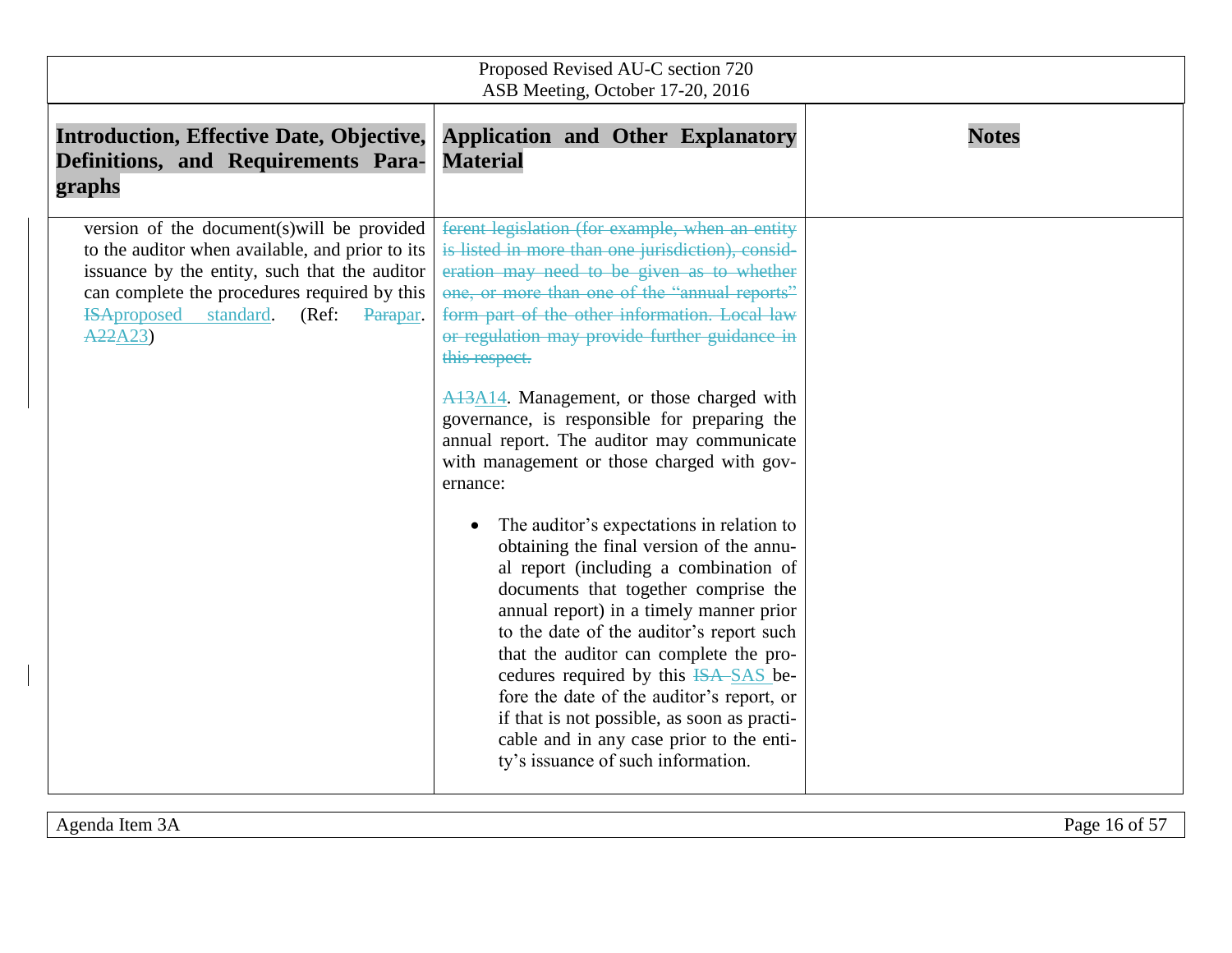| Proposed Revised AU-C section 720<br>ASB Meeting, October 17-20, 2016                            |                                                                                                                                                                                                                                                                                               |              |
|--------------------------------------------------------------------------------------------------|-----------------------------------------------------------------------------------------------------------------------------------------------------------------------------------------------------------------------------------------------------------------------------------------------|--------------|
| <b>Introduction, Effective Date, Objective,</b><br>Definitions, and Requirements Para-<br>graphs | <b>Application and Other Explanatory</b><br><b>Material</b>                                                                                                                                                                                                                                   | <b>Notes</b> |
|                                                                                                  | The possible implications when the<br>$\bullet$<br>other information is obtained after the<br>date of the auditor's report.                                                                                                                                                                   |              |
|                                                                                                  | A14A15. The communications referred to in<br>paragraph $A13 - A14$ may be particularly ap-<br>propriate for example:<br>In an initial audit engagement.<br>$\bullet$                                                                                                                          |              |
|                                                                                                  | When there has been a change in man-<br>agement or those charged with govern-<br>ance.<br>When other information is expected to<br>be obtained after the date of the audi-<br>tor's report.                                                                                                   |              |
|                                                                                                  | A <sub>15</sub> A <sub>16</sub> . Where those charged with govern-<br>ance are to approve the other information prior<br>to its issuance by the entity, the final version of<br>such other information is the one that has been<br>approved by those charged with governance<br>for issuance. |              |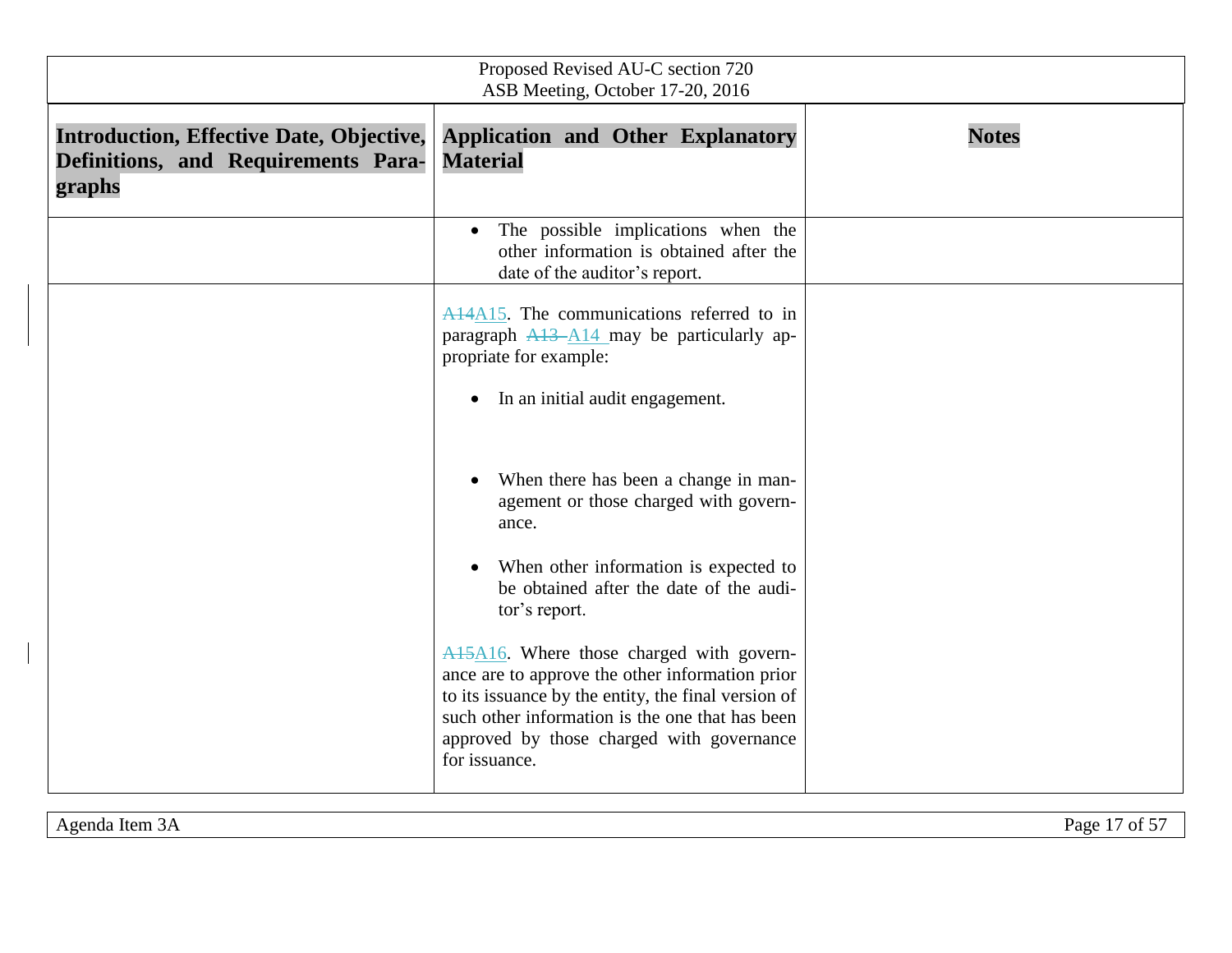| Proposed Revised AU-C section 720<br>ASB Meeting, October 17-20, 2016                            |                                                                                                                                                                                                                                                                                                                                                                                                                                                                                                                                                                                                                                                                                                                      |              |
|--------------------------------------------------------------------------------------------------|----------------------------------------------------------------------------------------------------------------------------------------------------------------------------------------------------------------------------------------------------------------------------------------------------------------------------------------------------------------------------------------------------------------------------------------------------------------------------------------------------------------------------------------------------------------------------------------------------------------------------------------------------------------------------------------------------------------------|--------------|
| <b>Introduction, Effective Date, Objective,</b><br>Definitions, and Requirements Para-<br>graphs | <b>Application and Other Explanatory</b><br><b>Material</b>                                                                                                                                                                                                                                                                                                                                                                                                                                                                                                                                                                                                                                                          | <b>Notes</b> |
|                                                                                                  | $A16A17$ . In some cases, the entity's annual<br>report may be a single document to be re-<br>leased, in accordance with law or regulation or<br>the entity's reporting practice, shortly after the<br>entity's financial reporting period such that it<br>is available to the auditor prior to the date of<br>the auditor's report. In other cases, such a doc-<br>ument may not be required to be released until<br>a later time, or at a time of the entity's choos-<br>ing. There may also be circumstances when the<br>entity's annual report is a combination of doc-<br>uments, each subject to different requirements<br>or reporting practice by the entity with respect<br>to the timing of their release. |              |
|                                                                                                  | A17A18. There may be circumstances when,<br>at the date of the auditor's report, the entity is<br>considering the development of a document<br>that may be part of the entity's annual report<br>(for example, a voluntary report to stakehold-<br>ers) but management is unable to confirm to<br>the auditor the purpose or timing of such a<br>document. If the auditor is unable to ascertain<br>the purpose or timing of such a document, the<br>document is not considered other information<br>for purposes of this ISASAS.                                                                                                                                                                                    |              |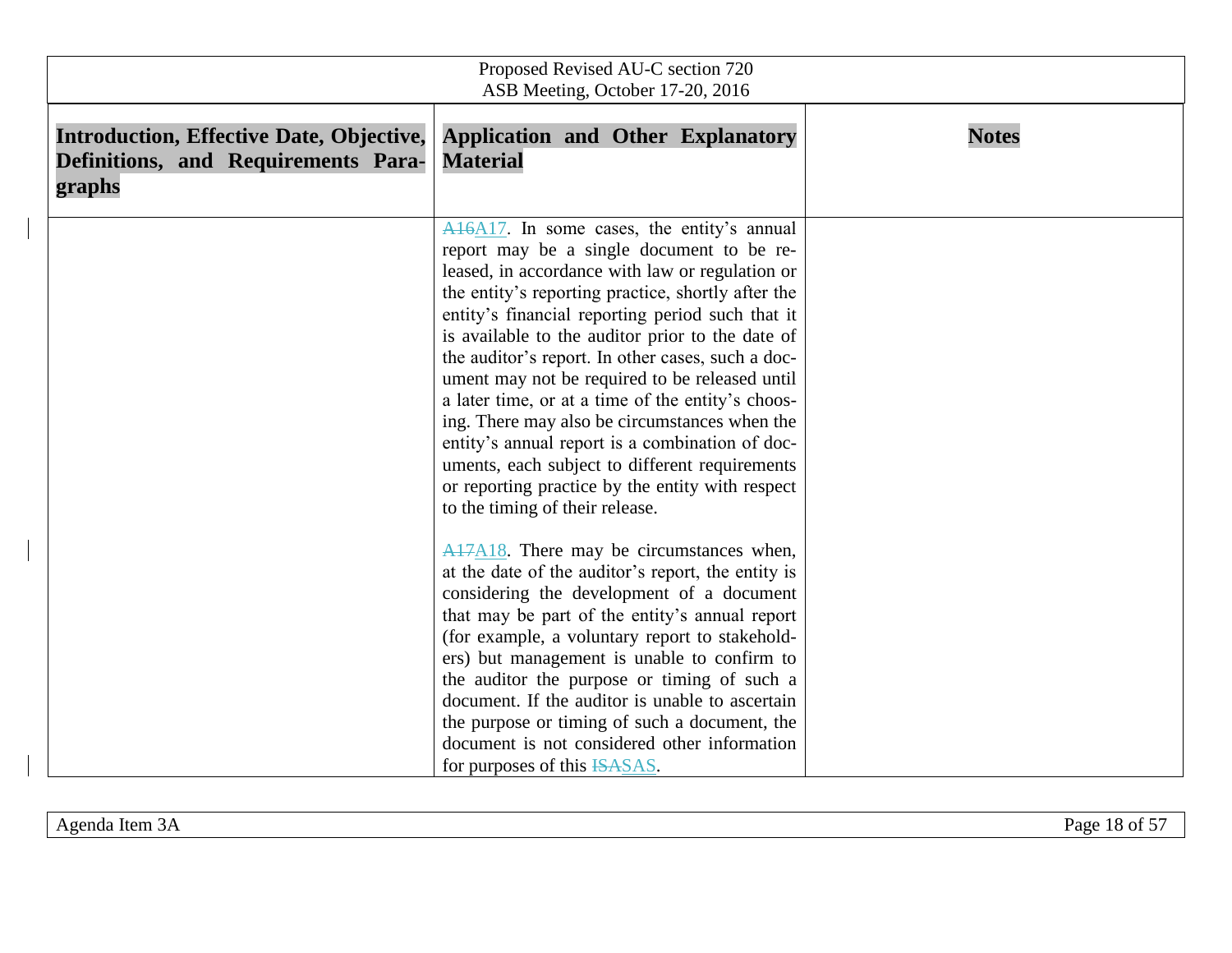| Proposed Revised AU-C section 720<br>ASB Meeting, October 17-20, 2016                            |                                                                                                                                                                                                                                                                                                                                                                                                                                                                                                                                                                                                                                                                       |              |
|--------------------------------------------------------------------------------------------------|-----------------------------------------------------------------------------------------------------------------------------------------------------------------------------------------------------------------------------------------------------------------------------------------------------------------------------------------------------------------------------------------------------------------------------------------------------------------------------------------------------------------------------------------------------------------------------------------------------------------------------------------------------------------------|--------------|
| <b>Introduction, Effective Date, Objective,</b><br>Definitions, and Requirements Para-<br>graphs | <b>Application and Other Explanatory</b><br><b>Material</b>                                                                                                                                                                                                                                                                                                                                                                                                                                                                                                                                                                                                           | <b>Notes</b> |
|                                                                                                  | $A18A19$ . Obtaining the other information in a<br>timely manner prior to the date of the auditor's<br>report enables any revisions that are found to<br>be necessary to be made to the financial state-<br>ments, the auditor's report, or the other infor-<br>mation prior to their issuance. The audit en-<br>gagement letter <sup>6</sup> may make reference to an<br>agreement with management to make available<br>to the auditor the other information in a timely<br>manner, and if possible prior to the date of the<br>auditor's report.<br><sup>6</sup> ISA-Paragraph 23 of AU-C section 210,<br>Agreeing the Terms of Audit Engagements,<br>paragraph A23 |              |
|                                                                                                  | $A19A20$ . When other information is only made<br>available to users via the entity's website, the<br>version of the other information obtained from<br>the entity, rather than directly from the entity's<br>website, is the relevant document on which the<br>auditor would perform procedures in accord-<br>ance with this <b>ISASAS</b> . The auditor has no re-<br>sponsibility under this ISAin accordance with<br>this SAS to search for other information, in-<br>cluding other information that may be on the                                                                                                                                                |              |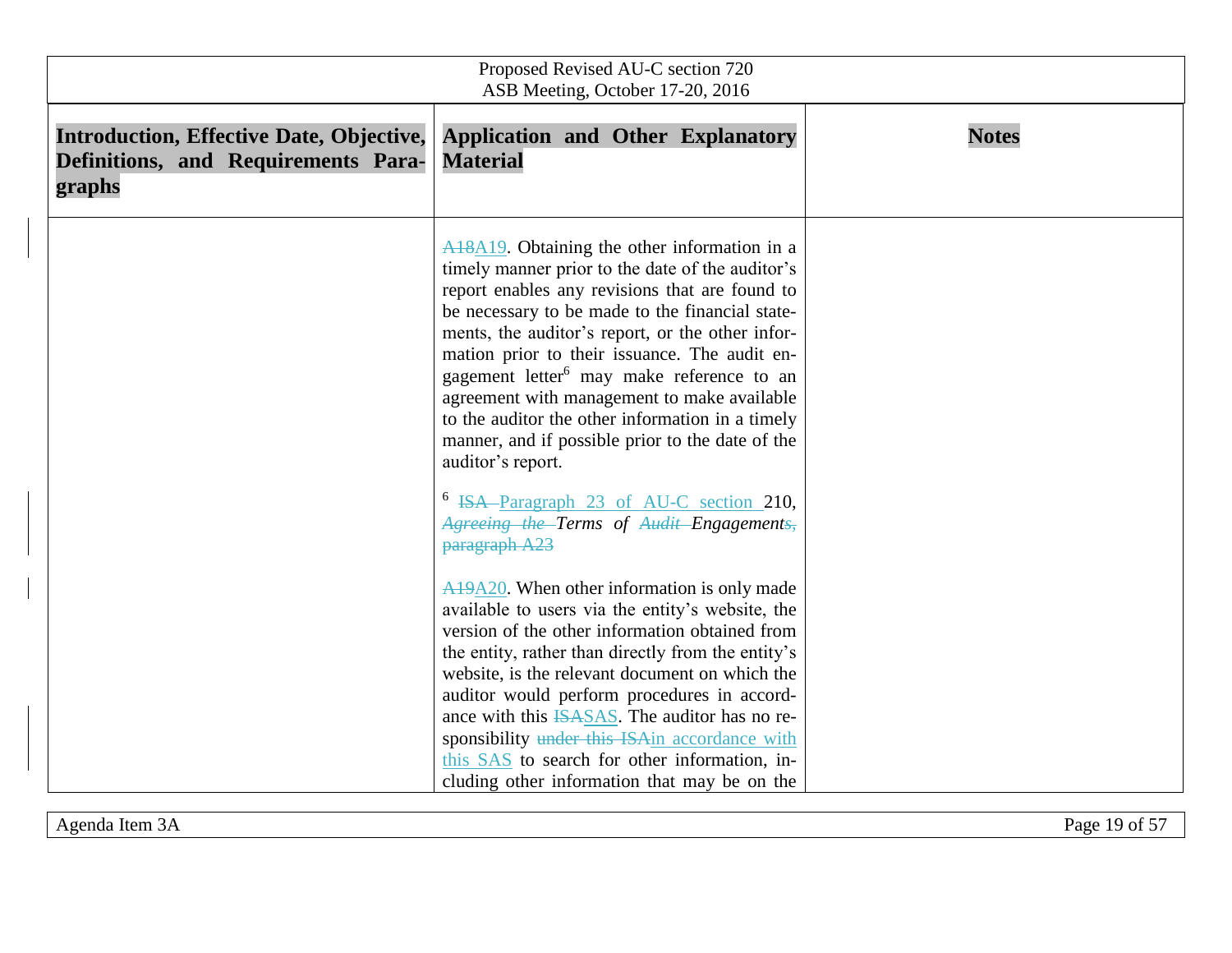| Proposed Revised AU-C section 720<br>ASB Meeting, October 17-20, 2016                            |                                                                                                                                                                                                                                                                                                                              |               |
|--------------------------------------------------------------------------------------------------|------------------------------------------------------------------------------------------------------------------------------------------------------------------------------------------------------------------------------------------------------------------------------------------------------------------------------|---------------|
| <b>Introduction, Effective Date, Objective,</b><br>Definitions, and Requirements Para-<br>graphs | <b>Application and Other Explanatory</b><br><b>Material</b>                                                                                                                                                                                                                                                                  | <b>Notes</b>  |
|                                                                                                  | entity's website, nor to perform any procedures<br>to confirm that other information is appropri-<br>ately displayed on the entity's website or oth-<br>erwise has been appropriately transmitted or<br>displayed electronically.                                                                                            |               |
|                                                                                                  | $\triangle 20\triangle 21$ . The auditor is not precluded from<br>dating or issuing the auditor's report if the au-<br>ditor has not obtained some or all of the other<br>information.                                                                                                                                       |               |
|                                                                                                  | A21A22. When the other information is ob-<br>tained after the date of the auditor's report, the<br>auditor is not required to update the procedures<br>performed in accordance with paragraphs $\theta$<br>and 7.09-.11 of ISA-AU-C section 560, Subse-<br>quent Events and Subsequently Discovered<br>Factors. <sup>7</sup> |               |
|                                                                                                  | <sup>7</sup> ISA 560, Subsequent Events                                                                                                                                                                                                                                                                                      |               |
|                                                                                                  | A22A23. ISA-AU-C section 580, <sup>8</sup> Written<br>Representations establishes requirements and<br>provides guidance on the use of written repre-<br>sentations. The written representation required<br>to be requested by paragraph $\frac{1311}{c}$ regard-<br>ing other information that will be available on-         |               |
| Agenda Item 3A                                                                                   |                                                                                                                                                                                                                                                                                                                              | Page 20 of 57 |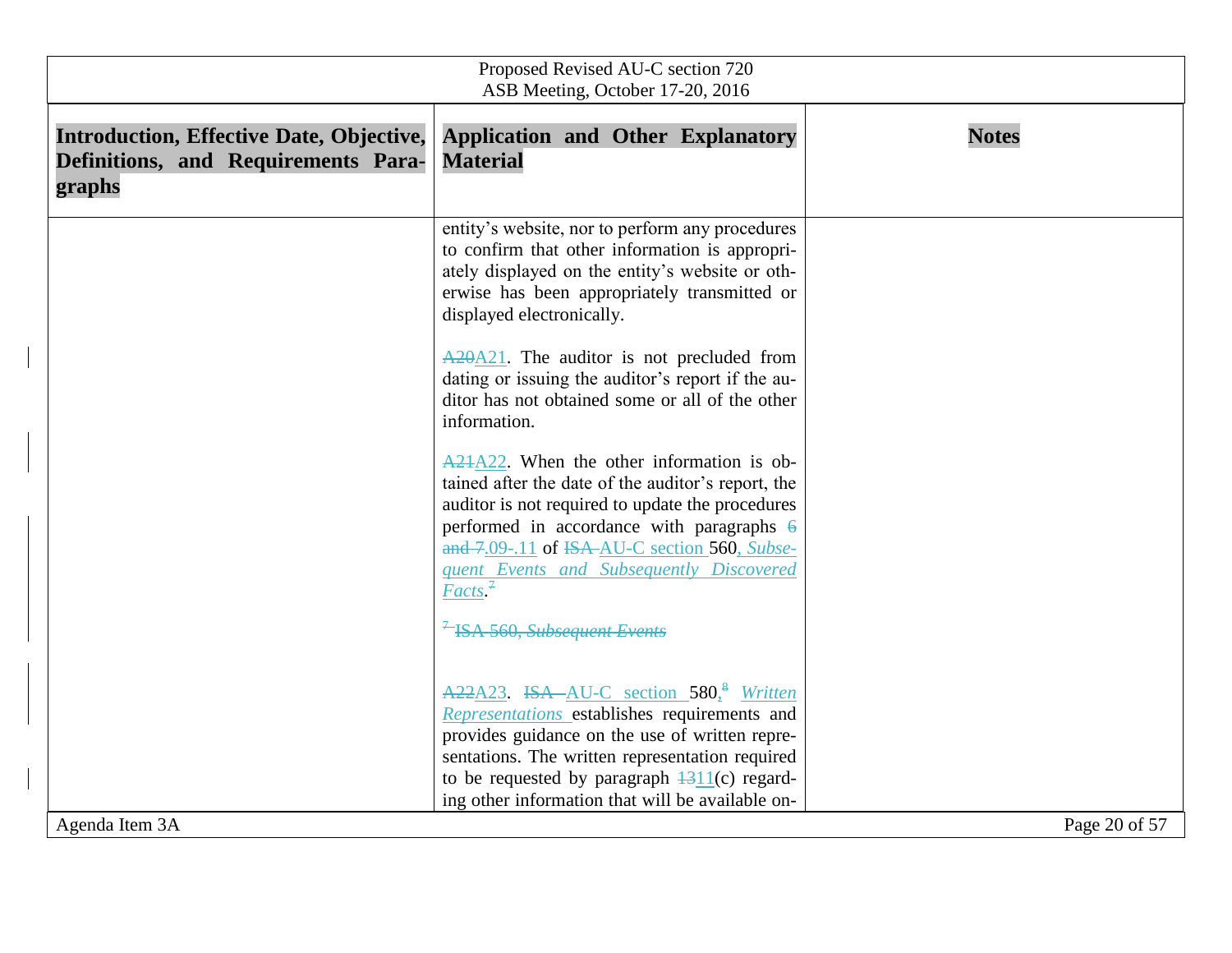| Proposed Revised AU-C section 720<br>ASB Meeting, October 17-20, 2016                            |                                                                                                                                                                                                                                                                                                                                                                                                                                                                                                                                                                                                                                                                                                                                                                                                                                                                                                                                                                                                            |              |
|--------------------------------------------------------------------------------------------------|------------------------------------------------------------------------------------------------------------------------------------------------------------------------------------------------------------------------------------------------------------------------------------------------------------------------------------------------------------------------------------------------------------------------------------------------------------------------------------------------------------------------------------------------------------------------------------------------------------------------------------------------------------------------------------------------------------------------------------------------------------------------------------------------------------------------------------------------------------------------------------------------------------------------------------------------------------------------------------------------------------|--------------|
| <b>Introduction, Effective Date, Objective,</b><br>Definitions, and Requirements Para-<br>graphs | <b>Application and Other Explanatory</b><br><b>Material</b>                                                                                                                                                                                                                                                                                                                                                                                                                                                                                                                                                                                                                                                                                                                                                                                                                                                                                                                                                | <b>Notes</b> |
|                                                                                                  | ly after the date of the auditor's report is in-<br>tended to support the auditor's ability to com-<br>plete the procedures required by this ISA-SAS<br>with respect to such information. In addition,<br>the auditor may find it useful to request other<br>written representations, for example, that:<br>Management has informed the auditor<br>of all the documents that it expects to<br>issue that may comprise other infor-<br>mation;<br>The financial statements and any other<br>information obtained by the auditor<br>prior to the date of the auditor's report<br>are consistent with one another, and the<br>other information does not contain any<br>material misstatementsinconsistencies<br>or material misstatements of fact; and<br>With regard to other information that<br>has not been obtained by the auditor<br>prior to the date of the auditor's report,<br>that management intends to prepare and<br>issue such other information and the<br>expected timing of such issuance. |              |
| Reading and Considering the Other Infor- Reading and Considering the Other Infor-                |                                                                                                                                                                                                                                                                                                                                                                                                                                                                                                                                                                                                                                                                                                                                                                                                                                                                                                                                                                                                            |              |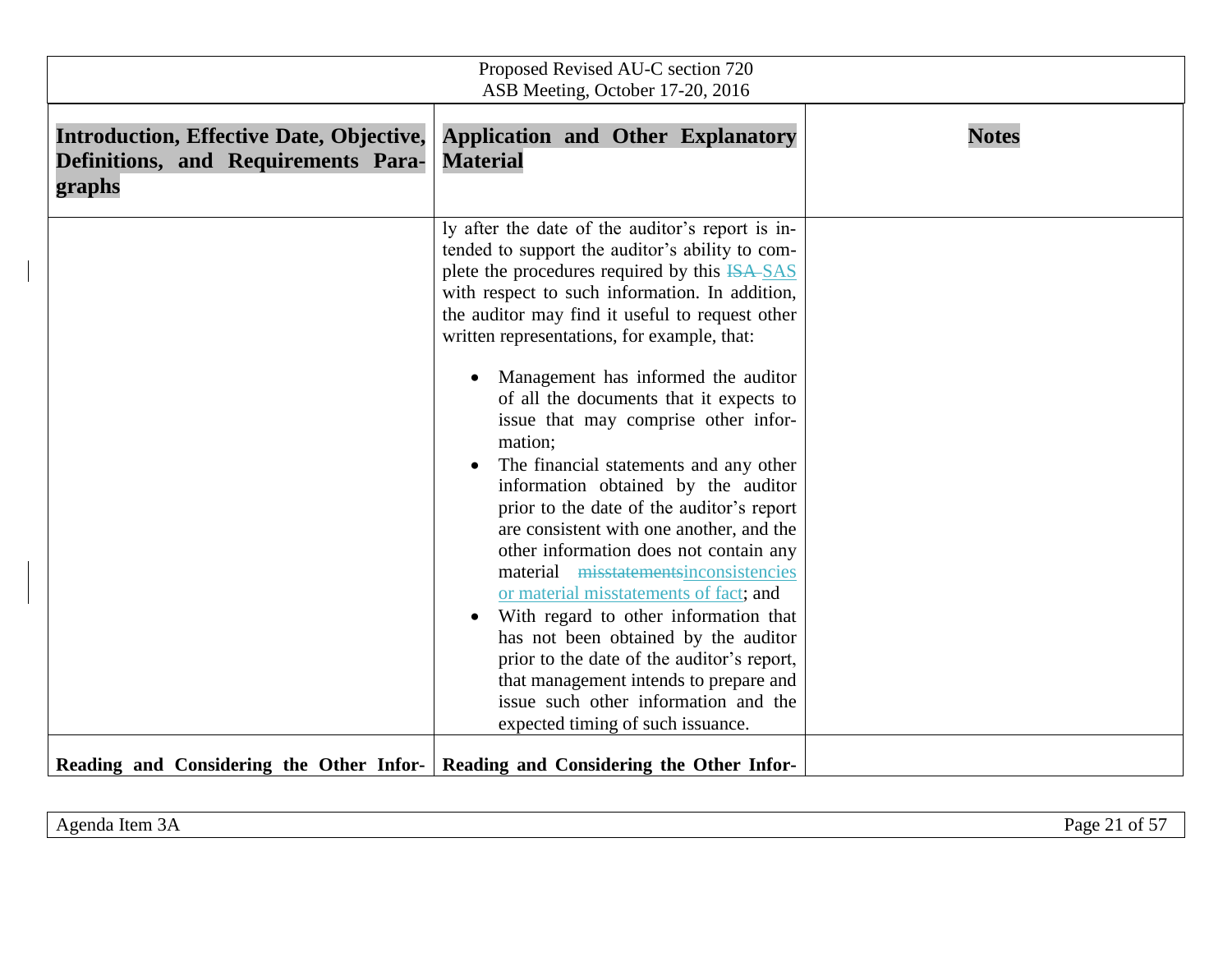| Proposed Revised AU-C section 720<br>ASB Meeting, October 17-20, 2016                                                                                                                                                  |                                                                                                                                                                                                                                                                                                                                                                                                                                                                                                                                                                                                                                                                                                                                                                                                                                                                                                                                                                    |              |
|------------------------------------------------------------------------------------------------------------------------------------------------------------------------------------------------------------------------|--------------------------------------------------------------------------------------------------------------------------------------------------------------------------------------------------------------------------------------------------------------------------------------------------------------------------------------------------------------------------------------------------------------------------------------------------------------------------------------------------------------------------------------------------------------------------------------------------------------------------------------------------------------------------------------------------------------------------------------------------------------------------------------------------------------------------------------------------------------------------------------------------------------------------------------------------------------------|--------------|
| <b>Introduction, Effective Date, Objective,</b><br>Definitions, and Requirements Para-<br>graphs                                                                                                                       | <b>Application and Other Explanatory</b><br><b>Material</b>                                                                                                                                                                                                                                                                                                                                                                                                                                                                                                                                                                                                                                                                                                                                                                                                                                                                                                        | <b>Notes</b> |
| mation<br>14. The auditor shall-should read the other in-<br>formation of which the auditor is aware in order<br>to identify material inconsistencies, if any and, in<br>doing so shall: (Ref: Parapar, A23A24-A24A26) | mation (Ref: Para. $\frac{14}{1512}$ )<br>A23A24. Obtaining the other information prior<br>to the report release date enables the auditor to<br>resolve possible material inconsistencies and<br>apparent material misstatements of fact with<br>management on a timely basis. An agreement<br>with management regarding when other infor-<br>mation will be available may be helpful. The<br>auditor may delay the release of the auditor's<br>report until management provides the other<br>information to the auditor.<br>$A25$ . The auditor is required by $\overline{ISA}$ AU-C<br>section $200^9$ to plan and perform the audit with<br>professional skepticism. Maintaining profes-<br>sional skepticism when reading and consider-<br>ing the other information includes, for exam-<br>ple, recognizing that management may be<br>overly optimistic about the success of its plans,<br>and being alert to information that may be in-<br>consistent with: |              |
|                                                                                                                                                                                                                        | (a) The financial statements; or<br>(b) The auditor's knowledge obtained in                                                                                                                                                                                                                                                                                                                                                                                                                                                                                                                                                                                                                                                                                                                                                                                                                                                                                        |              |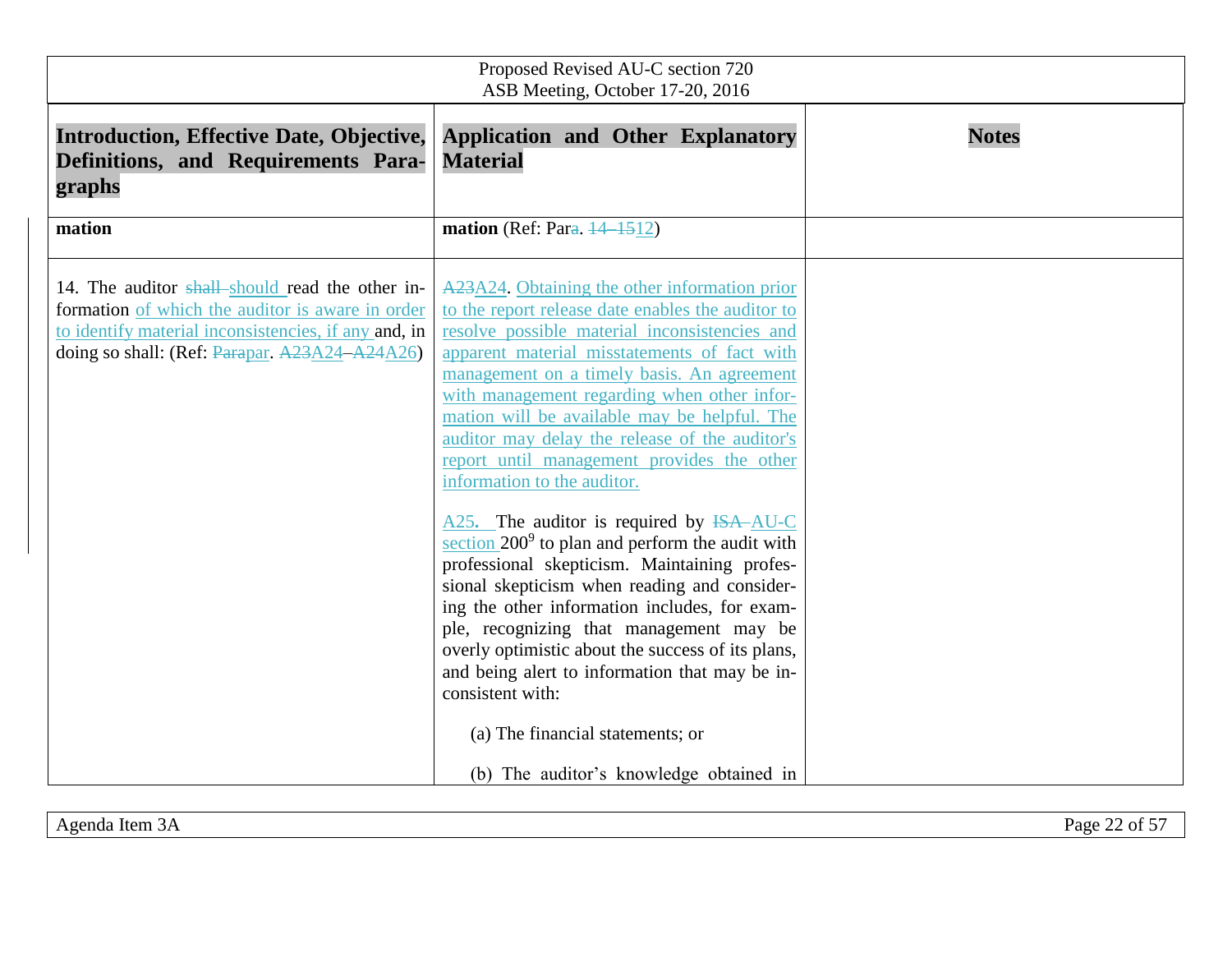| Proposed Revised AU-C section 720<br>ASB Meeting, October 17-20, 2016                            |                                                                                                                                                                                                                                                                                                                                                                                                                                                                                                                                                                                                                                                                                                                                                                                                                                                                                                                                                                                                                      |              |
|--------------------------------------------------------------------------------------------------|----------------------------------------------------------------------------------------------------------------------------------------------------------------------------------------------------------------------------------------------------------------------------------------------------------------------------------------------------------------------------------------------------------------------------------------------------------------------------------------------------------------------------------------------------------------------------------------------------------------------------------------------------------------------------------------------------------------------------------------------------------------------------------------------------------------------------------------------------------------------------------------------------------------------------------------------------------------------------------------------------------------------|--------------|
| <b>Introduction, Effective Date, Objective,</b><br>Definitions, and Requirements Para-<br>graphs | <b>Application and Other Explanatory</b><br><b>Material</b>                                                                                                                                                                                                                                                                                                                                                                                                                                                                                                                                                                                                                                                                                                                                                                                                                                                                                                                                                          | <b>Notes</b> |
|                                                                                                  | the audit.<br><sup>9</sup> ISA-AU-C section 200, paragraph 1517<br>A24A26. In accordance with ISA-AU-C sec-<br>$\frac{\text{tion } 220,^{10}}{\text{the engagement partner is required}}$<br>to take responsibility for the direction, supervi-<br>sion and performance of the audit engagement<br>in compliance with professional standards and<br>applicable legal and regulatory requirements.<br>In the context of this ISASAS, factors that may<br>be taken into account when determining the<br>appropriate engagement team members to ad-<br>dress the requirements of paragraphs 14–15,<br>include:<br>The relative experience of engagement<br>team members.<br>Whether the engagement team mem-<br>bers to be assigned the tasks have the<br>relevant knowledge obtained in the au-<br>dit to identify inconsistencies between<br>other information and<br>the<br>that<br>knowledge.<br>The degree of judgment involved in<br>addressing the requirements of para-<br>graph 14–15. For example, performing |              |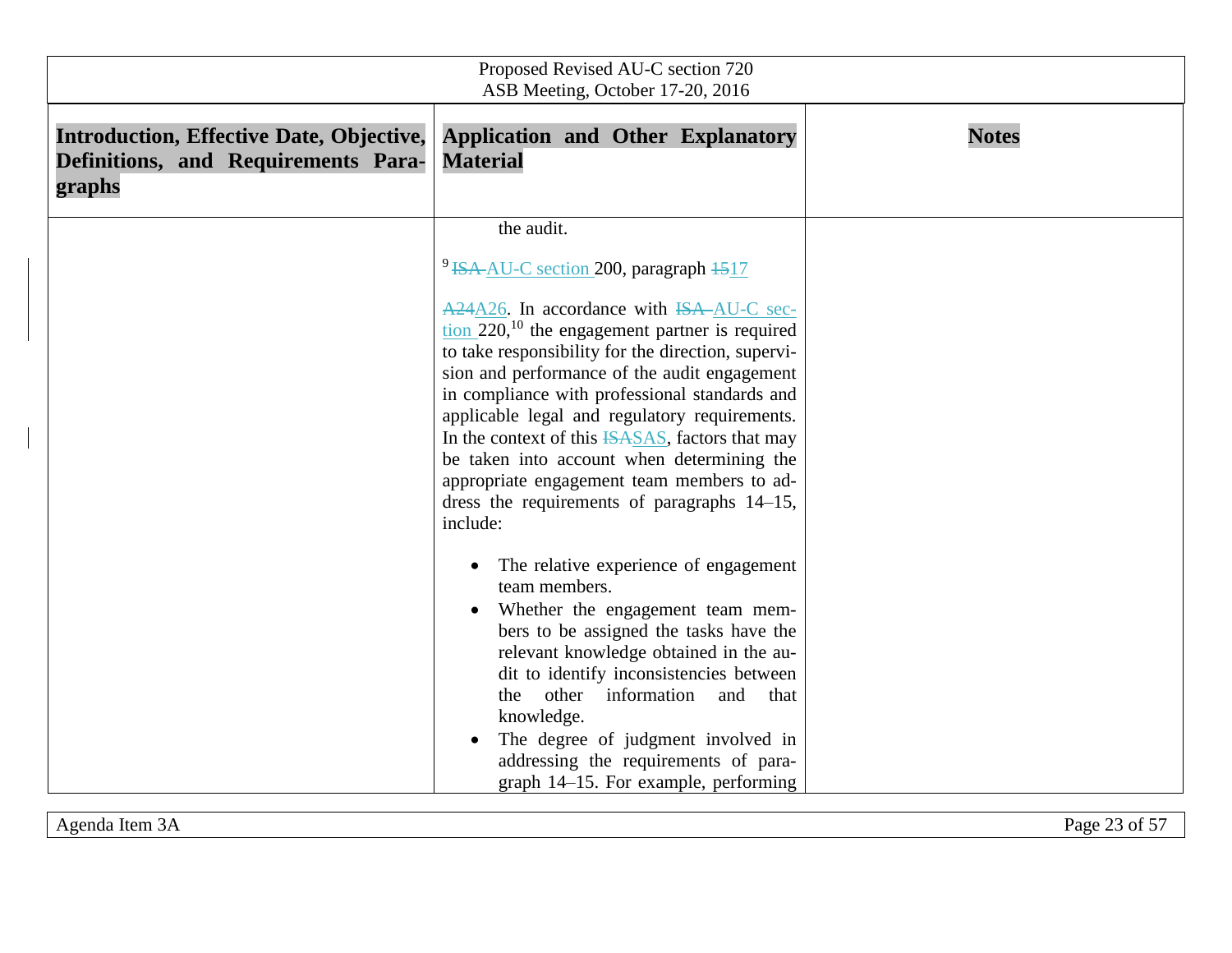| Proposed Revised AU-C section 720<br>ASB Meeting, October 17-20, 2016                                                                                                                                                                                                                                                                                                                                                                                                                                                                                                   |                                                                                                                                                                                                                                                                                                                                                                                                                                                                                                                                                                                                                                                                                                                                                                                                                                                                                                                                                     |              |
|-------------------------------------------------------------------------------------------------------------------------------------------------------------------------------------------------------------------------------------------------------------------------------------------------------------------------------------------------------------------------------------------------------------------------------------------------------------------------------------------------------------------------------------------------------------------------|-----------------------------------------------------------------------------------------------------------------------------------------------------------------------------------------------------------------------------------------------------------------------------------------------------------------------------------------------------------------------------------------------------------------------------------------------------------------------------------------------------------------------------------------------------------------------------------------------------------------------------------------------------------------------------------------------------------------------------------------------------------------------------------------------------------------------------------------------------------------------------------------------------------------------------------------------------|--------------|
| <b>Introduction, Effective Date, Objective,</b><br>Definitions, and Requirements Para-<br>graphs                                                                                                                                                                                                                                                                                                                                                                                                                                                                        | <b>Application and Other Explanatory</b><br><b>Material</b>                                                                                                                                                                                                                                                                                                                                                                                                                                                                                                                                                                                                                                                                                                                                                                                                                                                                                         | <b>Notes</b> |
| (a) Consider whether there is a material incon-<br>sistency between the other information and<br>the financial statements. As the basis for this<br>consideration, the auditor shallshould, to<br>evaluate their consistency, compare selected<br>amounts or other items in the other infor-<br>mation (that are intended to be the same as,<br>to summarize, or to provide greater detail<br>about, the amounts or other items in the fi-<br>nancial statements) with such amounts or<br>other items in the financial statements; and<br>(Ref: Parapar, A25A27-A29A31) | procedures to evaluate the consistency<br>of amounts in the other information<br>that are intended to be the same as<br>amounts in the financial statements<br>may be carried out by less experienced<br>engagement team members.<br>Whether, in the case of a group audit, it<br>is necessary to make inquiries of a<br>component auditor in addressing the<br>other information related to that com-<br>ponent.<br>Considering Whether There is a Material In-<br>consistency between the Other Information and<br>the Financial Statements (Ref: $\frac{P}{P}$ ) (Ref)<br>$A25A27$ . Other information may include<br>amounts or other items that are intended to be<br>the same as, to summarize, or to provide great-<br>er detail about, the amounts or other items in<br>the financial statements. Examples of such<br>amounts or other items may include:<br>Tables, charts or graphs containing ex-<br>tracts of the financial statements. |              |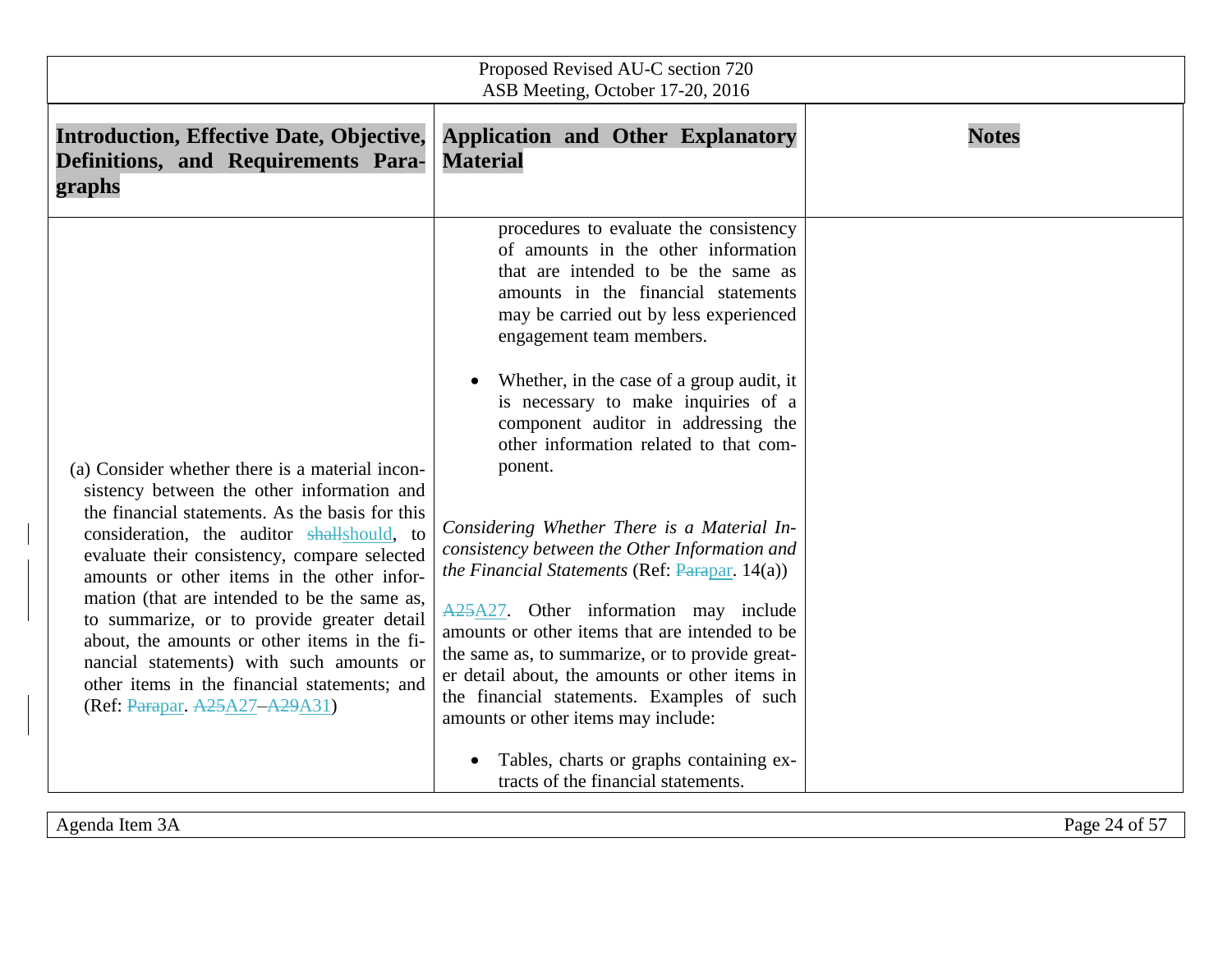| Proposed Revised AU-C section 720<br>ASB Meeting, October 17-20, 2016                            |                                                                                                                                                                                                                                                                                                                                                                                                                                                                                                                         |              |
|--------------------------------------------------------------------------------------------------|-------------------------------------------------------------------------------------------------------------------------------------------------------------------------------------------------------------------------------------------------------------------------------------------------------------------------------------------------------------------------------------------------------------------------------------------------------------------------------------------------------------------------|--------------|
| <b>Introduction, Effective Date, Objective,</b><br>Definitions, and Requirements Para-<br>graphs | <b>Application and Other Explanatory</b><br><b>Material</b>                                                                                                                                                                                                                                                                                                                                                                                                                                                             | <b>Notes</b> |
|                                                                                                  | A disclosure providing greater detail<br>$\bullet$<br>about a balance or account shown in<br>the financial statements, such as "Rev-<br>enue for 20X1 comprised XXX million<br>from product X and YYY million from<br>product Y."<br>Descriptions of the financial results,<br>such as "Total research and develop-<br>ment expense was XXX in 20X1."<br>$A26A28$ . In evaluating the consistency of se-<br>lected amounts or other items in the other in-                                                              |              |
|                                                                                                  | formation with the financial statements, the<br>auditor is not required to compare all amounts<br>or other items in the other information that are<br>intended to be the same as, to summarize, or to<br>provide greater detail about, the amounts or<br>other items in the financial statements, with<br>such amounts or other items in the financial<br>statements.<br>$A27A29$ . Selecting the amounts or other items<br>to compare is a matter of professional judg-<br>ment. Factors relevant to this judgment in- |              |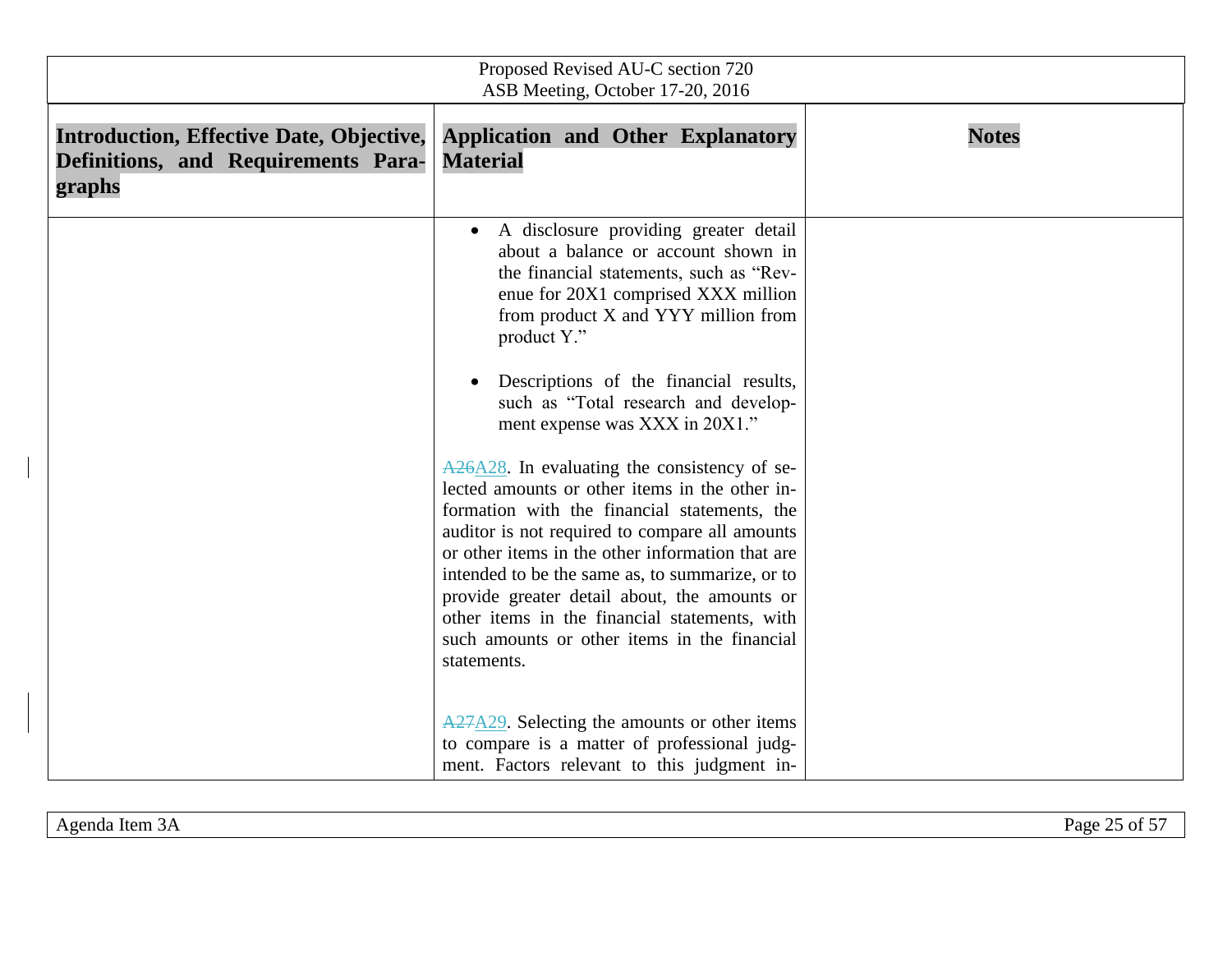| Proposed Revised AU-C section 720<br>ASB Meeting, October 17-20, 2016                            |                                                                                                                                                                                                                                                                                                                                                                                                                                                                                                                                                                                         |              |
|--------------------------------------------------------------------------------------------------|-----------------------------------------------------------------------------------------------------------------------------------------------------------------------------------------------------------------------------------------------------------------------------------------------------------------------------------------------------------------------------------------------------------------------------------------------------------------------------------------------------------------------------------------------------------------------------------------|--------------|
| <b>Introduction, Effective Date, Objective,</b><br>Definitions, and Requirements Para-<br>graphs | <b>Application and Other Explanatory</b><br><b>Material</b>                                                                                                                                                                                                                                                                                                                                                                                                                                                                                                                             | <b>Notes</b> |
|                                                                                                  | clude:<br>The significance of the amount or other<br>item in the context in which it is pre-<br>sented, which may affect the im-<br>portance that users would attach to the<br>amount or other item (for example, a<br>key ratio or amount).<br>If quantitative, the relative size of the<br>amount compared with accounts or<br>items in the financial statements or the<br>other information to which they relate.<br>The sensitivity of the particular amount<br>$\bullet$<br>or other item in the other information,<br>for example, share based payments for<br>senior management. |              |
|                                                                                                  | A <sub>28</sub> A <sub>30</sub> . Determining the nature and extent of<br>procedures to address the requirement in para-<br>graph 14(a) is a matter of professional judg-<br>ment, recognizing that the auditor's responsi-<br>bilities under this ISA SAS do not constitute<br>an assurance engagement on the other infor-<br>mation or impose an obligation to obtain as-<br>surance about the other information. Examples                                                                                                                                                            |              |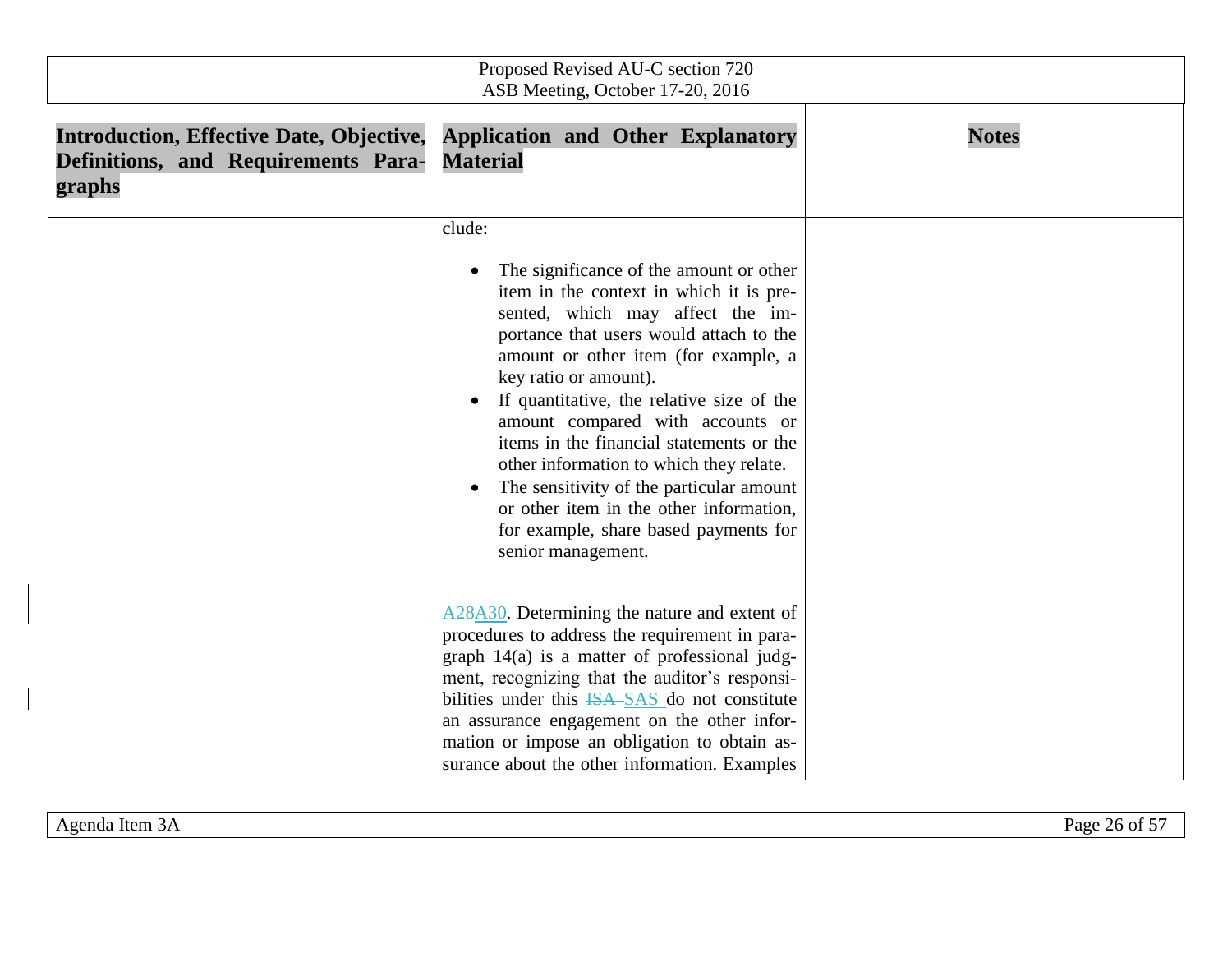| Proposed Revised AU-C section 720<br>ASB Meeting, October 17-20, 2016                            |                                                                                                                                                                                                                                                                                                                                                                                                                                                                                                                                                                                                                                                                                                                                                                                                                                                                                                                                                                                                                                         |               |
|--------------------------------------------------------------------------------------------------|-----------------------------------------------------------------------------------------------------------------------------------------------------------------------------------------------------------------------------------------------------------------------------------------------------------------------------------------------------------------------------------------------------------------------------------------------------------------------------------------------------------------------------------------------------------------------------------------------------------------------------------------------------------------------------------------------------------------------------------------------------------------------------------------------------------------------------------------------------------------------------------------------------------------------------------------------------------------------------------------------------------------------------------------|---------------|
| <b>Introduction, Effective Date, Objective,</b><br>Definitions, and Requirements Para-<br>graphs | <b>Application and Other Explanatory</b><br><b>Material</b>                                                                                                                                                                                                                                                                                                                                                                                                                                                                                                                                                                                                                                                                                                                                                                                                                                                                                                                                                                             | <b>Notes</b>  |
|                                                                                                  | of such procedures include:<br>For information that is intended to be<br>$\bullet$<br>the same as information in the financial<br>statements, comparing the information<br>to the financial statements.<br>For information intended to convey the<br>same meaning as disclosures in the fi-<br>nancial statements, comparing the<br>words used and considering the signifi-<br>cance of differences in wording used<br>and whether such differences imply dif-<br>ferent meanings.<br>Obtaining a reconciliation between an<br>amount within the other information<br>and the financial statements from man-<br>agement and:<br>o Comparing items in the reconcilia-<br>tion to the financial statements and<br>the other information; and<br>Checking whether the calculations<br>$\circ$<br>within the reconciliation are arith-<br>metically accurate.<br>A <sub>29</sub> A <sub>31</sub> . Evaluating the consistency of select-<br>ed amounts or other items in the other infor-<br>mation with the financial statements includes. |               |
| Agenda Item 3A                                                                                   |                                                                                                                                                                                                                                                                                                                                                                                                                                                                                                                                                                                                                                                                                                                                                                                                                                                                                                                                                                                                                                         | Page 27 of 57 |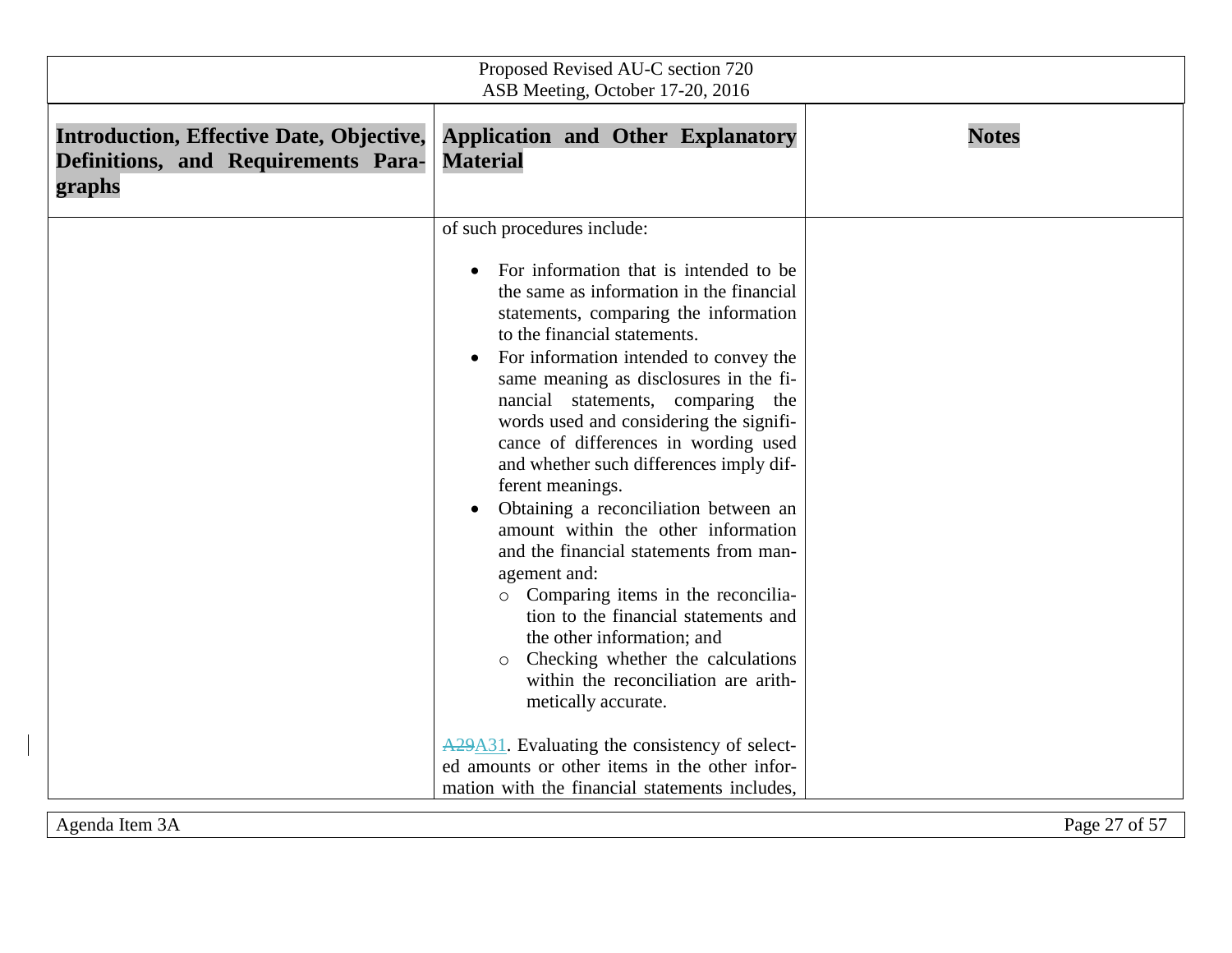| Proposed Revised AU-C section 720<br>ASB Meeting, October 17-20, 2016                                                                                                                                                                                                  |                                                                                                                                                                                                                                                                                                                                                                                                                                                                                                                                                                                                                                                                                                                                                                                                                                                                                                                                                |              |
|------------------------------------------------------------------------------------------------------------------------------------------------------------------------------------------------------------------------------------------------------------------------|------------------------------------------------------------------------------------------------------------------------------------------------------------------------------------------------------------------------------------------------------------------------------------------------------------------------------------------------------------------------------------------------------------------------------------------------------------------------------------------------------------------------------------------------------------------------------------------------------------------------------------------------------------------------------------------------------------------------------------------------------------------------------------------------------------------------------------------------------------------------------------------------------------------------------------------------|--------------|
| <b>Introduction, Effective Date, Objective,</b><br>Definitions, and Requirements Para-<br>graphs                                                                                                                                                                       | <b>Application and Other Explanatory</b><br><b>Material</b>                                                                                                                                                                                                                                                                                                                                                                                                                                                                                                                                                                                                                                                                                                                                                                                                                                                                                    | <b>Notes</b> |
| (b) Consider whether there is a material incon-<br>sistency between the other information and the<br>auditor's knowledge obtained in the audit, in<br>the context of audit evidence obtained and<br>conclusions reached in the audit. (Ref: Parapar.<br>A30A32-A36A38) | when relevant given the nature of the other in-<br>formation, the manner of their presentation<br>compared to the financial statements.<br>Considering Whether There Is a Material In-<br>consistency between the Other Information and<br>the Auditor's Knowledge Obtained in the Audit<br>(Ref: <b>Param</b> 14(b))<br>A30A32. Other information may include<br>amounts or items that are related to the audi-<br>tor's knowledge obtained in the audit (other<br>than those in paragraph $14(a)$ ). Examples of<br>such amounts or items may include:<br>A disclosure of the units produced, or a<br>table summarizing such production by<br>geographical region.<br>A statement that "The company intro-<br>duced product X and product Y during<br>the year."<br>A summary of the locations of the enti-<br>ty's major operations, such as "the enti-<br>ty's major center of operation is in<br>country X, and there are also operations |              |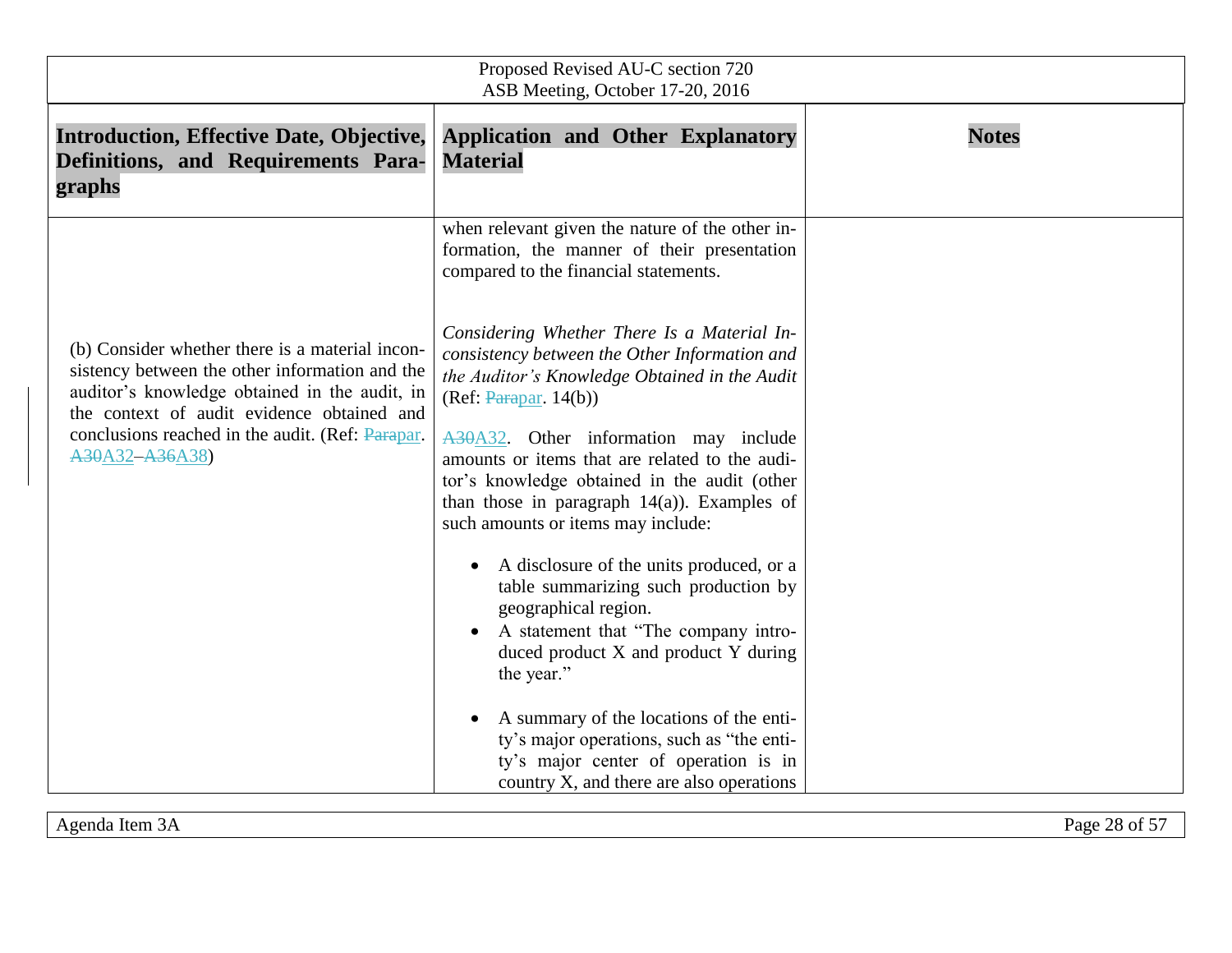| Proposed Revised AU-C section 720<br>ASB Meeting, October 17-20, 2016                            |                                                                                                                                                                                                                                                                                                                                                                                                                                                                                                                                                                                                                                                                                                                                                                                                 |               |
|--------------------------------------------------------------------------------------------------|-------------------------------------------------------------------------------------------------------------------------------------------------------------------------------------------------------------------------------------------------------------------------------------------------------------------------------------------------------------------------------------------------------------------------------------------------------------------------------------------------------------------------------------------------------------------------------------------------------------------------------------------------------------------------------------------------------------------------------------------------------------------------------------------------|---------------|
| <b>Introduction, Effective Date, Objective,</b><br>Definitions, and Requirements Para-<br>graphs | <b>Application and Other Explanatory</b><br><b>Material</b>                                                                                                                                                                                                                                                                                                                                                                                                                                                                                                                                                                                                                                                                                                                                     | <b>Notes</b>  |
|                                                                                                  | in countries Y and Z."                                                                                                                                                                                                                                                                                                                                                                                                                                                                                                                                                                                                                                                                                                                                                                          |               |
|                                                                                                  | A31A33. The auditor's knowledge obtained in<br>the audit includes the auditor's understanding<br>of the entity and its environment, including the<br>entity's internal control, obtained in accord-<br>ance with <del>ISA AU-C</del> section 315 (Revised). <sup>11</sup><br>ISA-AU-C section 315 (Revised) sets out the<br>auditor's required understanding, which in-<br>cludes such matters as obtaining an under-<br>standing of:<br>(a) The relevant industry, regulatory, and<br>other external factors;<br>(b) The nature of the entity;<br>(c) The entity's selection and application of<br>accounting policies;<br>(d) The entity's objectives and strategies;<br>(e) The measurement and review of the en-<br>tity's financial performance; and<br>(f) The entity's internal control. |               |
| Agenda Item 3A                                                                                   |                                                                                                                                                                                                                                                                                                                                                                                                                                                                                                                                                                                                                                                                                                                                                                                                 | Page 29 of 57 |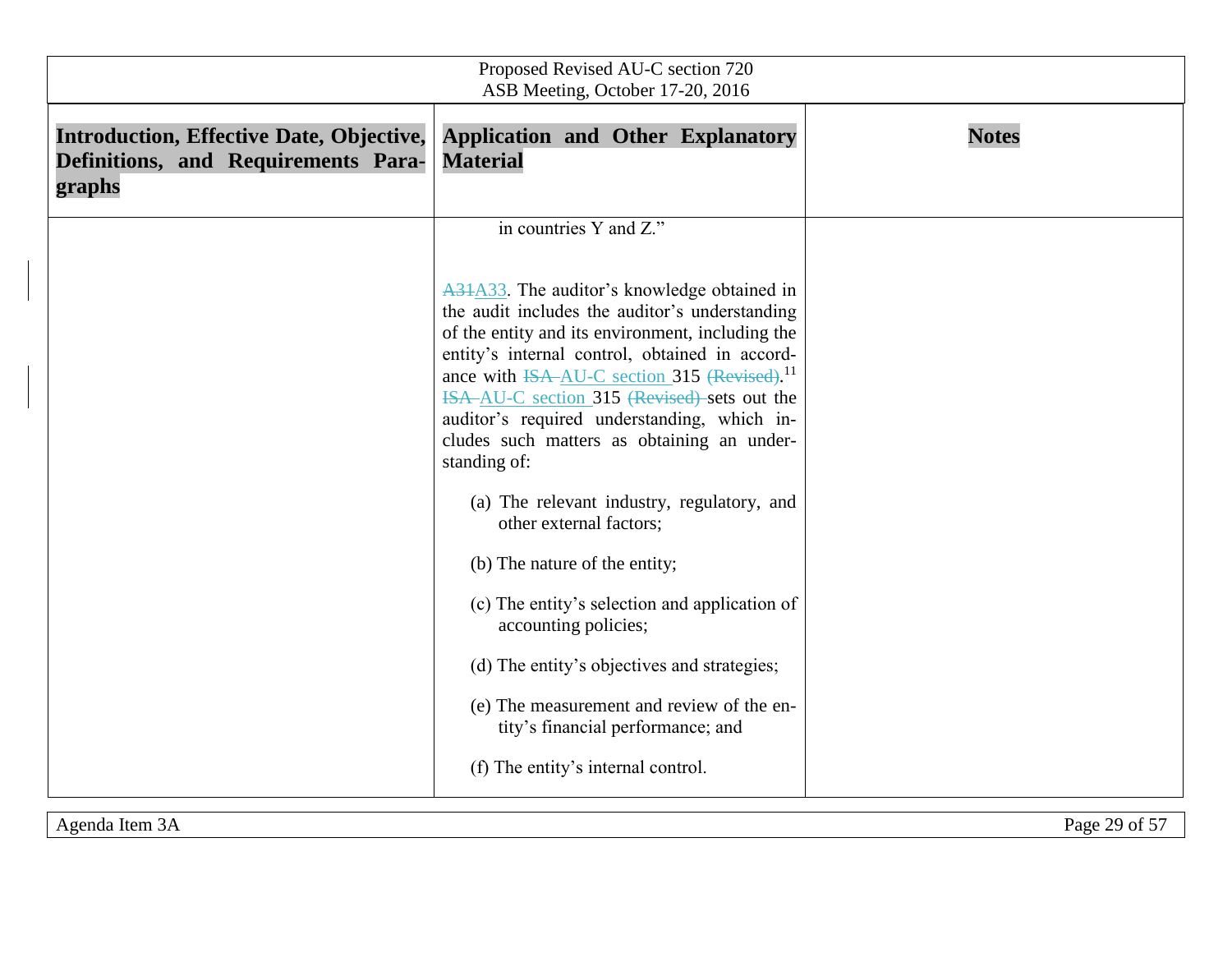| Proposed Revised AU-C section 720<br>ASB Meeting, October 17-20, 2016                            |                                                                                                                                                                                                                                                                                                                                                                                                                                                                                           |              |
|--------------------------------------------------------------------------------------------------|-------------------------------------------------------------------------------------------------------------------------------------------------------------------------------------------------------------------------------------------------------------------------------------------------------------------------------------------------------------------------------------------------------------------------------------------------------------------------------------------|--------------|
| <b>Introduction, Effective Date, Objective,</b><br>Definitions, and Requirements Para-<br>graphs | <b>Application and Other Explanatory</b><br><b>Material</b>                                                                                                                                                                                                                                                                                                                                                                                                                               | <b>Notes</b> |
|                                                                                                  | ISA-AU-C section 315 (Revised), Under-<br>$\mathbf{11}$<br>standing Identifying and Assessing the Risks of<br><b>Material Misstatement through Understanding</b><br>the Entity and Its Environment and Assessing<br>the Risks of Material Misstatement, paragraphs<br>1112-1225.                                                                                                                                                                                                          |              |
|                                                                                                  | A32A34. The auditor's knowledge obtained in<br>the audit may also include matters that are pro-<br>spective in nature. Such matters may include,<br>for example, business prospects and future<br>cash flows that the auditor considered when<br>evaluating the assumptions used by manage-<br>ment in performing impairment tests on intan-<br>gible assets such as goodwill, or when evaluat-<br>ing management's assessment of the entity's<br>ability to continue as a going concern. |              |
|                                                                                                  | A33A35. In considering whether there is a ma-<br>terial inconsistency between the other infor-<br>mation and the auditor's knowledge obtained<br>in the audit, the auditor may focus on those<br>matters in the other information that are of suf-<br>ficient importance that a misstatement of the<br>other information in relation to that matter<br>could be material.                                                                                                                 |              |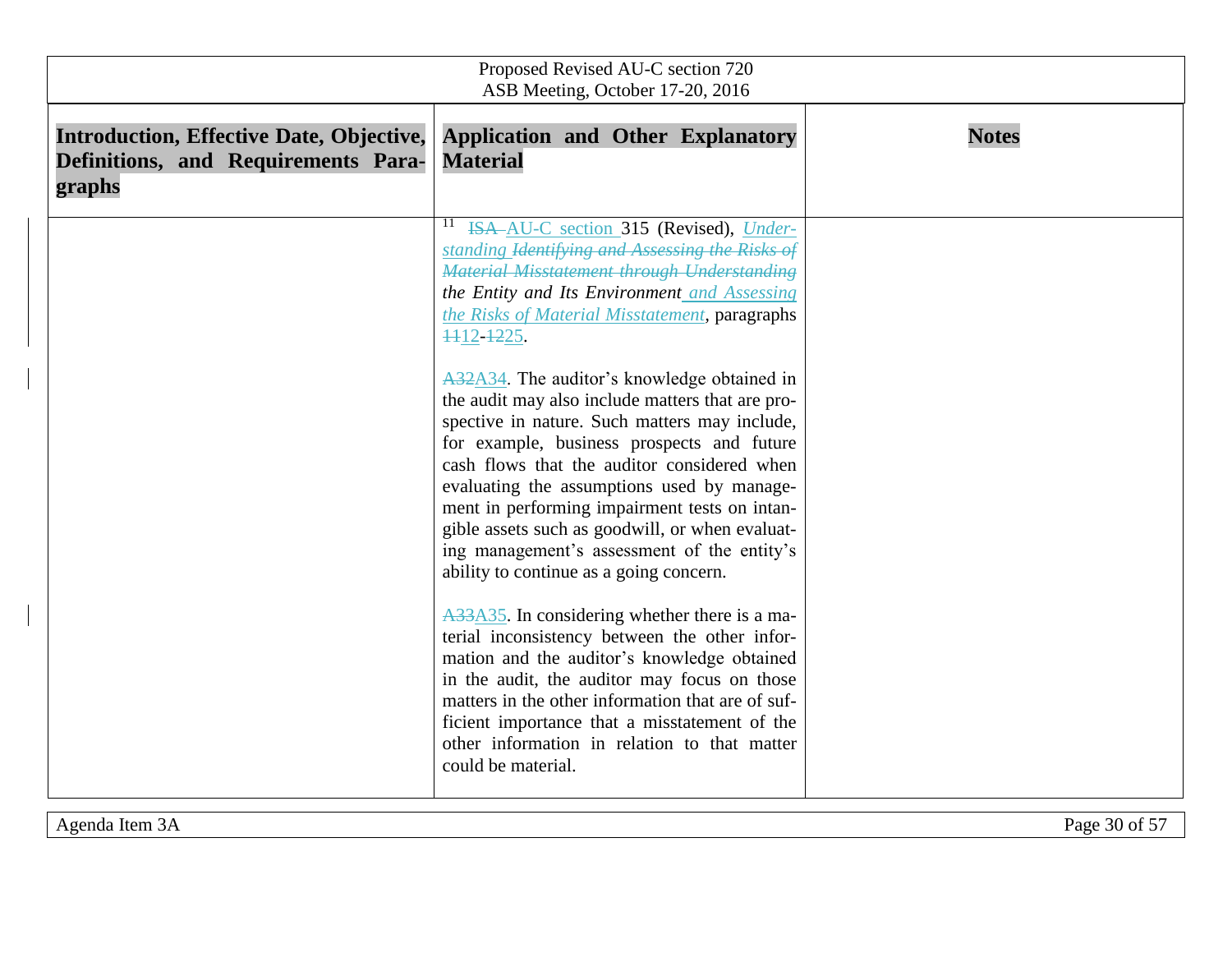| Proposed Revised AU-C section 720<br>ASB Meeting, October 17-20, 2016                            |                                                                                                                                                                                                                                                                                                                                                                                                                                                                                                                                                                                                                                                                                                                                                                                                                                                                                                                                                                                                                                               |              |
|--------------------------------------------------------------------------------------------------|-----------------------------------------------------------------------------------------------------------------------------------------------------------------------------------------------------------------------------------------------------------------------------------------------------------------------------------------------------------------------------------------------------------------------------------------------------------------------------------------------------------------------------------------------------------------------------------------------------------------------------------------------------------------------------------------------------------------------------------------------------------------------------------------------------------------------------------------------------------------------------------------------------------------------------------------------------------------------------------------------------------------------------------------------|--------------|
| <b>Introduction, Effective Date, Objective,</b><br>Definitions, and Requirements Para-<br>graphs | <b>Application and Other Explanatory</b><br><b>Material</b>                                                                                                                                                                                                                                                                                                                                                                                                                                                                                                                                                                                                                                                                                                                                                                                                                                                                                                                                                                                   | <b>Notes</b> |
|                                                                                                  | A34A36. In relation to many matters in the<br>other information, the auditor's recollection of<br>the audit evidence obtained and conclusions<br>reached in the audit may be sufficient to enable<br>the auditor to consider whether there is a mate-<br>rial inconsistency between the other infor-<br>mation and the auditor's knowledge obtained<br>in the audit. The more experienced and the<br>more familiar with the key aspects of the audit<br>the auditor is, the more likely it is that the au-<br>ditor's recollection of relevant matters will be<br>sufficient. For example, the auditor may be<br>able to consider whether there is a material in-<br>consistency between the other information and<br>the auditor's knowledge obtained in the audit<br>in light of the auditor's recollection of discus-<br>sions held with management or those charged<br>with governance or findings from procedures<br>carried out during the audit such as the reading<br>of board minutes, without the need to take fur-<br>ther action. |              |
|                                                                                                  | A35A37. The auditor may determine that re-<br>ferring to relevant audit documentation or<br>making inquiries of relevant members of the<br>engagement team or relevant component audi-                                                                                                                                                                                                                                                                                                                                                                                                                                                                                                                                                                                                                                                                                                                                                                                                                                                        |              |

 $\overline{\mathsf{I}}$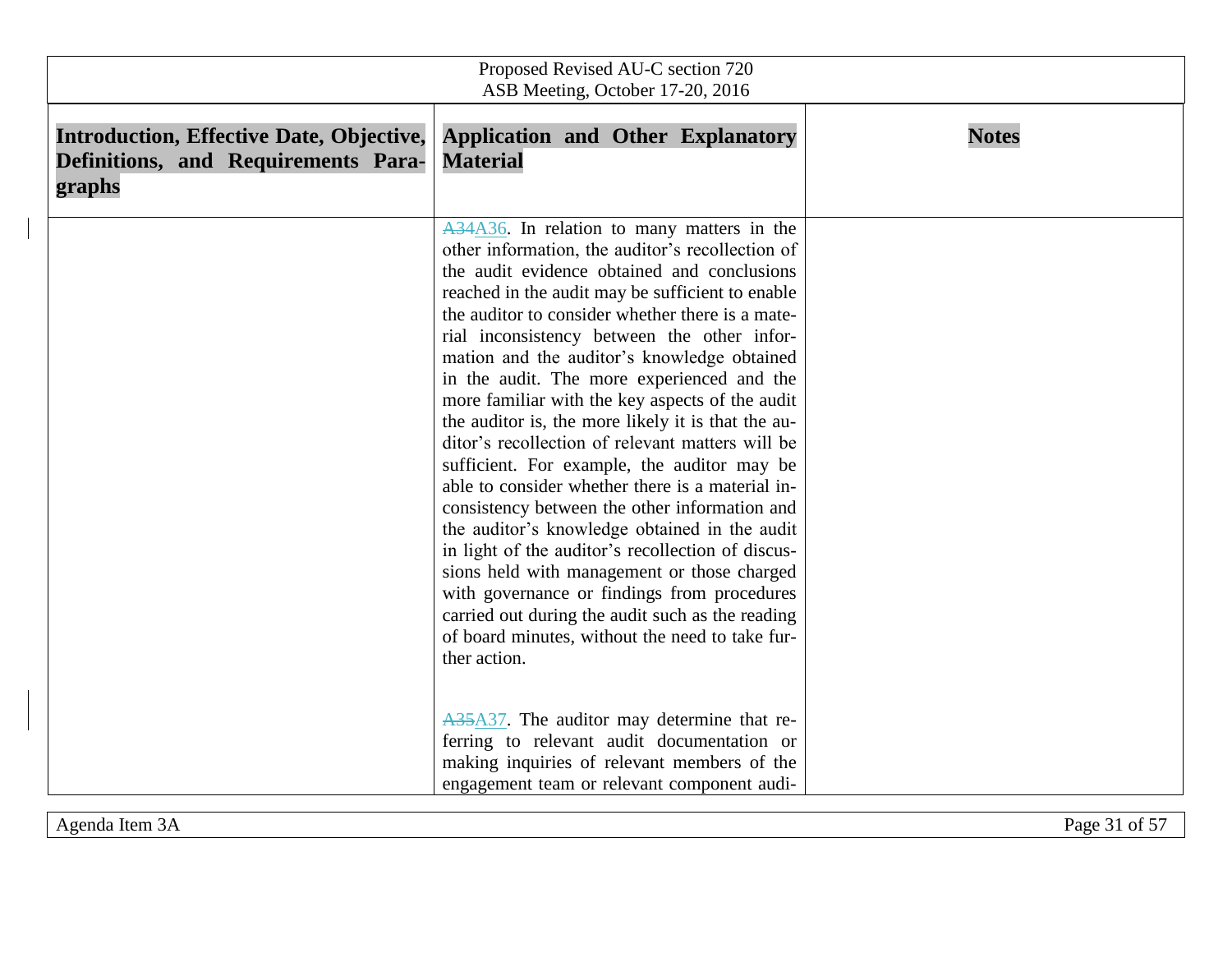| Proposed Revised AU-C section 720<br>ASB Meeting, October 17-20, 2016                            |                                                                                                                                                                                                                                                                                                                                                                                                                                                                                                                                                                                                                                                                                                                                                                                                                                                                                                                                                                                                                                                                                                        |              |
|--------------------------------------------------------------------------------------------------|--------------------------------------------------------------------------------------------------------------------------------------------------------------------------------------------------------------------------------------------------------------------------------------------------------------------------------------------------------------------------------------------------------------------------------------------------------------------------------------------------------------------------------------------------------------------------------------------------------------------------------------------------------------------------------------------------------------------------------------------------------------------------------------------------------------------------------------------------------------------------------------------------------------------------------------------------------------------------------------------------------------------------------------------------------------------------------------------------------|--------------|
| <b>Introduction, Effective Date, Objective,</b><br>Definitions, and Requirements Para-<br>graphs | <b>Application and Other Explanatory</b><br><b>Material</b>                                                                                                                                                                                                                                                                                                                                                                                                                                                                                                                                                                                                                                                                                                                                                                                                                                                                                                                                                                                                                                            | <b>Notes</b> |
|                                                                                                  | tors is appropriate as a basis for the auditor's<br>consideration of whether a material incon-<br>sistency exists. For example:<br>When the other information describes<br>the planned cessation of a major prod-<br>uct line and, although the auditor is<br>aware of the planned cessation, the au-<br>ditor may make inquiries of the rele-<br>vant engagement team member who<br>performed the audit procedures in this<br>area to support the auditor's considera-<br>tion of whether the description is mate-<br>rially inconsistent with the auditor's<br>knowledge obtained during the audit.<br>When the other information describes<br>important details of a lawsuit addressed<br>in the audit, but the auditor cannot re-<br>call them adequately, it may be neces-<br>sary to refer to the audit documentation<br>where such details are summarized to<br>support the auditor's recollection.<br>A36A38. Whether, and if so the extent to<br>which, the auditor refers to relevant audit doc-<br>umentation, or makes inquiries of relevant<br>members of the engagement team or relevant |              |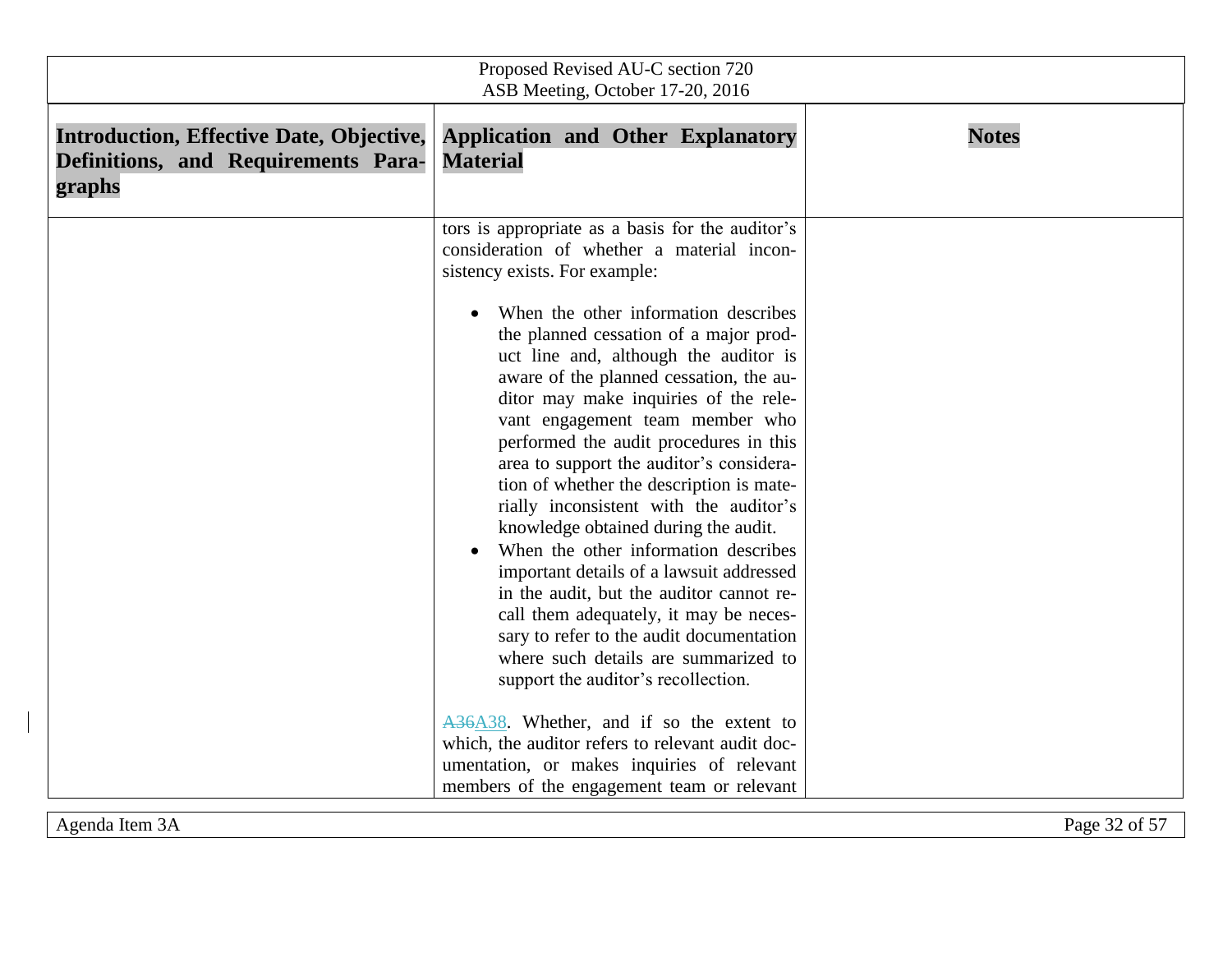| Proposed Revised AU-C section 720<br>ASB Meeting, October 17-20, 2016                                                                                                                                                                                                                                                                                                                   |                                                                                                                                                                                                                                                                                                                                                                                                                                                         |                                              |
|-----------------------------------------------------------------------------------------------------------------------------------------------------------------------------------------------------------------------------------------------------------------------------------------------------------------------------------------------------------------------------------------|---------------------------------------------------------------------------------------------------------------------------------------------------------------------------------------------------------------------------------------------------------------------------------------------------------------------------------------------------------------------------------------------------------------------------------------------------------|----------------------------------------------|
| <b>Introduction, Effective Date, Objective,</b><br>Definitions, and Requirements Para-<br>graphs                                                                                                                                                                                                                                                                                        | <b>Application and Other Explanatory</b><br><b>Material</b>                                                                                                                                                                                                                                                                                                                                                                                             | <b>Notes</b>                                 |
|                                                                                                                                                                                                                                                                                                                                                                                         | component auditors is a matter of professional<br>judgment. However, it may not be necessary<br>for the auditor to refer to relevant audit docu-<br>mentation, or to make inquiries of relevant<br>members of the engagement team or relevant<br>component auditors about any matter included<br>in the other information.                                                                                                                              |                                              |
| 15. The auditor should communicate with those<br>charged with governance the auditor's responsi-<br>bility with respect to the other information, any<br>procedures performed relating to the other in-<br>formation, and the results.                                                                                                                                                  |                                                                                                                                                                                                                                                                                                                                                                                                                                                         | From paragraph 8 of extant AU-C section 720. |
| 4516. While reading the other information in ac-<br>cordance with paragraph 14, the auditor shall<br>should remain alert for indications that the other<br>information not related to the financial state-<br>ments or the auditor's knowledge obtained in the<br>audit appears to be materially misstated include a<br>material misstatement of fact. (Ref: Parapar.<br>A37A39-A38A40) | Remaining Alert for Other Indications that the<br>Other Information Appears to Be Materially<br>Misstated (Ref: Parapar, 1516)<br>A37A39. Other information may include dis-<br>cussion of matters that are not related to the<br>financial statements and may also extend be-<br>yond the auditor's knowledge obtained in the<br>audit. For example, the other information may<br>include statements about the entity's green-<br>house gas emissions. |                                              |
| Agenda Item 3A                                                                                                                                                                                                                                                                                                                                                                          | A38A40. Remaining alert for other indications                                                                                                                                                                                                                                                                                                                                                                                                           | Page 33 of 57                                |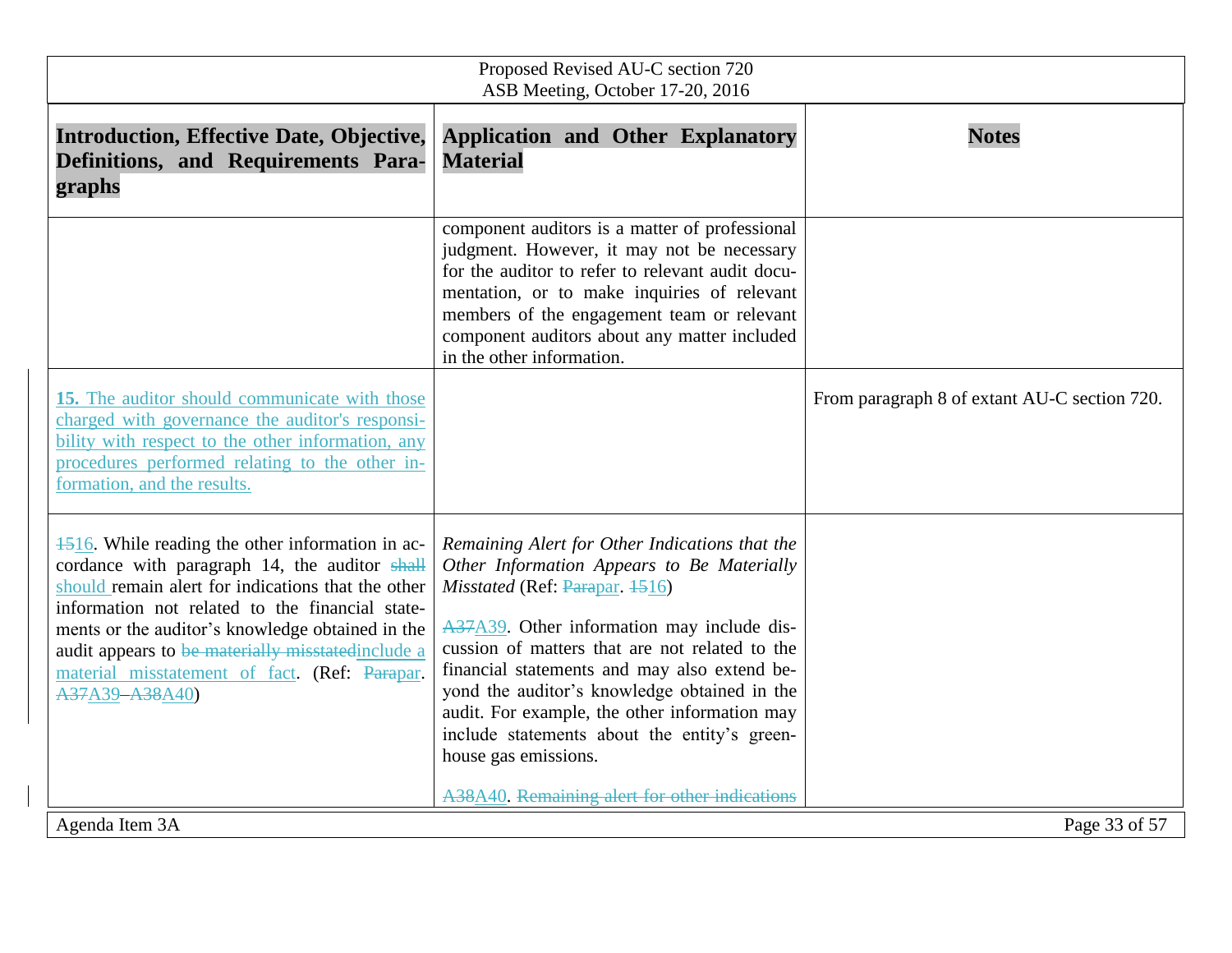| Proposed Revised AU-C section 720<br>ASB Meeting, October 17-20, 2016                            |                                                                                                                                                                                                                                                                                                                                                                                                                                                                                                                                                                                                                                                                                                                                                                                                                                                                                                                                                                                                                                                                                                                                                                                                                          |              |
|--------------------------------------------------------------------------------------------------|--------------------------------------------------------------------------------------------------------------------------------------------------------------------------------------------------------------------------------------------------------------------------------------------------------------------------------------------------------------------------------------------------------------------------------------------------------------------------------------------------------------------------------------------------------------------------------------------------------------------------------------------------------------------------------------------------------------------------------------------------------------------------------------------------------------------------------------------------------------------------------------------------------------------------------------------------------------------------------------------------------------------------------------------------------------------------------------------------------------------------------------------------------------------------------------------------------------------------|--------------|
| <b>Introduction, Effective Date, Objective,</b><br>Definitions, and Requirements Para-<br>graphs | <b>Application and Other Explanatory</b><br><b>Material</b>                                                                                                                                                                                                                                                                                                                                                                                                                                                                                                                                                                                                                                                                                                                                                                                                                                                                                                                                                                                                                                                                                                                                                              | <b>Notes</b> |
|                                                                                                  | that the other information not related to the<br>financial statements or the auditor's knowledge<br>obtained in the audit appears to be materially<br>misstated assists the auditor in complying with<br>relevant ethical requirements that require the<br>auditor to avoid being knowingly associated<br>with other information that the auditor believes<br>contains a materially false or misleading<br>statement, a statement furnished recklessly, or<br>omits or obscures necessary information such<br>that the other information is misleading. <sup>12</sup> -Re-<br>maining alert for other indications that the oth-<br>er information appears to be materially mis-<br>statedmay include a material misstatement of<br>fact could potentially result in the auditor iden-<br>tifying such matters as:<br>Differences between the other infor-<br>mation and the general knowledge,<br>apart from the knowledge obtained in<br>the audit, of the engagement team<br>member reading the other information<br>that lead the auditor to believe that the<br>other information appears to be materi-<br>ally misstated include a material mis-<br>statement of fact; or<br>An internal inconsistency in the other |              |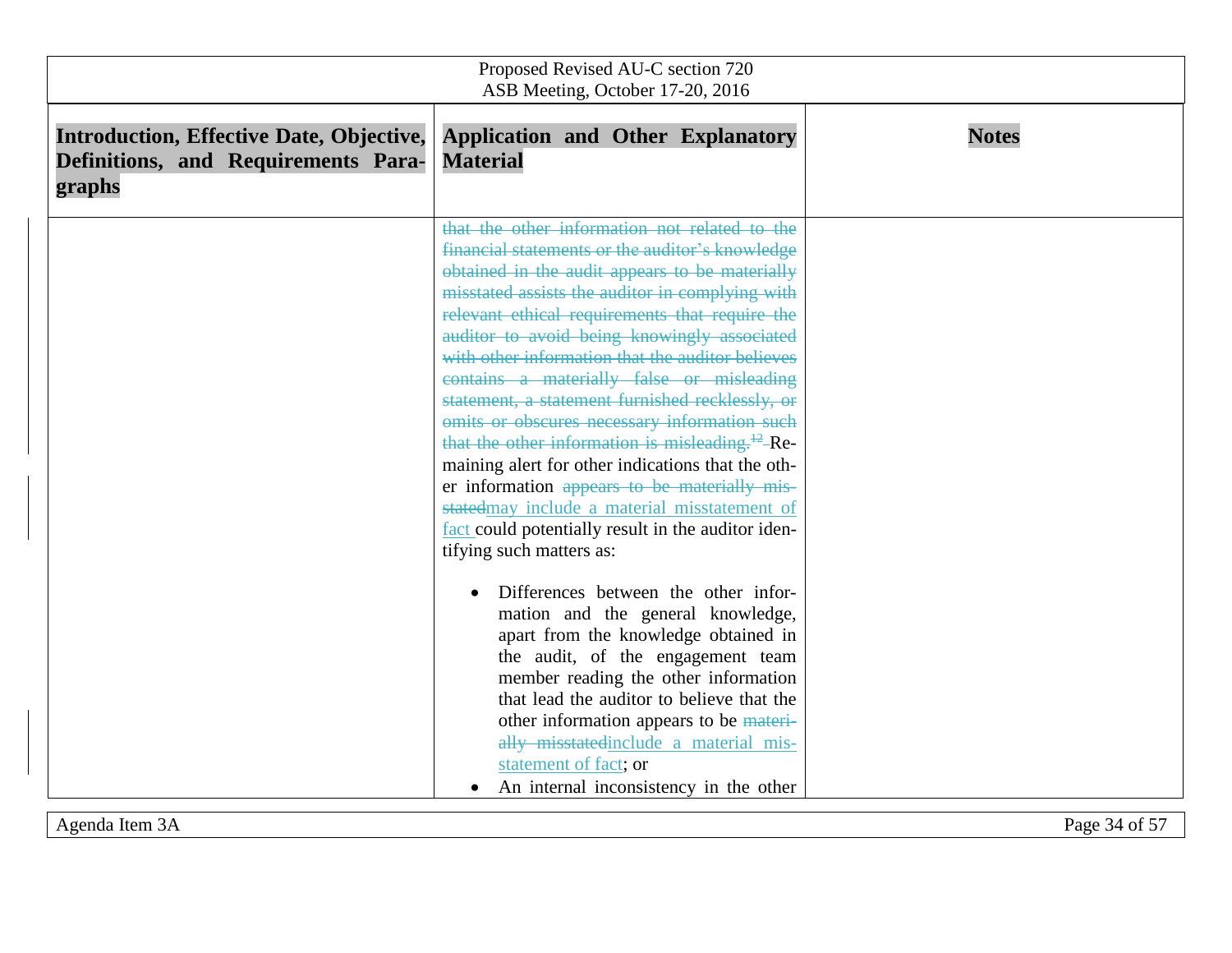| Proposed Revised AU-C section 720<br>ASB Meeting, October 17-20, 2016                                                                                                                                                                                                                                                                                                                                                                                      |                                                                                                                                                                                                                                                                                                                                                                                                                                                                                                                                                       |               |
|------------------------------------------------------------------------------------------------------------------------------------------------------------------------------------------------------------------------------------------------------------------------------------------------------------------------------------------------------------------------------------------------------------------------------------------------------------|-------------------------------------------------------------------------------------------------------------------------------------------------------------------------------------------------------------------------------------------------------------------------------------------------------------------------------------------------------------------------------------------------------------------------------------------------------------------------------------------------------------------------------------------------------|---------------|
| <b>Introduction, Effective Date, Objective,</b><br>Definitions, and Requirements Para-<br>graphs                                                                                                                                                                                                                                                                                                                                                           | <b>Application and Other Explanatory</b><br><b>Material</b>                                                                                                                                                                                                                                                                                                                                                                                                                                                                                           | <b>Notes</b>  |
|                                                                                                                                                                                                                                                                                                                                                                                                                                                            | information that leads the auditor to be-<br>lieve that the other information appears<br>to be materially misstated include a ma-<br>terial misstatement of fact.<br>-International Ethics Standards Board for<br>Accountants' (IESBA) Code of Ethics for Pro-<br><b>fessional Accountants, paragraph 110.2</b>                                                                                                                                                                                                                                       |               |
| Responding When a Material Inconsistency<br>Appears to Exist or Other Information Ap-<br>pears to be Materially Misstated Include a<br><b>Material Misstatement of Fact</b>                                                                                                                                                                                                                                                                                | <b>Responding When a Material Inconsistency</b><br>Appears to Exist or Other Information Ap-<br>pears to Be Materially Misstated Include a<br><b>Material Misstatement of Fact (Ref: Parapar.</b><br>$+617$                                                                                                                                                                                                                                                                                                                                           |               |
| 4617. If the auditor identifies that a material in-<br>consistency or a material misstatement of fact<br>appears to exist (or becomes aware that the other<br>information appears to be materially misstated),<br>the auditor shall-should discuss the matter with<br>management and, if necessary, perform other<br>procedures to conclude whether: (Ref: Parapar.<br>A39A41-A43A45)<br>(a) A material misstatement of the other infor-<br>mation exists; | A39A41. The auditor's discussion with man-<br>agement about a material inconsistency or a<br>material misstatement of fact (or other infor-<br>mation that appears to be materially misstated)<br>may include requesting management to pro-<br>vide support for the basis of management's<br>statements in the other information. Based on<br>management's further information or explana-<br>tions, the auditor may be satisfied that the oth-<br>er information is not materially misstateda ma-<br>terial inconsistency or a material misstatement |               |
| Agenda Item 3A                                                                                                                                                                                                                                                                                                                                                                                                                                             |                                                                                                                                                                                                                                                                                                                                                                                                                                                                                                                                                       | Page 35 of 57 |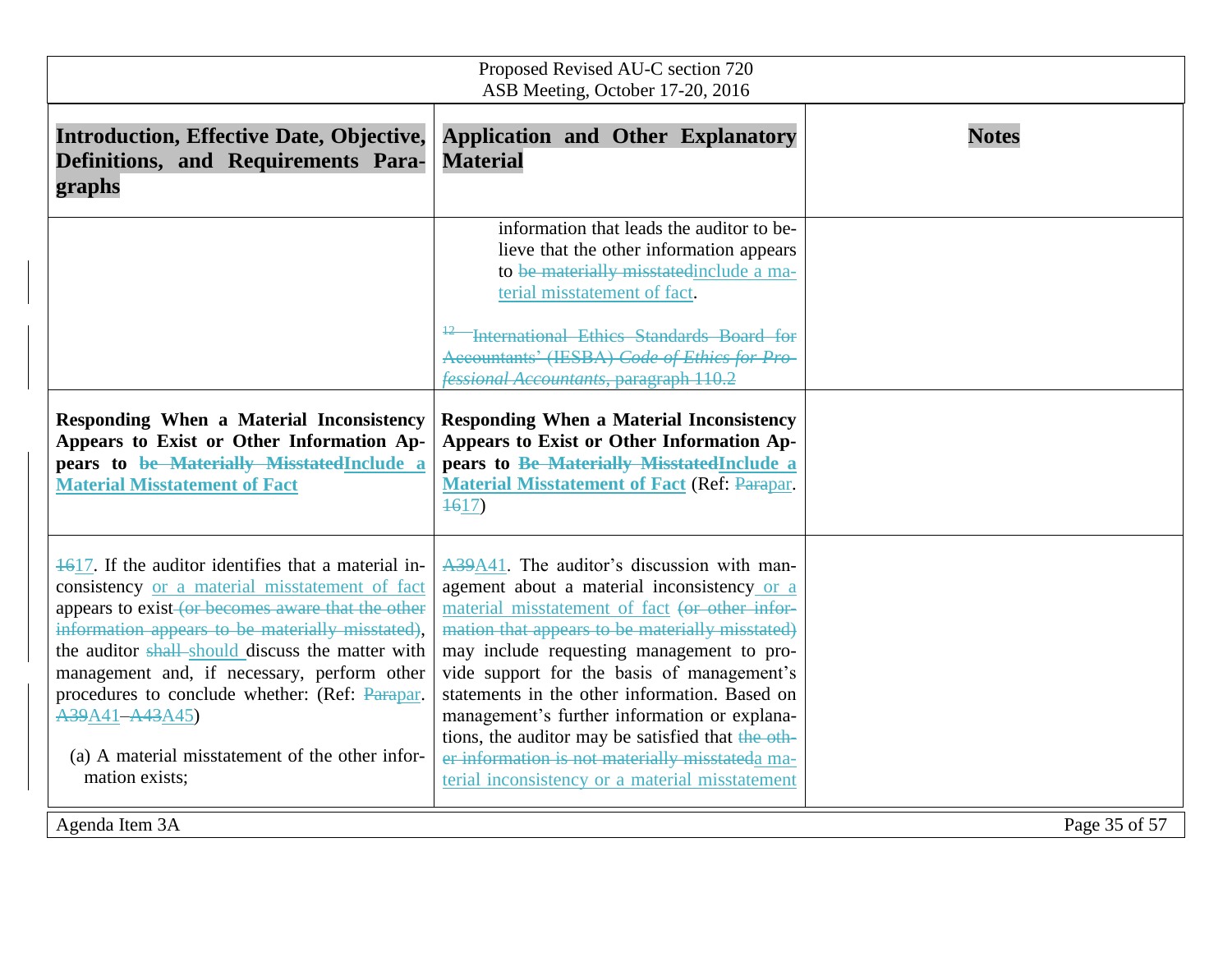| Proposed Revised AU-C section 720<br>ASB Meeting, October 17-20, 2016                                                                                              |                                                                                                                                                                                                                                                                                                                                                                                                                                                                                                                                                                   |               |
|--------------------------------------------------------------------------------------------------------------------------------------------------------------------|-------------------------------------------------------------------------------------------------------------------------------------------------------------------------------------------------------------------------------------------------------------------------------------------------------------------------------------------------------------------------------------------------------------------------------------------------------------------------------------------------------------------------------------------------------------------|---------------|
| <b>Introduction, Effective Date, Objective,</b><br>Definitions, and Requirements Para-<br>graphs                                                                   | <b>Application and Other Explanatory</b><br><b>Material</b>                                                                                                                                                                                                                                                                                                                                                                                                                                                                                                       | <b>Notes</b>  |
| (b) A material misstatement of the financial<br>statements exists; or<br>(c) The auditor's understanding of the entity<br>and its environment needs to be updated. | of fact does not exist. For example, manage-<br>ment explanations may indicate reasonable and<br>sufficient grounds for valid differences of<br>judgment.<br>A40A42. Conversely, the discussion with<br>management may provide further information<br>that supports the auditor's conclusion that a<br>material misstatement of the other information-<br>inconsistency or a material misstatement of<br>fact exists.                                                                                                                                             |               |
|                                                                                                                                                                    | $\frac{A41A43}{A1}$ . It may be more difficult for the audi-<br>tor to challenge management on matters of<br>judgment than on those of a more factual na-<br>ture. However, there may be circumstances<br>where the auditor concludes that the other in-<br>formation contains a statement that is not con-<br>sistent with the financial statements or the au-<br>ditor's knowledge obtained in the audit. These<br>circumstances may raise doubt about the other<br>information, the financial statements, or the<br>auditor's knowledge obtained in the audit. |               |
| Agenda Item 3A                                                                                                                                                     | $\frac{\text{A}42 \text{A}44}{\text{A}44}$ . As there is a wide range of possible<br>material misstatements of the other infor-<br>mationinconsistencies and material misstate-<br>ments of fact, the nature and extent of other                                                                                                                                                                                                                                                                                                                                  | Page 36 of 57 |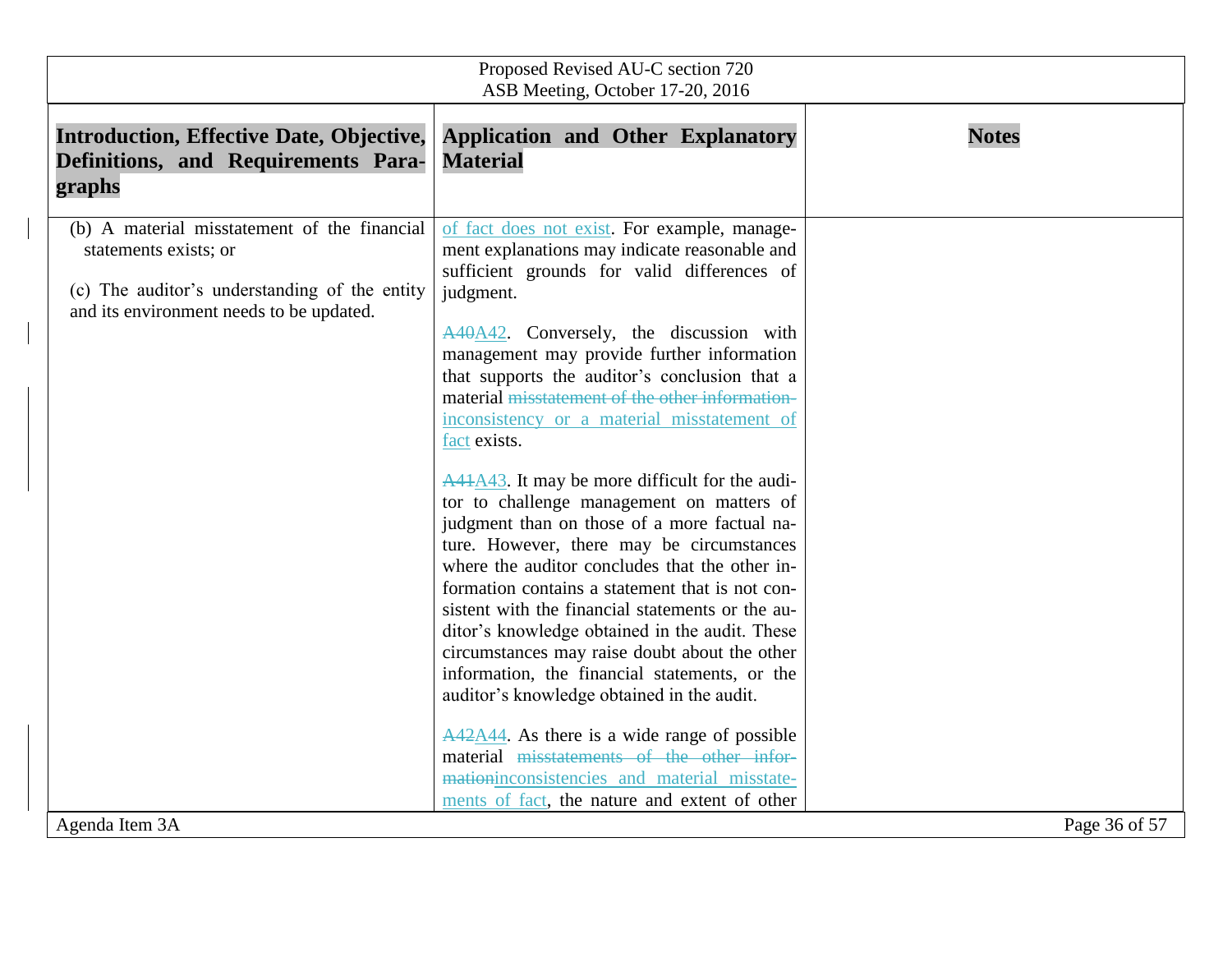| Proposed Revised AU-C section 720<br>ASB Meeting, October 17-20, 2016                            |                                                                                                                                                                                                                                                                                                                                                      |              |  |  |
|--------------------------------------------------------------------------------------------------|------------------------------------------------------------------------------------------------------------------------------------------------------------------------------------------------------------------------------------------------------------------------------------------------------------------------------------------------------|--------------|--|--|
| <b>Introduction, Effective Date, Objective,</b><br>Definitions, and Requirements Para-<br>graphs | <b>Application and Other Explanatory</b><br><b>Material</b>                                                                                                                                                                                                                                                                                          | <b>Notes</b> |  |  |
|                                                                                                  | procedures the auditor may perform to con-<br>clude whether a material misstatement of the<br>other informationinconsistency or a material<br>misstatement of fact exists are matters of the<br>auditor's professional judgment in the circum-<br>stances.                                                                                           |              |  |  |
|                                                                                                  | A43A45. When a matter is unrelated to the fi-<br>nancial statements or the auditor's knowledge<br>obtained in the audit, the auditor may not be<br>able to fully assess management's responses to<br>the auditor's inquiries. Nevertheless, based on<br>management's further information or explana-                                                 |              |  |  |
|                                                                                                  | tions, or following changes made by manage-<br>ment to the other information, the auditor may<br>be satisfied that a material inconsistency or a<br>material misstatement of fact no longer ap-<br>pears to exist-or that the other information no<br>longer appears to be materially misstated.                                                     |              |  |  |
|                                                                                                  | When the auditor is unable to conclude that a<br>material inconsistency or a material misstate-<br>ment of fact no longer appears to exist-or that<br>the other information no longer appears to be<br>materially misstated, the auditor may request<br>management to consult with a qualified third<br>party (for example, a management's expert or |              |  |  |
|                                                                                                  | legal counsel). In certain cases, after consider-                                                                                                                                                                                                                                                                                                    |              |  |  |

 $\begin{array}{c} \hline \end{array}$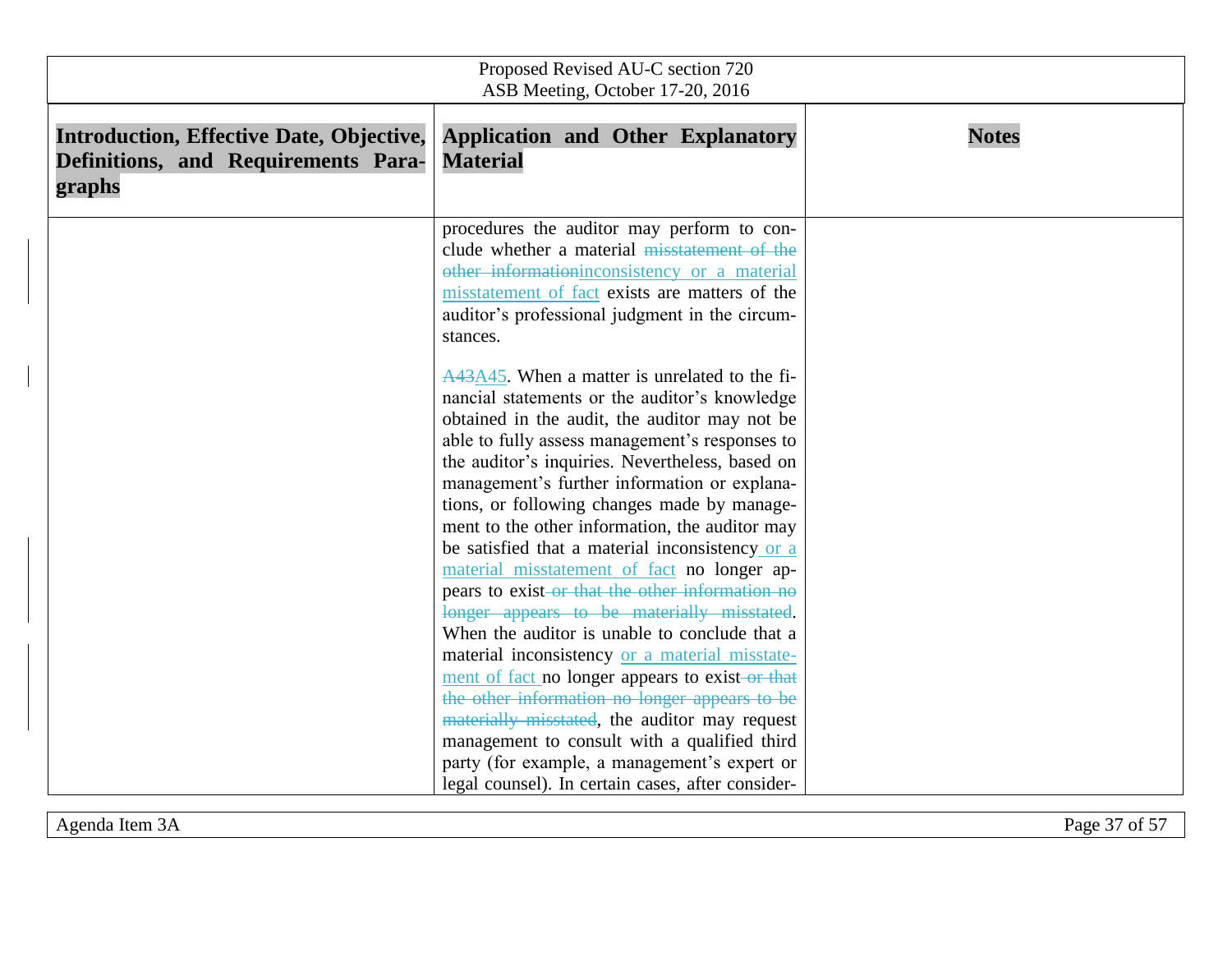| Proposed Revised AU-C section 720<br>ASB Meeting, October 17-20, 2016                                                                                                |                                                                                                                                                                                                                                                                                                                                                                                                                                                                                                                                                                                                                                                                 |              |  |
|----------------------------------------------------------------------------------------------------------------------------------------------------------------------|-----------------------------------------------------------------------------------------------------------------------------------------------------------------------------------------------------------------------------------------------------------------------------------------------------------------------------------------------------------------------------------------------------------------------------------------------------------------------------------------------------------------------------------------------------------------------------------------------------------------------------------------------------------------|--------------|--|
| <b>Introduction, Effective Date, Objective,</b><br>Definitions, and Requirements Para-<br>graphs                                                                     | <b>Application and Other Explanatory</b><br><b>Material</b>                                                                                                                                                                                                                                                                                                                                                                                                                                                                                                                                                                                                     | <b>Notes</b> |  |
|                                                                                                                                                                      | ing the responses from management's consul-<br>tation, the auditor may not be able to conclude<br>whether or not a material misstatement of the<br>other informationinconsistency or a material<br>misstatement of fact exists. Actions the auditor<br>may then take include one or more of the fol-<br>lowing:<br>Obtaining advice from the auditor's le-<br>gal counsel;<br>Considering the implications for the<br>auditor's report for example, whether<br>to describe the circumstances when<br>there is a limitation imposed by man-<br>agement; or<br>Withdrawing from the audit, where<br>withdrawal is possible under applicable<br>law or regulation. |              |  |
| Responding When the Auditor Concludes<br>That a Material Misstatement of the Other<br><b>InformationInconsistency or a Material Mis-</b><br>statement of Fact Exists | <b>Responding When the Auditor Concludes</b><br>That a Material Misstatement of the Other<br>InformationInconsistency or a Material<br><b>Misstatement of Fact Exists</b>                                                                                                                                                                                                                                                                                                                                                                                                                                                                                       |              |  |
| 4718. If the auditor concludes that a material                                                                                                                       |                                                                                                                                                                                                                                                                                                                                                                                                                                                                                                                                                                                                                                                                 |              |  |

Agenda Item 3A Page 38 of 57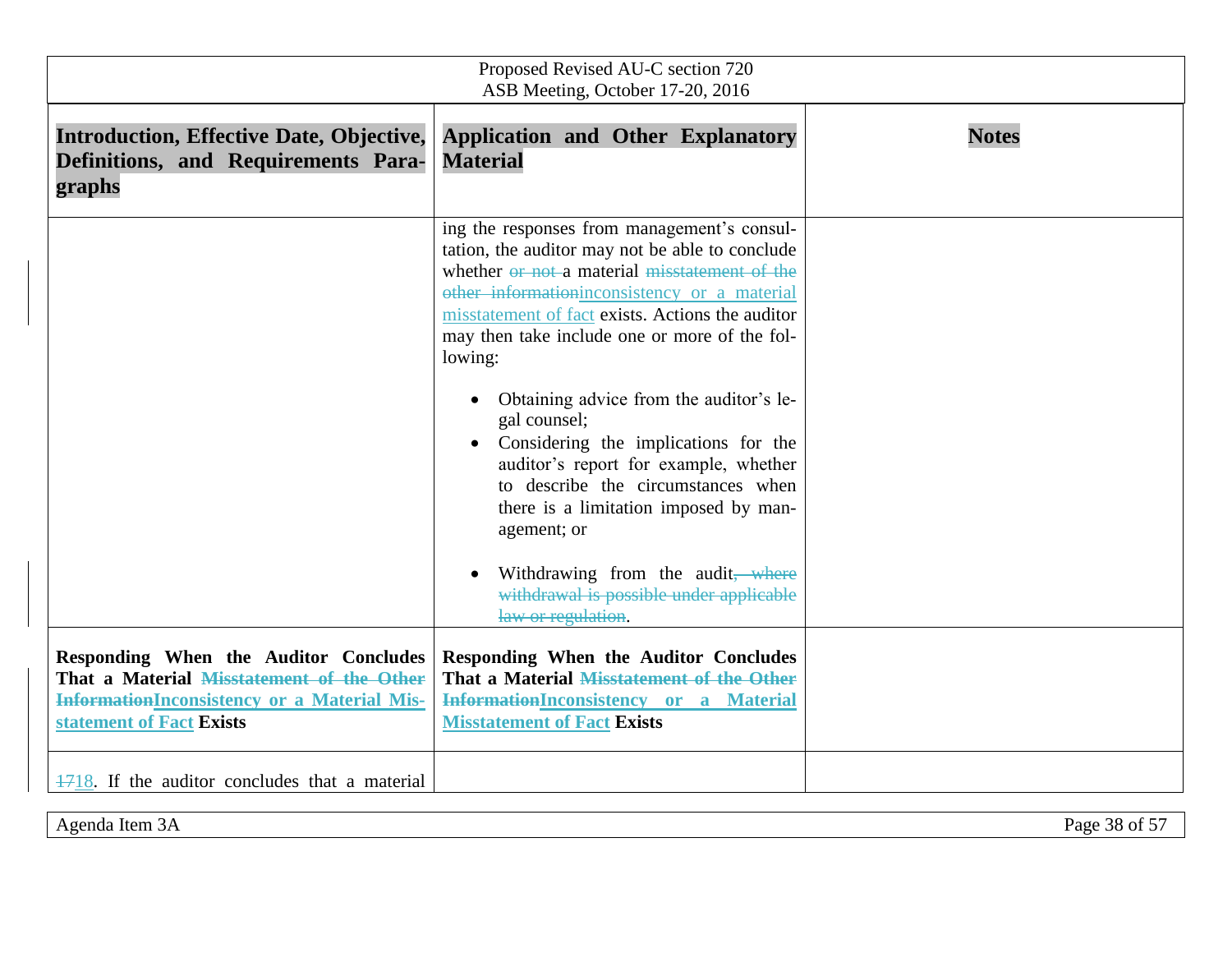| Proposed Revised AU-C section 720<br>ASB Meeting, October 17-20, 2016                                                                                                                                                                                                                                                                                                                                                                                                                                  |                 |  |                                          |              |
|--------------------------------------------------------------------------------------------------------------------------------------------------------------------------------------------------------------------------------------------------------------------------------------------------------------------------------------------------------------------------------------------------------------------------------------------------------------------------------------------------------|-----------------|--|------------------------------------------|--------------|
| <b>Introduction, Effective Date, Objective,</b><br>Definitions, and Requirements Para-<br>graphs                                                                                                                                                                                                                                                                                                                                                                                                       | <b>Material</b> |  | <b>Application and Other Explanatory</b> | <b>Notes</b> |
| misstatement of the other informationincon-<br>sistency or a material misstatement of fact exists,<br>the auditor shall-should request management to<br>correct the other information. If management:<br>(a) Agrees to make the correction, the auditor<br>shall-should determine that the correction has<br>been made; or<br>(b) Refuses to make the correction, the auditor<br>shall should communicate the matter with<br>those charged with governance and request<br>that the correction be made. |                 |  |                                          |              |
| <b>Material Inconsistencies Identified Prior to the</b><br><b>Date of the Auditor's Report That Require Re-</b><br>vision of the Audited Financial Statements                                                                                                                                                                                                                                                                                                                                          |                 |  |                                          |              |
| .19 When the auditor identifies a material incon-<br>sistency prior to the date of the auditor's report<br>that requires revision of the audited financial<br>statements and management refuses to make the<br>revision, the auditor should modify the auditor's<br>opinion in accordance with section 705, Modifi-<br>cations to the Opinion in the Independent Audi-                                                                                                                                 |                 |  |                                          |              |

Agenda Item 3A Page 39 of 57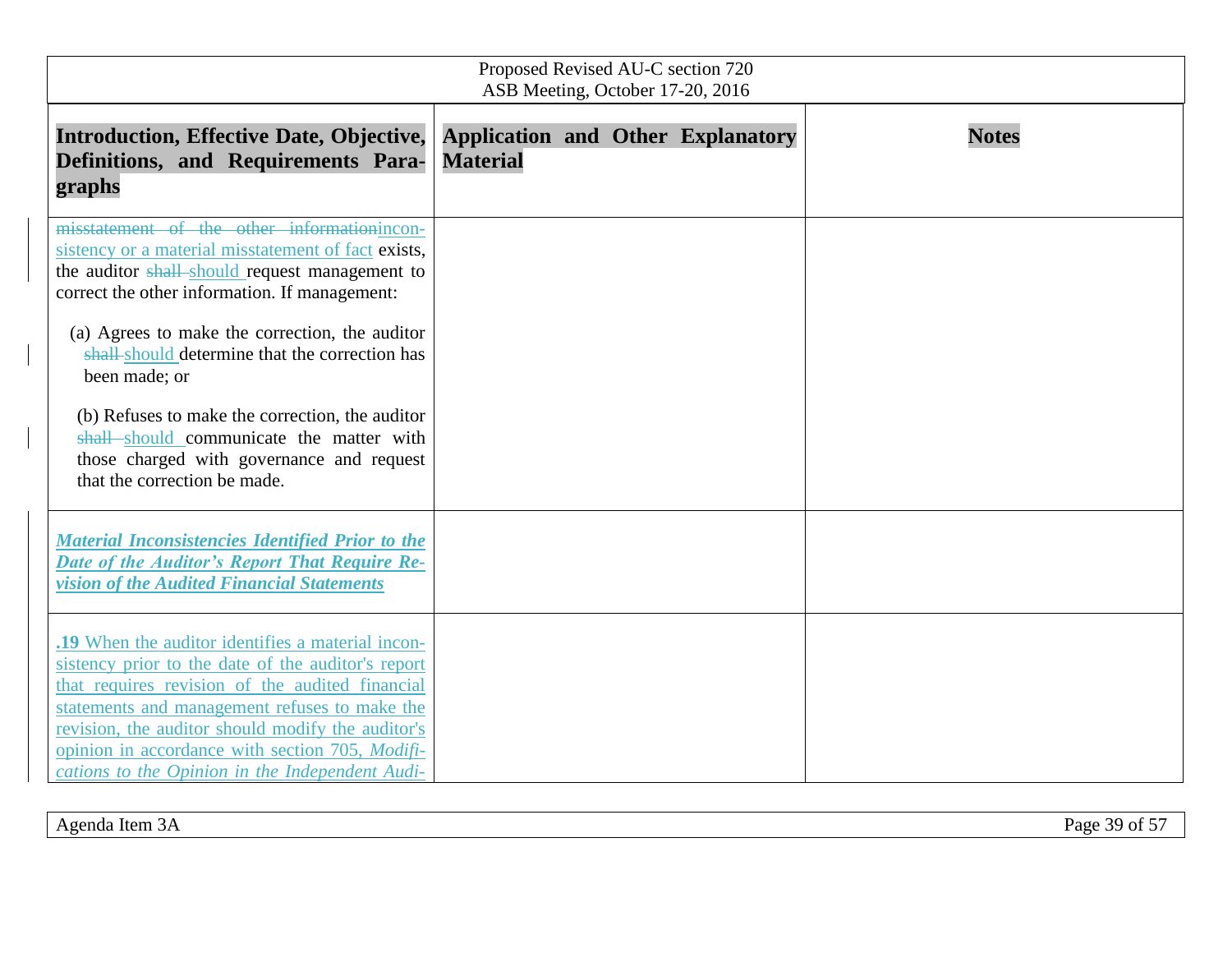| Proposed Revised AU-C section 720<br>ASB Meeting, October 17-20, 2016                                                                                                                                                                                                                                                                                                                                                                                                             |                                                                                                                                                                                                                                                 |              |  |  |
|-----------------------------------------------------------------------------------------------------------------------------------------------------------------------------------------------------------------------------------------------------------------------------------------------------------------------------------------------------------------------------------------------------------------------------------------------------------------------------------|-------------------------------------------------------------------------------------------------------------------------------------------------------------------------------------------------------------------------------------------------|--------------|--|--|
| <b>Introduction, Effective Date, Objective,</b><br>Definitions, and Requirements Para-<br>graphs                                                                                                                                                                                                                                                                                                                                                                                  | <b>Application and Other Explanatory</b><br><b>Material</b>                                                                                                                                                                                     | <b>Notes</b> |  |  |
| tor's Report.                                                                                                                                                                                                                                                                                                                                                                                                                                                                     |                                                                                                                                                                                                                                                 |              |  |  |
| Material Inconsistencies Identified After the<br>Date of the Auditor's Report But Prior to the<br><b>Report Release Date That Require Revision of</b><br>the Audited Financial Statements                                                                                                                                                                                                                                                                                         |                                                                                                                                                                                                                                                 |              |  |  |
| .20 When the auditor identifies a material incon-<br>sistency after the date of the auditor's report but<br>prior to the report release date that requires revi-<br>sion of the audited financial statements, the audi-<br>tor should apply the relevant requirements in<br>section 560, Subsequent Events and Subsequent-<br>ly Discovered Facts. <sup>3</sup><br><sup>3</sup> Paragraphs .12–.14 of section 560, Subsequent<br><b>Events and Subsequently Discovered Facts.</b> |                                                                                                                                                                                                                                                 |              |  |  |
| <b>Responding When the Auditor Concludes That</b><br>a Material Inconsistency or a Material Mis-<br>statement of Fact Exists in Other Information<br><b>Obtained Prior to the Date of the Auditor's Re-</b><br>port                                                                                                                                                                                                                                                               | Responding When the Auditor Concludes That<br>a Material <i>Inconsistency or a Material Mis-</i><br>statement of Fact Misstatement-Exists in Oth-<br>er Information Obtained Prior to the Date of<br>the Auditor's Report (Ref: $Ppara. 4821$ ) |              |  |  |

Agenda Item 3A Page 40 of 57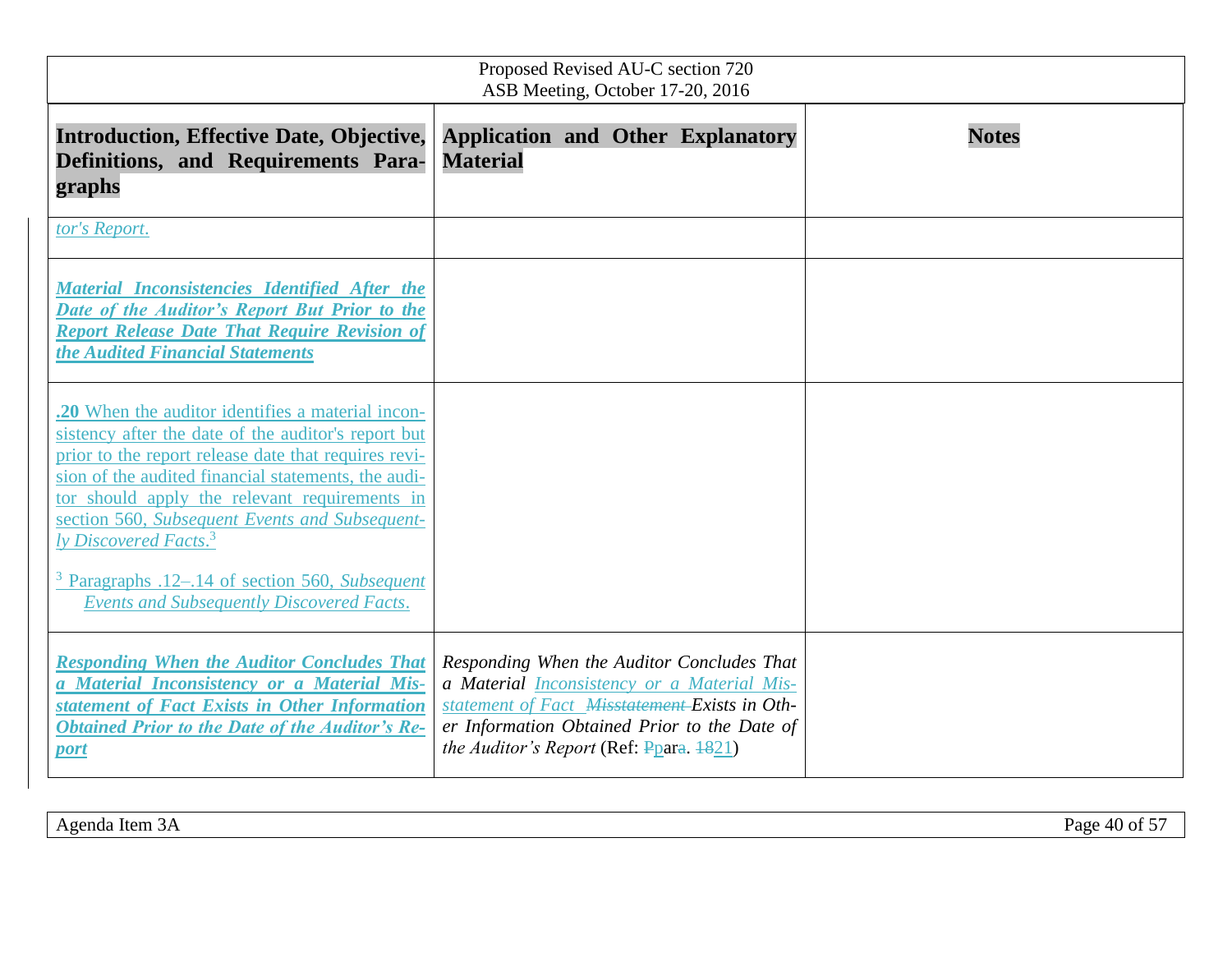| Proposed Revised AU-C section 720<br>ASB Meeting, October 17-20, 2016                                                                                                                                                                                                                                                                                                                                   |                                                                                                                                                                                                                                                                                                                                                                                                                                                                                                                                                                                                                                                                                                                                                                                         |               |  |
|---------------------------------------------------------------------------------------------------------------------------------------------------------------------------------------------------------------------------------------------------------------------------------------------------------------------------------------------------------------------------------------------------------|-----------------------------------------------------------------------------------------------------------------------------------------------------------------------------------------------------------------------------------------------------------------------------------------------------------------------------------------------------------------------------------------------------------------------------------------------------------------------------------------------------------------------------------------------------------------------------------------------------------------------------------------------------------------------------------------------------------------------------------------------------------------------------------------|---------------|--|
| <b>Introduction, Effective Date, Objective,</b><br>Definitions, and Requirements Para-<br>graphs                                                                                                                                                                                                                                                                                                        | <b>Application and Other Explanatory</b><br><b>Material</b>                                                                                                                                                                                                                                                                                                                                                                                                                                                                                                                                                                                                                                                                                                                             | <b>Notes</b>  |  |
| 4821. If the auditor concludes that a material in-<br>consistency or a material misstatement of fact<br>misstatement exists in other information ob-<br>tained prior to the date of the auditor's report,<br>and the other information is not corrected after<br>communicating with those charged with govern-<br>ance, the auditor shall take appropriate action,<br>including: (Ref: Parapar, A44A46) | A46. The actions the auditor takes if the other<br>information is not corrected after communi-<br>cating with those charged with governance are<br>a matter of the auditor's professional judg-<br>ment. The auditor may take into account<br>whether the rationale given by management<br>and those charged with governance for not<br>making the correction raises doubt about the<br>integrity or honesty of management or those<br>charged with governance, such as when the<br>auditor suspects an intention to mislead. The<br>auditor may also consider it appropriate to seek<br>legal advice. In some cases, the auditor may be<br>required by law, regulation or other profes-<br>sional standards to communicate the matter to<br>a regulator or relevant professional body. |               |  |
| (a) Considering the implications for the audi-<br>tor's report and communicating with those<br>charged with governance about how the audi-<br>tor plans to address the material misstatement<br>inconsistency or material misstatement of<br>fact in the auditor's report (see paragraph<br>$2225(e(iii))$ ; or (Ref: Parapara, A45A47)<br>Agenda Item 3A                                               | Reporting Implications (Ref: Parapar, 1821(a))<br>A45A47. In rare circumstances, a disclaimer of<br>opinion on the financial statements may be ap-<br>propriate when the refusal to correct the mate-<br>rial misstatement of the other informationin-<br>consistency or material misstatement of fact<br>casts such doubt on the integrity of manage-<br>ment and those charged with governance as to<br>call into question the reliability of audit evi-                                                                                                                                                                                                                                                                                                                              | Page 41 of 57 |  |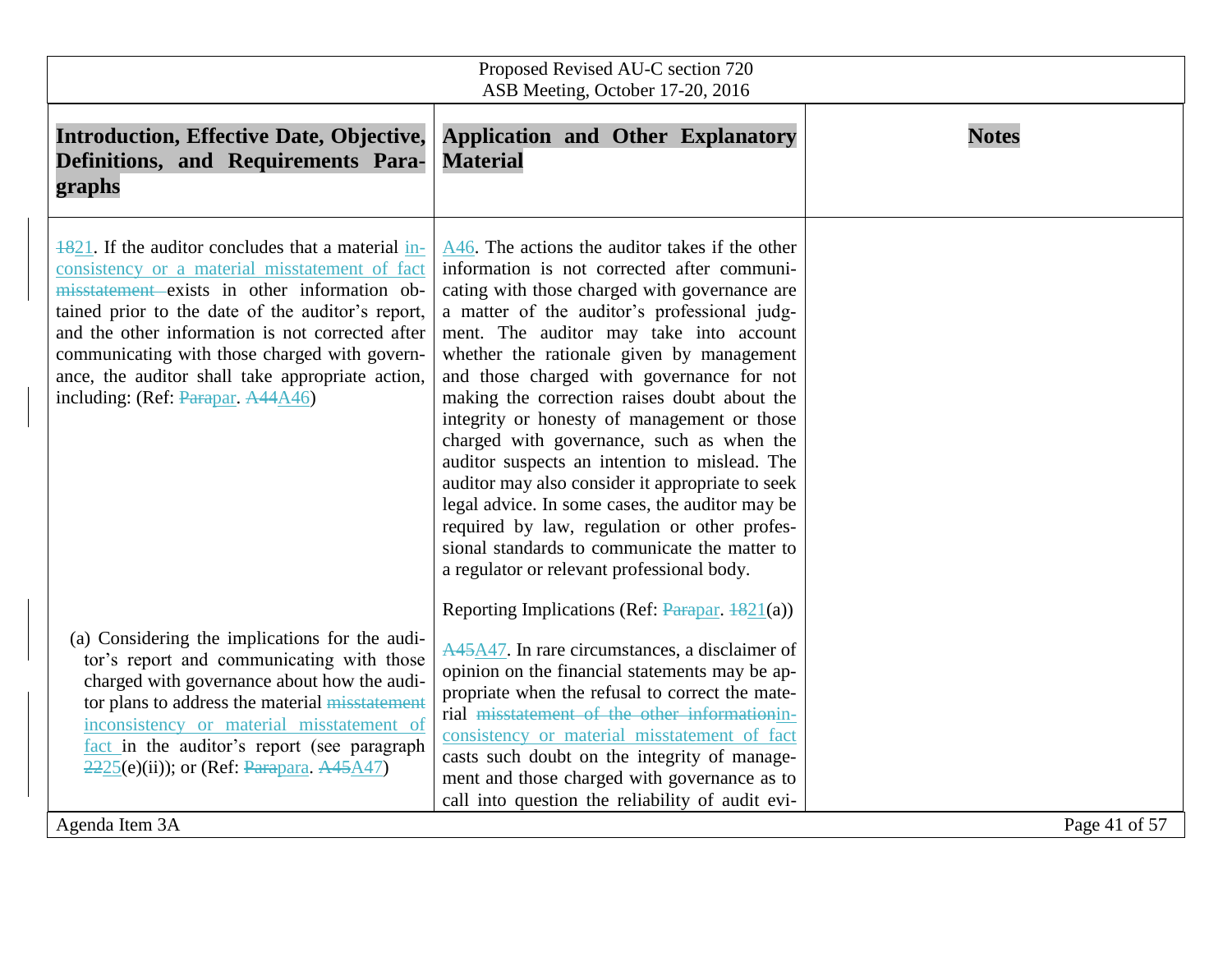| Proposed Revised AU-C section 720<br>ASB Meeting, October 17-20, 2016                                                                                                                                                  |                                                                                                                                                                                                                                                                                                                                                                                                                                                                                                                                                                                                                                                                                                                                                                                                                                                                                                                                                                                                                                              |               |  |  |
|------------------------------------------------------------------------------------------------------------------------------------------------------------------------------------------------------------------------|----------------------------------------------------------------------------------------------------------------------------------------------------------------------------------------------------------------------------------------------------------------------------------------------------------------------------------------------------------------------------------------------------------------------------------------------------------------------------------------------------------------------------------------------------------------------------------------------------------------------------------------------------------------------------------------------------------------------------------------------------------------------------------------------------------------------------------------------------------------------------------------------------------------------------------------------------------------------------------------------------------------------------------------------|---------------|--|--|
| <b>Introduction, Effective Date, Objective,</b><br>Definitions, and Requirements Para-<br>graphs                                                                                                                       | <b>Application and Other Explanatory</b><br><b>Material</b>                                                                                                                                                                                                                                                                                                                                                                                                                                                                                                                                                                                                                                                                                                                                                                                                                                                                                                                                                                                  | <b>Notes</b>  |  |  |
| <i>b.</i> withholding the auditor's report; (Ref: par.<br>$A49$ ) or<br>$(b)$ c. Withdrawing from the engagement, where<br>withdrawal is possible under applicable law or<br>regulation. (Ref: Parapar. A46A48-A47A49) | dence in general.<br>Withdrawal from the Engagement (Ref: Para-<br>par. $\frac{1821}{b}$ (bc))<br>$A46A48$ . Withdrawal from the engagement,<br>where withdrawal is possible under applicable<br>law or regulation, may be appropriate when the<br>circumstances surrounding the refusal to cor-<br>rect the material misstatement of the other in-<br>formationinconsistency or material misstate-<br>ment of fact cast such doubt on the integrity of<br>management and those charged with govern-<br>ance as to call into question the reliability of<br>representations obtained from them during the<br>audit.<br><b>Considerations Specific to Governmental Enti-</b><br>ties<br>.A49 In audits of governmental entities, with-<br>drawal from the engagement or withholding<br>the auditor's report may not be possible under<br>law or regulation. In such cases, the auditor<br>may issue a report to those charged with gov-<br>ernance and the appropriate statutory body, if<br>applicable, giving details of the inconsistency. |               |  |  |
| Agenda Item 3A                                                                                                                                                                                                         |                                                                                                                                                                                                                                                                                                                                                                                                                                                                                                                                                                                                                                                                                                                                                                                                                                                                                                                                                                                                                                              | Page 42 of 57 |  |  |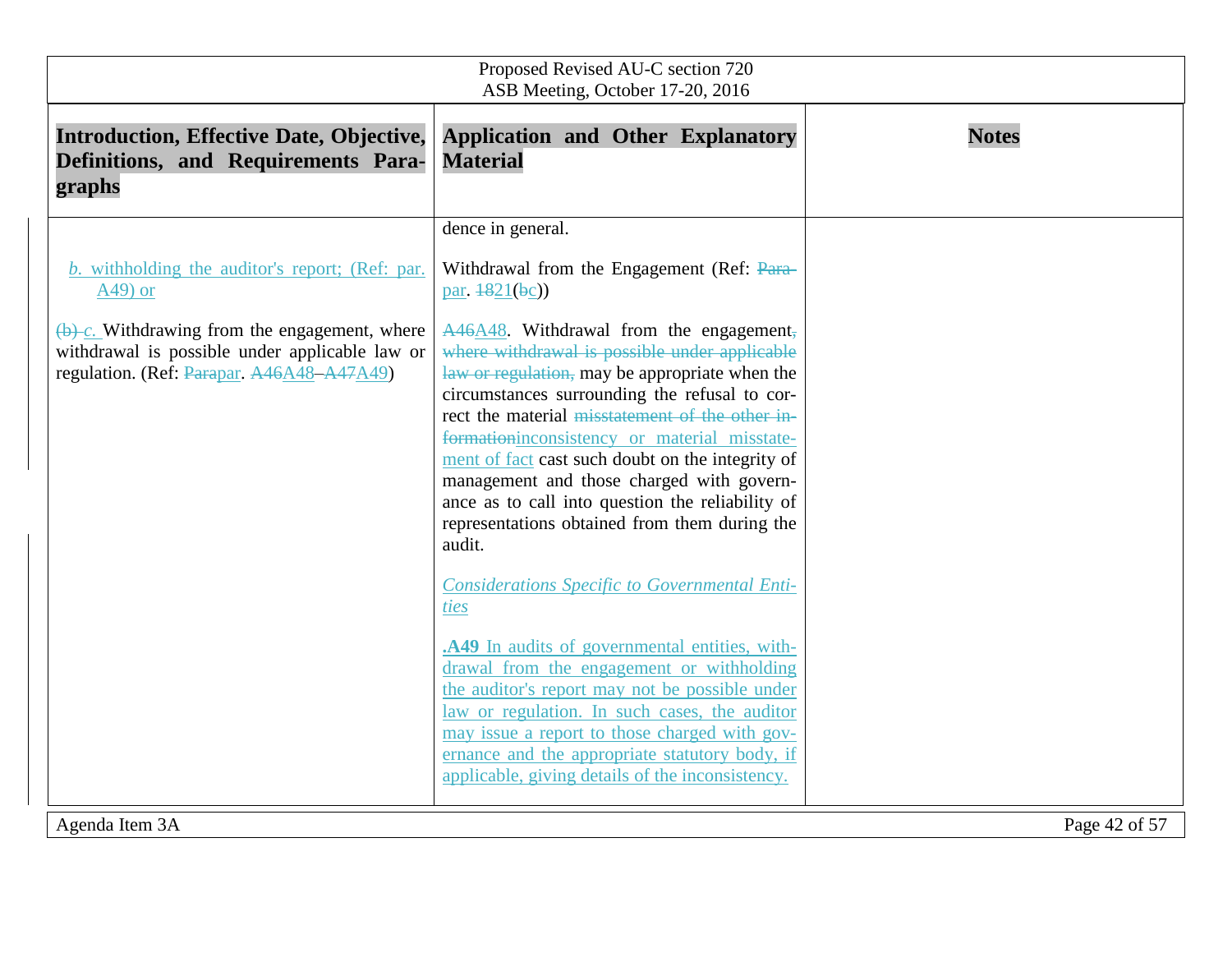| Proposed Revised AU-C section 720<br>ASB Meeting, October 17-20, 2016                                                                                                                                                                                                                                                 |                                                                                                                                                                                                                                                                                                                      |              |  |  |
|-----------------------------------------------------------------------------------------------------------------------------------------------------------------------------------------------------------------------------------------------------------------------------------------------------------------------|----------------------------------------------------------------------------------------------------------------------------------------------------------------------------------------------------------------------------------------------------------------------------------------------------------------------|--------------|--|--|
| <b>Introduction, Effective Date, Objective,</b><br>Definitions, and Requirements Para-<br>graphs                                                                                                                                                                                                                      | <b>Application and Other Explanatory</b><br><b>Material</b>                                                                                                                                                                                                                                                          | <b>Notes</b> |  |  |
|                                                                                                                                                                                                                                                                                                                       | Considerations specific to public sector entities<br>(Ref: Para. 18(b))<br>A47. In the public sector, withdrawal from the<br>engagement may not be possible. In such cas-<br>es, the auditor<br>may issue a report to the legislature providing<br>details of the matter or may take other appro-<br>priate actions. |              |  |  |
| <b>Responding When the Auditor Concludes That</b><br>a Material Inconsistency or a Material Mis-<br>statement of Fact Exists in Other Information<br><b>Obtained after the Date of the Auditor's Report</b>                                                                                                           | <b>Responding When the Auditor Concludes</b><br><b>That a Material <del>Misstatement</del>-Inconsistency</b><br>or a Material Misstatement of Fact Exists in<br>Other Information Obtained after the Date of<br><i>the Auditor's Report</i> (Ref. $\frac{P}{P}$ <i>Rarapar, <math>\frac{1922}{P}</math></i> )        |              |  |  |
| <b>1922.</b> If other information is obtained after the<br>date of the auditor's report and the auditor con-<br>cludes that a material misstatement-inconsistency<br>or a material misstatement of fact exists in other<br>information obtained after the date of the audi-<br>tor's report, the auditor shallshould: |                                                                                                                                                                                                                                                                                                                      |              |  |  |

Agenda Item 3A Page 43 of 57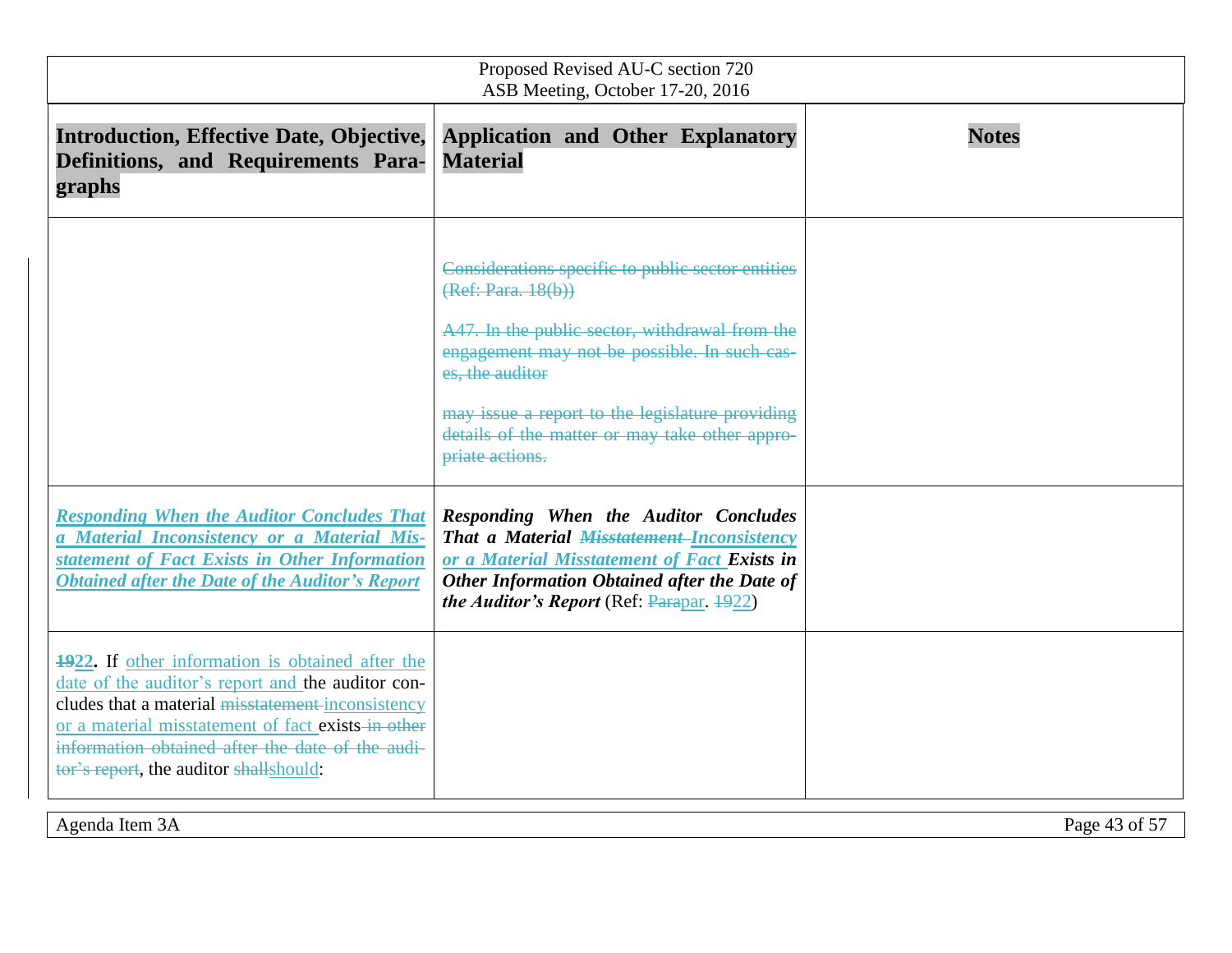| Proposed Revised AU-C section 720<br>ASB Meeting, October 17-20, 2016                                                                                                                                                                                                                                                                                                                            |                                                                                                                                                                                                                                                                                                                                                                                                                                                                                                                                                                                                                                                                                                                                                                                    |              |  |  |
|--------------------------------------------------------------------------------------------------------------------------------------------------------------------------------------------------------------------------------------------------------------------------------------------------------------------------------------------------------------------------------------------------|------------------------------------------------------------------------------------------------------------------------------------------------------------------------------------------------------------------------------------------------------------------------------------------------------------------------------------------------------------------------------------------------------------------------------------------------------------------------------------------------------------------------------------------------------------------------------------------------------------------------------------------------------------------------------------------------------------------------------------------------------------------------------------|--------------|--|--|
| <b>Introduction, Effective Date, Objective,</b><br>Definitions, and Requirements Para-<br>graphs                                                                                                                                                                                                                                                                                                 | <b>Application and Other Explanatory</b><br><b>Material</b>                                                                                                                                                                                                                                                                                                                                                                                                                                                                                                                                                                                                                                                                                                                        | <b>Notes</b> |  |  |
| (a) If the other information is corrected, per-<br>form the procedures necessary in the circum-<br>stances; or (Ref: Parapar, A48A50)                                                                                                                                                                                                                                                            | A48A50. If other information is obtained after<br>the date of the auditor's report and the auditor<br>concludes that a material misstatement exists<br>in other information inconsistency or a material<br>misstatement of fact existsobtained after the<br>date of the auditor's report, and such a material<br>misstatement material inconsistency or material<br>misstatement of fact has been corrected, the<br>auditor's procedures necessary in the circum-<br>stances include determining that the correction<br>has been made (in accordance with paragraph<br>$\frac{1718}{a}$ and may include reviewing the steps<br>taken by management to communicate with<br>those in receipt of the other information, if<br>previously issued, to inform them of the revi-<br>sion. |              |  |  |
| (b) If the other information is not corrected af-<br>ter communicating with those charged with<br>governance, take appropriate action consider-<br>ing the auditor's legal rights and obligations,<br>to seek to have the uncorrected material mis-<br>statement inconsistency or material mis-<br>statement of fact appropriately brought to the<br>attention of known users for whomof the au- | $A49A51$ . If those charged with governance do<br>not agree to revise the other information, tak-<br>ing appropriate action to seek to have the un-<br>corrected misstatement-inconsistency or mate-<br>rial misstatement of fact appropriately brought<br>to the attention of users for whom the auditor's<br>report is prepared requires the exercise of pro-<br>fessional judgment, and may be affected by                                                                                                                                                                                                                                                                                                                                                                      |              |  |  |

Agenda Item 3A Page 44 of 57

 $\begin{array}{c} \hline \end{array}$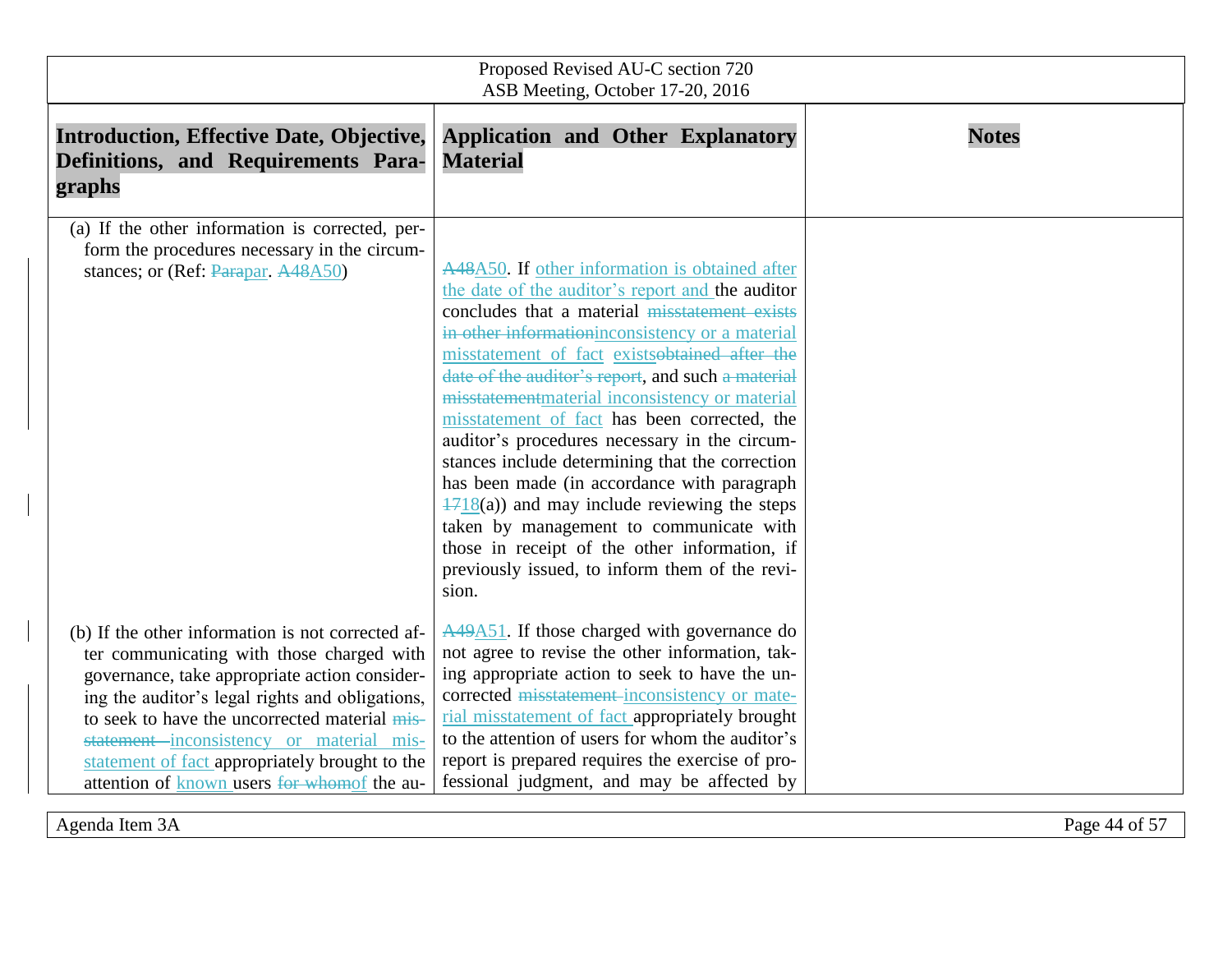| Proposed Revised AU-C section 720<br>ASB Meeting, October 17-20, 2016                            |                                                                                                                                                                                                                                                                                                                                                                                                                                                                                                                                                                                                                                                                                                                                                                                                                                                                                                                                                                                                                                                                                                                                                    |              |  |  |
|--------------------------------------------------------------------------------------------------|----------------------------------------------------------------------------------------------------------------------------------------------------------------------------------------------------------------------------------------------------------------------------------------------------------------------------------------------------------------------------------------------------------------------------------------------------------------------------------------------------------------------------------------------------------------------------------------------------------------------------------------------------------------------------------------------------------------------------------------------------------------------------------------------------------------------------------------------------------------------------------------------------------------------------------------------------------------------------------------------------------------------------------------------------------------------------------------------------------------------------------------------------|--------------|--|--|
| <b>Introduction, Effective Date, Objective,</b><br>Definitions, and Requirements Para-<br>graphs | <b>Application and Other Explanatory</b><br><b>Material</b>                                                                                                                                                                                                                                                                                                                                                                                                                                                                                                                                                                                                                                                                                                                                                                                                                                                                                                                                                                                                                                                                                        | <b>Notes</b> |  |  |
| ditor's report-is prepared. (Ref: Parapara.<br>A49A51-A50A52)                                    | relevant law or regulation in the jurisdiction.<br>Accordingly, the auditor may consider it ap-<br>propriate to seek legal advice about the audi-<br>tor's legal rights and obligations.<br>A50A52. When a material misstatement of the<br>other informationinconsistency or material<br>misstatement of fact remains uncorrected, ap-<br>propriate actions that the auditor may take to<br>seek to have the uncorrected material mis-<br>statement-inconsistency or material misstate-<br>ment of fact appropriately brought to the atten-<br>tion of users for whom the auditor's report is<br>prepared, when permitted by law or regulation,<br>include, for example:<br>Providing a new or amended auditor's<br>report to management including a mod-<br>ified section in accordance with para-<br>graph $2224$ , and requesting manage-<br>ment to provide this new or amended<br>auditor's report to known users of the<br>auditor's reportfor whom the auditor's<br>report is prepared. In doing so, the au-<br>ditor may need to consider the effect, if<br>any, on the date of the new or amended<br>auditor's report, in view of the re- |              |  |  |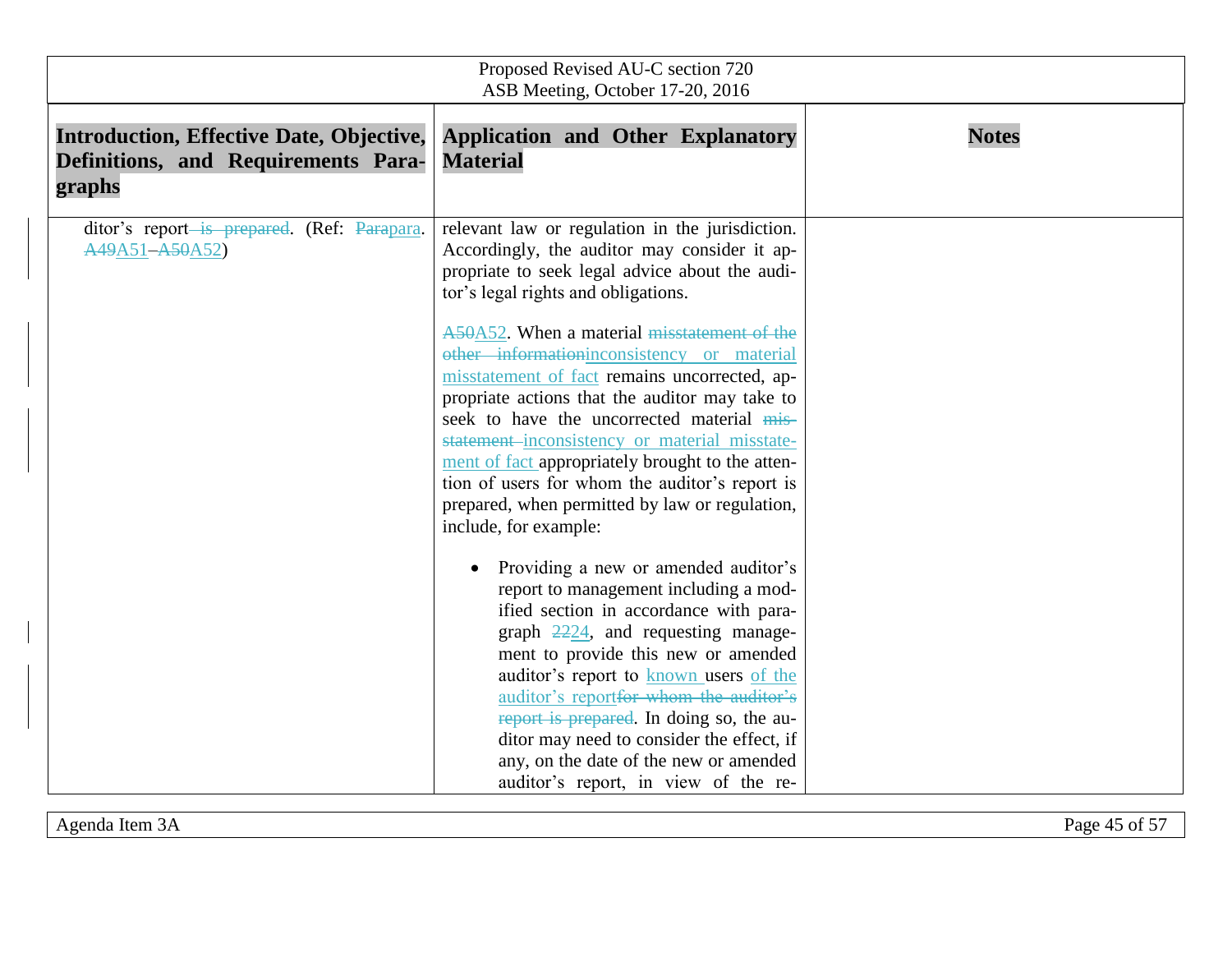| Proposed Revised AU-C section 720<br>ASB Meeting, October 17-20, 2016                                                          |                                                                                                                                                                                                                                                                                                                                                                                                                                                                                                                                                                                                                                                                                                                                                                                                                                                                       |               |
|--------------------------------------------------------------------------------------------------------------------------------|-----------------------------------------------------------------------------------------------------------------------------------------------------------------------------------------------------------------------------------------------------------------------------------------------------------------------------------------------------------------------------------------------------------------------------------------------------------------------------------------------------------------------------------------------------------------------------------------------------------------------------------------------------------------------------------------------------------------------------------------------------------------------------------------------------------------------------------------------------------------------|---------------|
| <b>Introduction, Effective Date, Objective,</b><br>Definitions, and Requirements Para-<br>graphs                               | <b>Application and Other Explanatory</b><br><b>Material</b>                                                                                                                                                                                                                                                                                                                                                                                                                                                                                                                                                                                                                                                                                                                                                                                                           | <b>Notes</b>  |
| <b>Responding When a Material Misstatement in</b>                                                                              | quirements of the ISAs SASs or appli-<br>cable law or regulation. The auditor<br>may also review the steps taken by<br>management to provide the new or<br>amended auditor's report to such users;<br>Bringing the material misstatement of<br>$\bullet$<br>the other information inconsistency or<br>material misstatement of fact to the at-<br>tention of the known users for whomof<br>the auditor's report is prepared (for ex-<br>ample, by addressing the matter in a<br>general meeting of shareholders);<br>Communicating with a regulator or rel-<br>$\bullet$<br>evant professional body about the un-<br>corrected material misstatementincon-<br>sistency or material misstatement of<br>fact; or<br>Considering the implications for en-<br>gagement continuance (see also para-<br>graph $A46A48$ ).<br><b>Responding When a Material Misstatement</b> |               |
| the Financial Statements Exists or the Audi-<br>tor's Understanding of the Entity and Its En-<br>vironment Needs to Be Updated | in the Financial Statements Exists or the<br>Auditor's Understanding of the Entity and<br>Its Environment Needs to Be Updated (Ref:<br>Parapar. 2023)                                                                                                                                                                                                                                                                                                                                                                                                                                                                                                                                                                                                                                                                                                                 |               |
| Agenda Item 3A                                                                                                                 |                                                                                                                                                                                                                                                                                                                                                                                                                                                                                                                                                                                                                                                                                                                                                                                                                                                                       | Page 46 of 57 |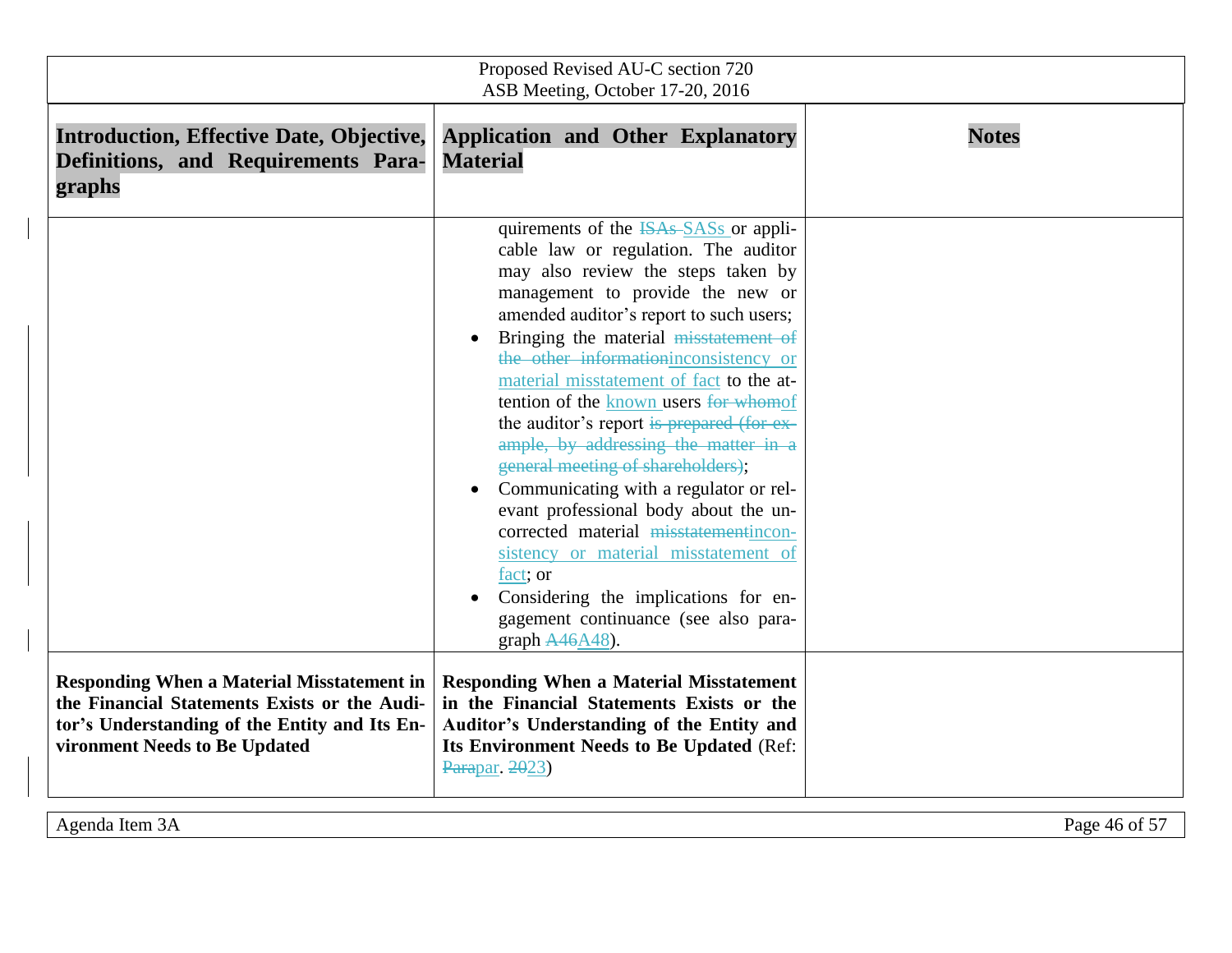| Proposed Revised AU-C section 720<br>ASB Meeting, October 17-20, 2016                                                                                                                                                                                                                                                                                                                                                  |                                                                                                                                                                                                                                                                                                                                                                                                                                                                                                                                                                                                                                                                                                                                                                                                                                                              |                                    |  |  |
|------------------------------------------------------------------------------------------------------------------------------------------------------------------------------------------------------------------------------------------------------------------------------------------------------------------------------------------------------------------------------------------------------------------------|--------------------------------------------------------------------------------------------------------------------------------------------------------------------------------------------------------------------------------------------------------------------------------------------------------------------------------------------------------------------------------------------------------------------------------------------------------------------------------------------------------------------------------------------------------------------------------------------------------------------------------------------------------------------------------------------------------------------------------------------------------------------------------------------------------------------------------------------------------------|------------------------------------|--|--|
| <b>Introduction, Effective Date, Objective,</b><br>Definitions, and Requirements Para-<br>graphs                                                                                                                                                                                                                                                                                                                       | <b>Application and Other Explanatory</b><br><b>Material</b>                                                                                                                                                                                                                                                                                                                                                                                                                                                                                                                                                                                                                                                                                                                                                                                                  | <b>Notes</b>                       |  |  |
| $\frac{2023}{1}$ . If, as a result of performing the procedures<br>in paragraphs $14-\frac{1617}{16}$ , the auditor concludes<br>that a material misstatement in the financial<br>statements exists or the auditor's understanding<br>of the entity and its environment needs to be up-<br>dated, the auditor shall-should respond appropri-<br>ately in accordance with the other ISAsSASs.<br>(Ref: Parapar, A51A53) | $A51A53$ . In reading the other information, the<br>auditor may become aware of new information<br>that has implications for:<br>The auditor's understanding of the enti-<br>ty and its environment and, according-<br>ly, may indicate the need to revise the<br>auditor's risk assessment. <sup>13</sup><br>The auditor's responsibility to evaluate<br>$\bullet$<br>the effect of identified misstatements<br>on the audit and of uncorrected mis-<br>statements, if any, on the financial<br>statements. $^{14}$<br>The auditor's responsibilities relating<br>to subsequent events. <sup>15</sup><br><sup>13</sup> ISA-AU-C section 315 (Revised), para-<br>graphs $11, 31$ , and A1<br><sup>14</sup> ISA-AU-C section 450, Evaluation of Mis-<br>statements Identified during the Audit<br><sup>15</sup> ISA-AU-C section 560, paragraphs 10 and<br>14 | Need to check paragraph references |  |  |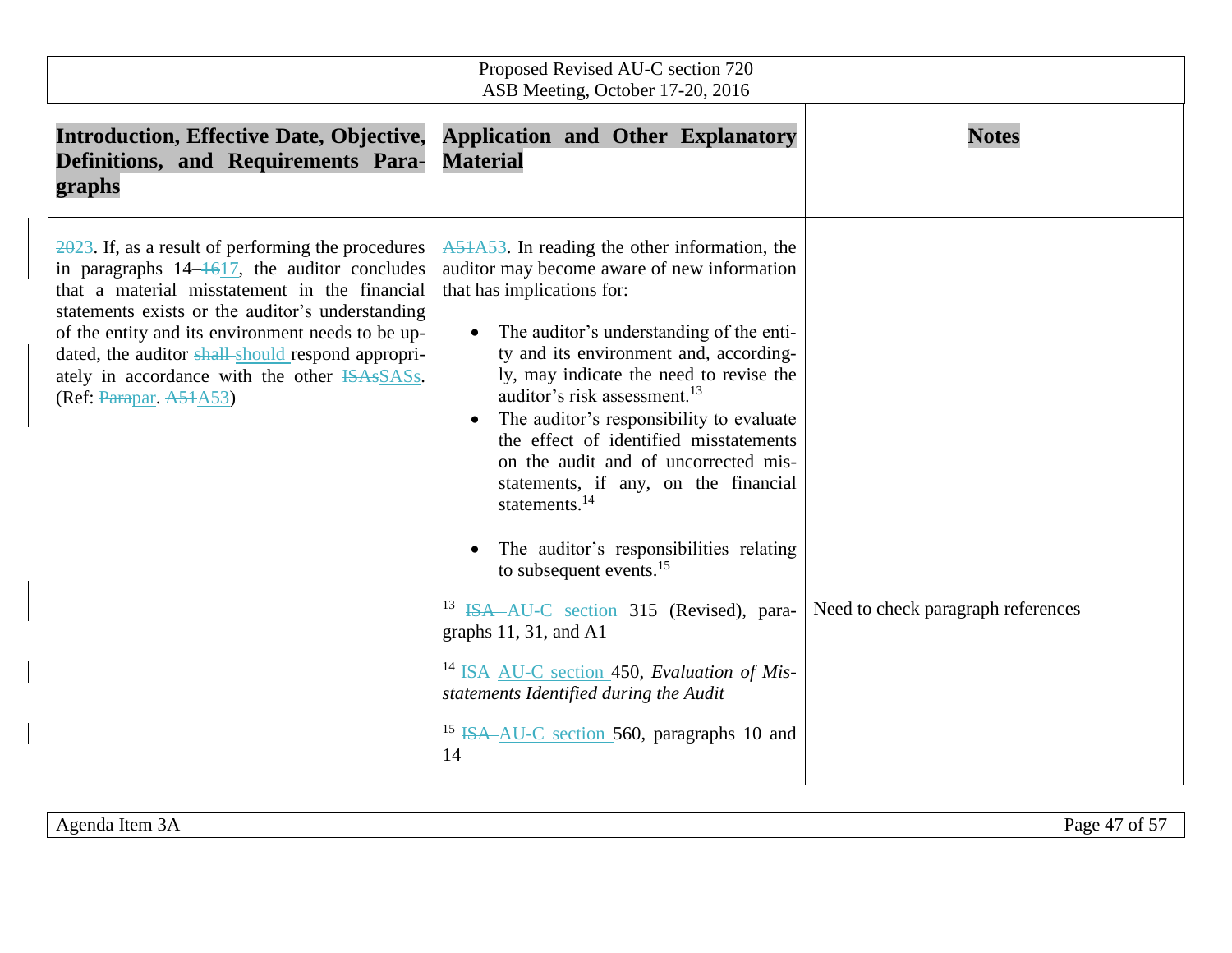| Proposed Revised AU-C section 720<br>ASB Meeting, October 17-20, 2016                                                                                                                                                                                                                                                                                                                                                                                                                                                                                                                        |                                                                                                                                                                                                                                                                                                                                                                                                                                                                                                                                                                                                                                                                                |               |  |
|----------------------------------------------------------------------------------------------------------------------------------------------------------------------------------------------------------------------------------------------------------------------------------------------------------------------------------------------------------------------------------------------------------------------------------------------------------------------------------------------------------------------------------------------------------------------------------------------|--------------------------------------------------------------------------------------------------------------------------------------------------------------------------------------------------------------------------------------------------------------------------------------------------------------------------------------------------------------------------------------------------------------------------------------------------------------------------------------------------------------------------------------------------------------------------------------------------------------------------------------------------------------------------------|---------------|--|
| <b>Introduction, Effective Date, Objective,</b><br>Definitions, and Requirements Para-<br>graphs                                                                                                                                                                                                                                                                                                                                                                                                                                                                                             | <b>Application and Other Explanatory</b><br><b>Material</b>                                                                                                                                                                                                                                                                                                                                                                                                                                                                                                                                                                                                                    | <b>Notes</b>  |  |
| <b>Written Representations</b>                                                                                                                                                                                                                                                                                                                                                                                                                                                                                                                                                               |                                                                                                                                                                                                                                                                                                                                                                                                                                                                                                                                                                                                                                                                                |               |  |
| 24. The auditor should obtain written represen-<br>tations from management (i) that it acknowledg-<br>es its responsibility for the other information and<br>(ii) its understanding as to which document<br>comprises the annual report.                                                                                                                                                                                                                                                                                                                                                     |                                                                                                                                                                                                                                                                                                                                                                                                                                                                                                                                                                                                                                                                                |               |  |
| <b>Reporting</b>                                                                                                                                                                                                                                                                                                                                                                                                                                                                                                                                                                             | <b>Reporting</b> (Ref: Parapar, 2425–2426)                                                                                                                                                                                                                                                                                                                                                                                                                                                                                                                                                                                                                                     |               |  |
| $25\frac{1}{2}$ . The auditor's report shall-should include an<br>other-matter paragraph -separate section with a<br>heading "The Auditor's Responsibilities Regard-<br>ing Other Information in the Annual Report", or<br>other appropriate heading, when, at the date of<br>the auditor's report- the auditor has obtained<br>some of all of the other information. (Ref: par.<br>A54)<br>(a) For an audit of financial statements of a<br>listed entity, the auditor has obtained, or ex-<br>pects to obtain, the other information; or<br>(b) For an audit of financial statements of an | A52A54. For an audit of financial statements<br>of an entity other than a listed entity, tThe au-<br>ditor may consider that the identification in the<br>auditor's report of other information that the<br>auditor expects to obtain after the date of the<br>auditor's report would be appropriate in order<br>to provide additional transparency about the<br>other information that is subject to the audi-<br>tor's responsibilities under this <b>ISASAS</b> . The<br>auditor may consider it appropriate to do so,<br>for example, when management is able to rep-<br>resent to the auditor that such other infor-<br>mation will be issued after the date of the audi- |               |  |
| Agenda Item 3A                                                                                                                                                                                                                                                                                                                                                                                                                                                                                                                                                                               |                                                                                                                                                                                                                                                                                                                                                                                                                                                                                                                                                                                                                                                                                | Page 48 of 57 |  |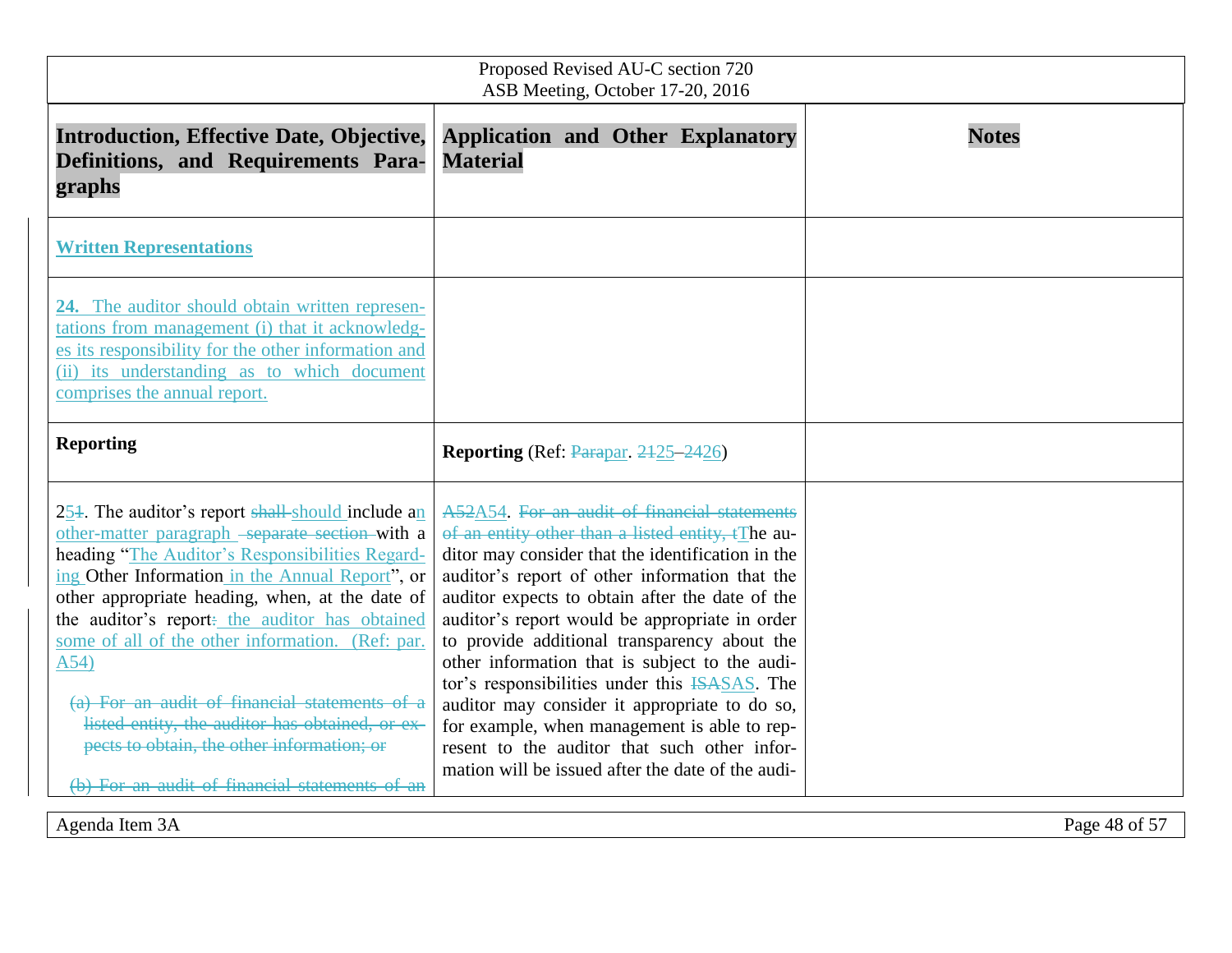| Proposed Revised AU-C section 720<br>ASB Meeting, October 17-20, 2016                                                                                                                                                                                           |                                                                                                                            |                                       |  |
|-----------------------------------------------------------------------------------------------------------------------------------------------------------------------------------------------------------------------------------------------------------------|----------------------------------------------------------------------------------------------------------------------------|---------------------------------------|--|
| <b>Introduction, Effective Date, Objective,</b><br>Definitions, and Requirements Para-<br>graphs                                                                                                                                                                | <b>Application and Other Explanatory</b><br><b>Material</b>                                                                | <b>Notes</b>                          |  |
| entity other than a listed entity, the auditor<br>has obtained some or all of the other infor-<br>mation. (Ref: Para. A52)                                                                                                                                      | tor's report.                                                                                                              |                                       |  |
| $2226$ . When the auditor's report is required to<br>include an other matter paragraph in accordance<br>with 25, -Other Information section in accord-<br>ance with paragraph 21, this section shall the<br>paragraph should include: (Ref: Parapar.<br>A53A55) | A53A55. Illustrative examples of the "Other<br>Information" section of the auditor's report are<br>included in Appendix 2. | Illustrative section to be developed. |  |
| (a) A statement that management is responsible<br>for the other information;                                                                                                                                                                                    |                                                                                                                            |                                       |  |
| (b) An identification of other information, if<br>any, obtained by the auditor prior to the date<br>of the auditor's report:                                                                                                                                    |                                                                                                                            |                                       |  |
| (i) Other information, if any, obtained by<br>the auditor prior to the date of the audi-<br>tor's report; and                                                                                                                                                   |                                                                                                                            |                                       |  |
| (ii) For an audit of financial statements of a<br>listed entity, other information, if any,<br>expected to be obtained after the date of<br>the auditor's report;                                                                                               |                                                                                                                            |                                       |  |
| Agenda Item 3A                                                                                                                                                                                                                                                  |                                                                                                                            | Page 49 of 57                         |  |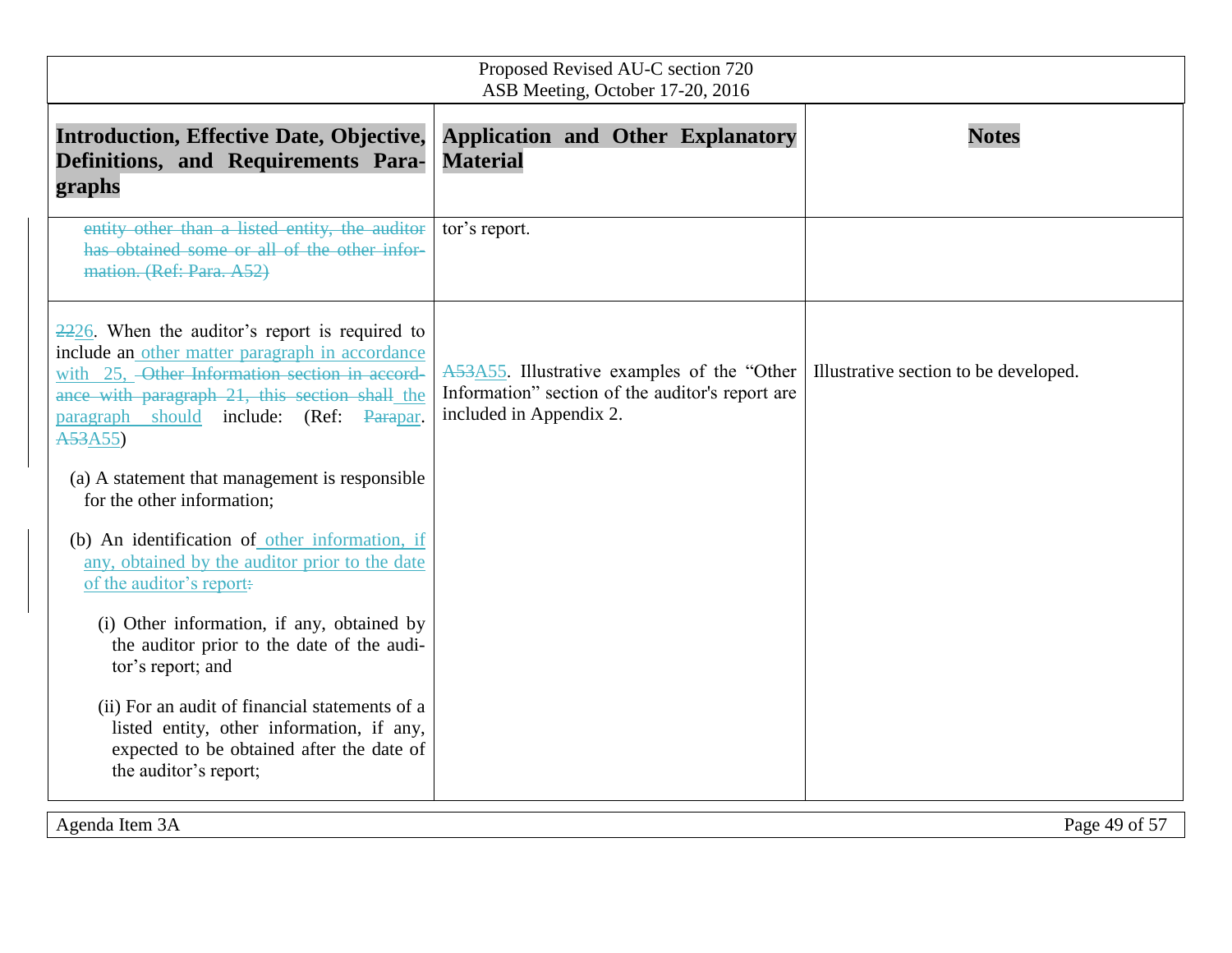| Proposed Revised AU-C section 720<br>ASB Meeting, October 17-20, 2016                                                                                                                                                                                                                                                                                                                                                                                                                                                                                                                                                                                                                                                                                                                                                                                                                                                                     |                 |                                          |              |
|-------------------------------------------------------------------------------------------------------------------------------------------------------------------------------------------------------------------------------------------------------------------------------------------------------------------------------------------------------------------------------------------------------------------------------------------------------------------------------------------------------------------------------------------------------------------------------------------------------------------------------------------------------------------------------------------------------------------------------------------------------------------------------------------------------------------------------------------------------------------------------------------------------------------------------------------|-----------------|------------------------------------------|--------------|
| <b>Introduction, Effective Date, Objective,</b><br>Definitions, and Requirements Para-<br>graphs                                                                                                                                                                                                                                                                                                                                                                                                                                                                                                                                                                                                                                                                                                                                                                                                                                          | <b>Material</b> | <b>Application and Other Explanatory</b> | <b>Notes</b> |
| (c) A statement that the auditor's opinion does<br>not cover the other information and, ac-<br>cordingly, that the auditor does not express<br>(or will not express) an audit opinion or<br>any form of assurance conclusion thereon;<br>(d) A description of the auditor's responsibili-<br>ties relating to reading, considering and re-<br>porting on other information as required by<br>this ISASAS; and<br>(e) When other information has been obtained<br>prior to the date of the auditor's report, ei-<br>ther:<br>(i) A statement that the auditor has nothing<br>to report; or<br>(ii) If the auditor has concluded that there<br>is an uncorrected material misstatement<br>of the other information inconsistency<br>or a material misstatement of fact, a<br>statement that describes the uncorrected<br>material misstatement of the other in-<br>formationinconsistency<br>material<br><b>or</b><br>misstatement of fact. |                 |                                          |              |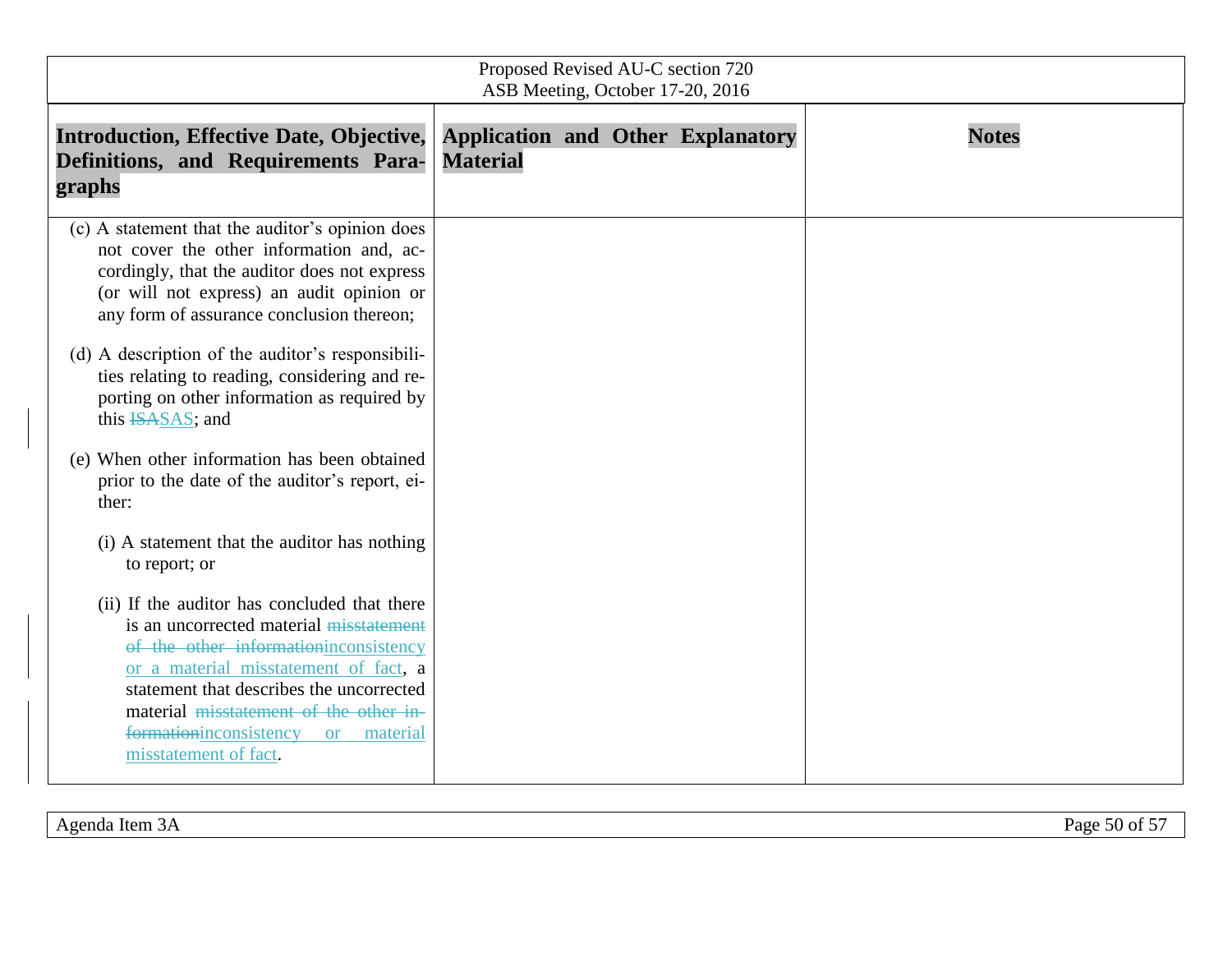| Proposed Revised AU-C section 720<br>ASB Meeting, October 17-20, 2016                                                                                                                                                                                                                                                                                                                                                                                                                                  |                                                                                                                                                                                                                                                                                                                                                                                                                                                                                                                                                                                                                                                                                                                                                                                                                                                                                                                                                                                                                                                                                                                                                                                           |               |  |
|--------------------------------------------------------------------------------------------------------------------------------------------------------------------------------------------------------------------------------------------------------------------------------------------------------------------------------------------------------------------------------------------------------------------------------------------------------------------------------------------------------|-------------------------------------------------------------------------------------------------------------------------------------------------------------------------------------------------------------------------------------------------------------------------------------------------------------------------------------------------------------------------------------------------------------------------------------------------------------------------------------------------------------------------------------------------------------------------------------------------------------------------------------------------------------------------------------------------------------------------------------------------------------------------------------------------------------------------------------------------------------------------------------------------------------------------------------------------------------------------------------------------------------------------------------------------------------------------------------------------------------------------------------------------------------------------------------------|---------------|--|
| <b>Introduction, Effective Date, Objective,</b><br>Definitions, and Requirements Para-<br>graphs                                                                                                                                                                                                                                                                                                                                                                                                       | <b>Application and Other Explanatory</b><br><b>Material</b>                                                                                                                                                                                                                                                                                                                                                                                                                                                                                                                                                                                                                                                                                                                                                                                                                                                                                                                                                                                                                                                                                                                               | <b>Notes</b>  |  |
| $\frac{2327}{2327}$ . When the auditor expresses a qualified or<br>adverse opinion in accordance with <del>ISA-AU-C</del><br>section $705$ (Revised), <sup>3</sup> the auditor shall-should<br>consider the implications of the matter giving<br>rise to the modification of opinion for the state-<br>ment required in paragraph 2226(e). (Ref: Para-<br>par. A54A56-A58A60)<br><sup>3</sup> ISA AU-C section 705 (Revised), Modifica-<br>tions to the Opinion in the Independent Auditor's<br>Report | Reporting Implications When the Auditor's<br>Opinion on the Financial Statements Is Quali-<br>fied or Adverse (Ref: Parapar, 2327)<br>A54A56. A qualified or adverse auditor's<br>opinion on the financial statements may not<br>have an impact on the statement required by<br>paragraph $\frac{2226}{e}$ if the matter in respect of<br>which the auditor's opinion has been modified<br>is not included or otherwise addressed in the<br>other information and the matter does not af-<br>fect any part of the other information. For ex-<br>ample, a qualified opinion on the financial<br>statements because of non-disclosure of direc-<br>tors' remuneration as required by the applica-<br>ble financial reporting framework may have no<br>implications for the reporting required under<br>this <b>ISASAS</b> . In other circumstances, there<br>may be implications for such reporting as de-<br>scribed in paragraphs A55A57-A58A60.<br>Qualified Opinion Due to a Material Mis-<br>statement in the Financial Statements<br>A55A57. In circumstances when the auditor's<br>opinion is qualified, consideration may be giv-<br>en as to whether the other information is also |               |  |
| Agenda Item 3A                                                                                                                                                                                                                                                                                                                                                                                                                                                                                         |                                                                                                                                                                                                                                                                                                                                                                                                                                                                                                                                                                                                                                                                                                                                                                                                                                                                                                                                                                                                                                                                                                                                                                                           | Page 51 of 57 |  |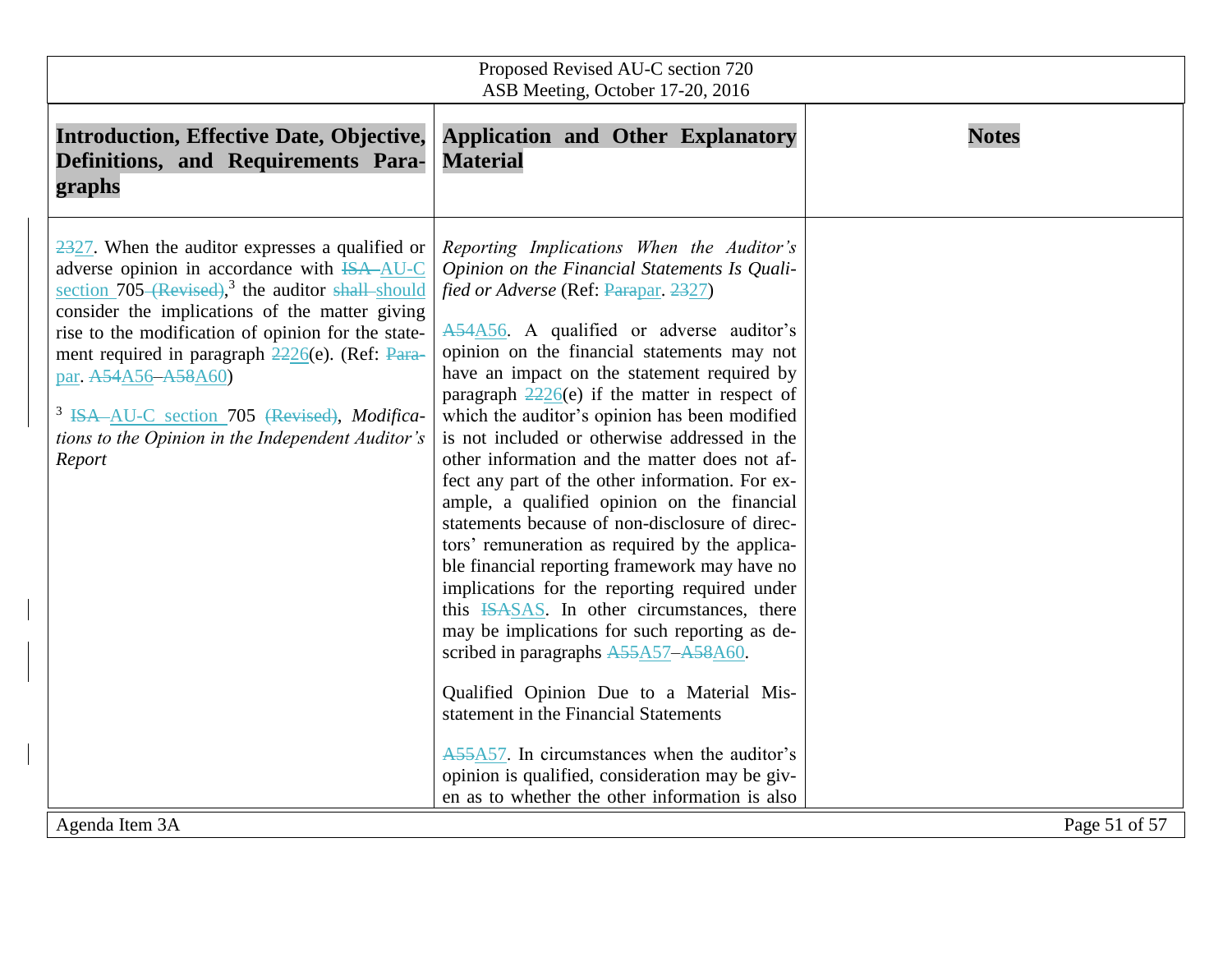| Proposed Revised AU-C section 720<br>ASB Meeting, October 17-20, 2016                            |                                                                                                                                                                                                                                                                                                                                                                                                                                                                                                                     |              |  |
|--------------------------------------------------------------------------------------------------|---------------------------------------------------------------------------------------------------------------------------------------------------------------------------------------------------------------------------------------------------------------------------------------------------------------------------------------------------------------------------------------------------------------------------------------------------------------------------------------------------------------------|--------------|--|
| <b>Introduction, Effective Date, Objective,</b><br>Definitions, and Requirements Para-<br>graphs | <b>Application and Other Explanatory</b><br><b>Material</b>                                                                                                                                                                                                                                                                                                                                                                                                                                                         | <b>Notes</b> |  |
|                                                                                                  | materially misstated for the same matter as, or<br>a related matter to, the matter giving rise to the<br>qualified opinion on the financial statements.<br>Qualified Opinion Due to Limitation of Scope<br>A56A58. When there is a limitation of scope<br>with respect to a material item in the financial<br>statements, the auditor will not have obtained                                                                                                                                                        |              |  |
|                                                                                                  | sufficient appropriate audit evidence about that<br>matter. In these circumstances, the auditor may<br>be unable to conclude whether or not the<br>amounts or other items in the other information<br>related to this matter result in a material mis-<br>statement of the other informationinconsisten-<br>cy. Accordingly, the auditor may need to mod-<br>ify the statement required by paragraph                                                                                                                |              |  |
|                                                                                                  | $\frac{2226}{e}$ to refer to the auditor's inability to<br>consider management's description of the mat-<br>ter in the other information in respect of which<br>the auditor's opinion on the financial state-<br>ments has been qualified as explained in the<br>Basis for Qualified Opinion paragraph. The<br>auditor is nevertheless required to report any<br>other uncorrected material misstatements of<br>the other information inconsistencies or materi-<br>al misstatements of fact that have been identi- |              |  |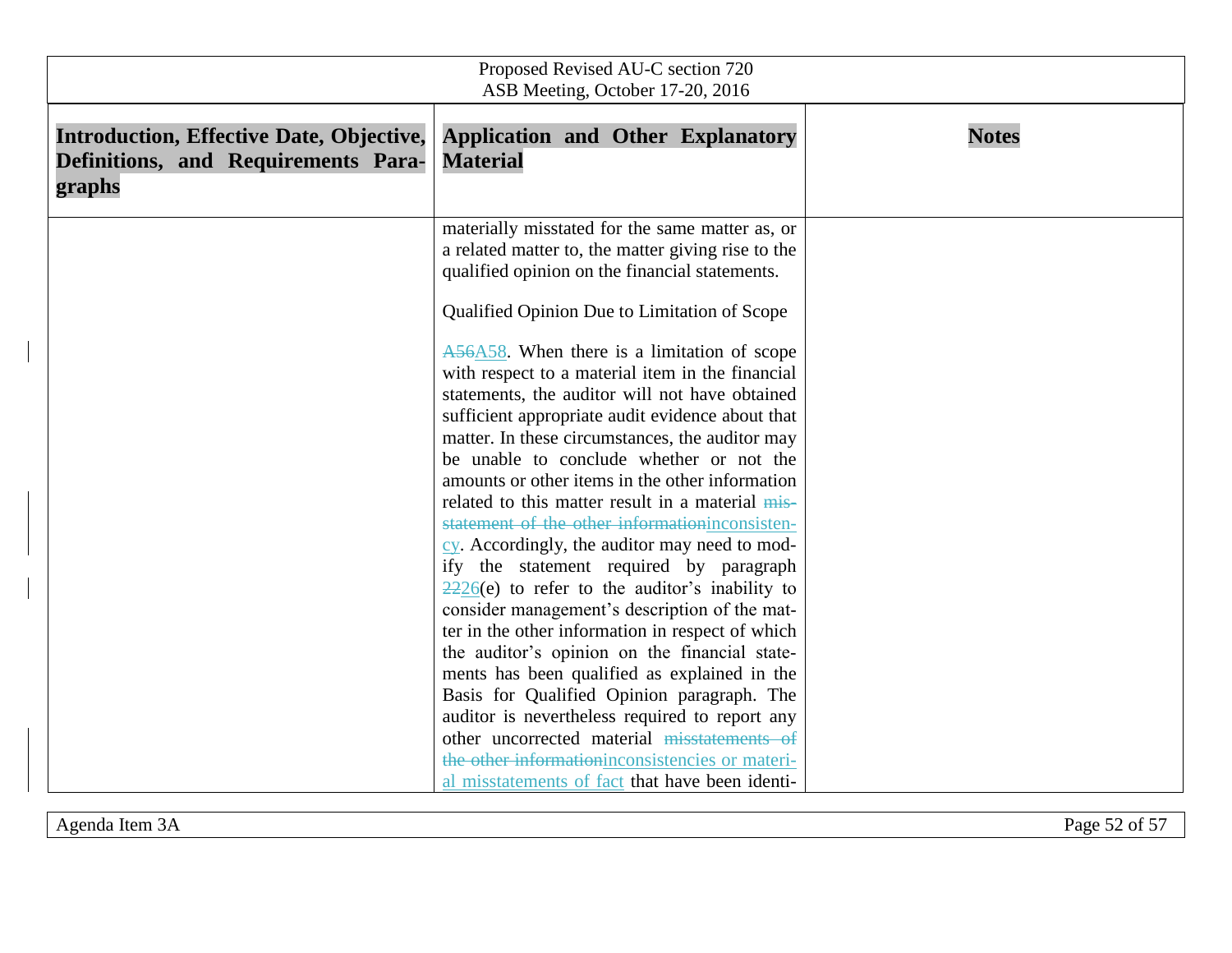| Proposed Revised AU-C section 720<br>ASB Meeting, October 17-20, 2016                            |                                                                                                                                                                                                                                                                                                                                                                                                                                                                                                                                                                                                                                                                                                                                                                                                                                                                                                                                  |               |  |
|--------------------------------------------------------------------------------------------------|----------------------------------------------------------------------------------------------------------------------------------------------------------------------------------------------------------------------------------------------------------------------------------------------------------------------------------------------------------------------------------------------------------------------------------------------------------------------------------------------------------------------------------------------------------------------------------------------------------------------------------------------------------------------------------------------------------------------------------------------------------------------------------------------------------------------------------------------------------------------------------------------------------------------------------|---------------|--|
| <b>Introduction, Effective Date, Objective,</b><br>Definitions, and Requirements Para-<br>graphs | <b>Application and Other Explanatory</b><br><b>Material</b>                                                                                                                                                                                                                                                                                                                                                                                                                                                                                                                                                                                                                                                                                                                                                                                                                                                                      | <b>Notes</b>  |  |
|                                                                                                  | fied.<br><b>Adverse Opinion</b><br>$A57A59$ . An adverse opinion on the financial<br>statements relating to a specific matter(s) de-<br>scribed in the Basis for Adverse Opinion para-<br>graph does not justify the omission of report-<br>ing of material misstatements of the other in-<br>formationinconsistencies or material misstate-<br>ments of fact that the auditor has identified in<br>the auditor's report in accordance with para-<br>graph $2226(e)(ii)$ . When an adverse opinion<br>has been expressed on the financial statements,<br>the auditor may need to appropriately modify<br>the statement required by paragraph $\frac{2226}{e}$<br>for example, to indicate that amounts or items<br>in the other information is materially misstated<br>for the same matter as, or a related matter to,<br>the matter giving rise to the adverse opinion on<br>the financial statements.<br>Disclaimer of Opinion |               |  |
| Agenda Item 3A                                                                                   | A58A60. When the auditor disclaims an opin-<br>ion on the financial statements, providing fur-<br>ther details about the audit, including a section<br>to address other information may overshadow                                                                                                                                                                                                                                                                                                                                                                                                                                                                                                                                                                                                                                                                                                                               | Page 53 of 57 |  |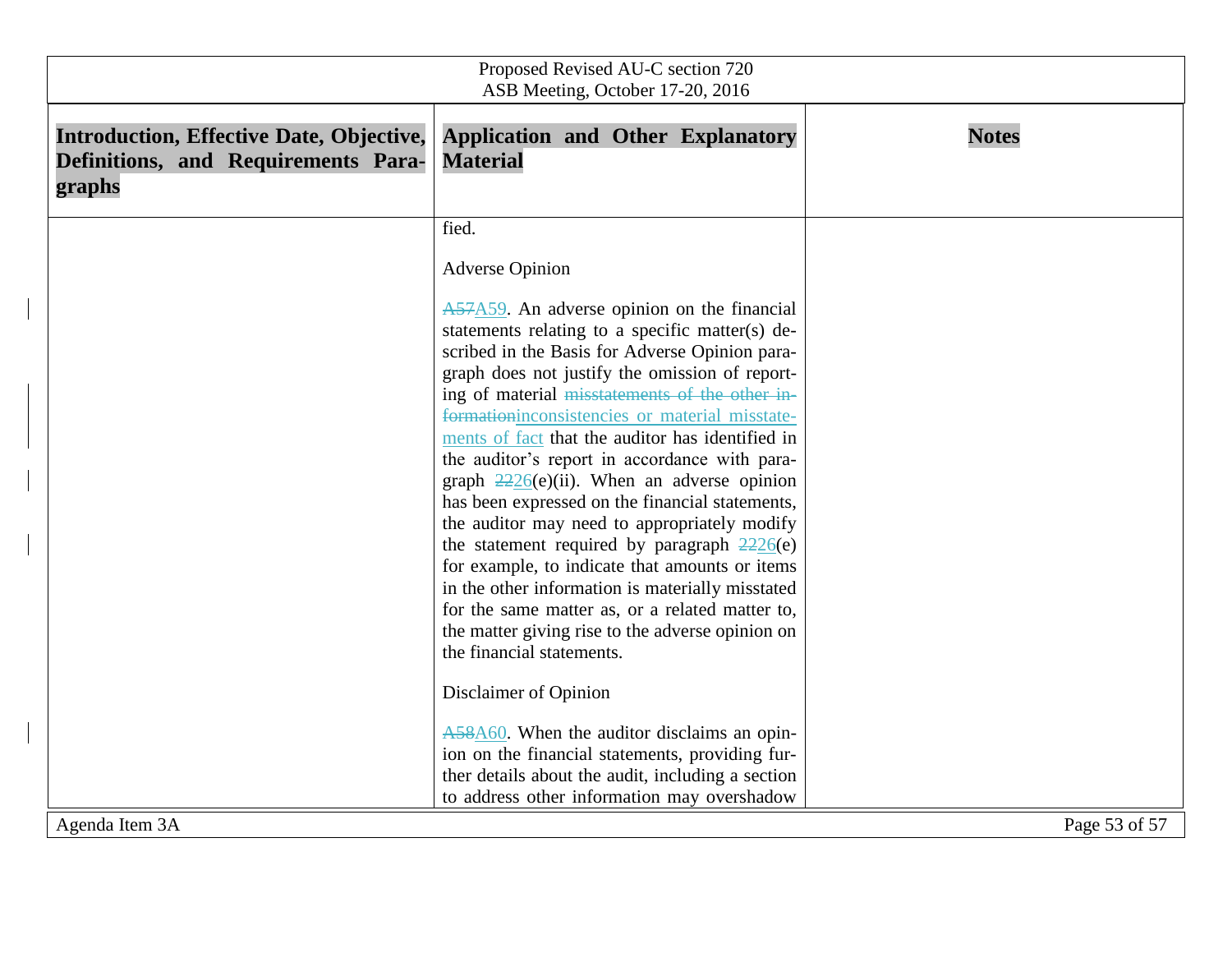| <b>Introduction, Effective Date, Objective,</b><br>Definitions, and Requirements Para-                                                                                                                                                                                                                                                                                                                                                                                                                                                                                                                 | <b>Application and Other Explanatory</b><br><b>Material</b>                                                                                                                                                                                                                                                                                                                                                                                                                                                                                                                                                                                                                                                                                                                                                           | <b>Notes</b>  |
|--------------------------------------------------------------------------------------------------------------------------------------------------------------------------------------------------------------------------------------------------------------------------------------------------------------------------------------------------------------------------------------------------------------------------------------------------------------------------------------------------------------------------------------------------------------------------------------------------------|-----------------------------------------------------------------------------------------------------------------------------------------------------------------------------------------------------------------------------------------------------------------------------------------------------------------------------------------------------------------------------------------------------------------------------------------------------------------------------------------------------------------------------------------------------------------------------------------------------------------------------------------------------------------------------------------------------------------------------------------------------------------------------------------------------------------------|---------------|
| graphs                                                                                                                                                                                                                                                                                                                                                                                                                                                                                                                                                                                                 |                                                                                                                                                                                                                                                                                                                                                                                                                                                                                                                                                                                                                                                                                                                                                                                                                       |               |
|                                                                                                                                                                                                                                                                                                                                                                                                                                                                                                                                                                                                        | the disclaimer of opinion on the financial<br>statements as a whole. Accordingly, in those<br>circumstances, as required by <del>ISA AU-C</del> sec-<br>tion 705 (Revised), the auditor's report does<br>not include a section addressing the reporting<br>requirements under this ISASAS.                                                                                                                                                                                                                                                                                                                                                                                                                                                                                                                            |               |
| <b>Reporting Prescribed by Law or Regulation</b>                                                                                                                                                                                                                                                                                                                                                                                                                                                                                                                                                       | Reporting Prescribed by Law or Regulation<br>(Ref: Para. 24)                                                                                                                                                                                                                                                                                                                                                                                                                                                                                                                                                                                                                                                                                                                                                          |               |
| 24. If the auditor is required by law or regulation<br>of a specific jurisdiction to refer to the other in-<br>formation in the auditor's report using a specific<br>layout or wording, the auditor's report shall refer<br>to International Standards on Auditing only if the<br>auditor's report includes, at a minimum: (Ref:<br>Para. A59)<br>(a) Identification of the other information ob-<br>tained by the auditor prior to the date of<br>the auditor's report;<br>(b) A description of the auditor's responsibil-<br>ities with respect to the other infor-<br>mation; and<br>Agenda Item 3A | A59. ISA 200 <sup>16</sup> -explains that the auditor may<br>be required to comply with legal or regulatory<br>requirements in addition to the ISAs. Where<br>this is the case, the auditor may be obliged to<br>use a specific layout or wording in the audi-<br>tor's report that differs from that described in<br>this ISA. Consistency in the auditor's report,<br>when the audit has been conducted in accord-<br>ance with ISAs, promotes credibility in the<br>global marketplace by making more readily<br>identifiable those audits that have been con-<br>ducted in accordance with globally recognized<br>standards. When the differences between the<br>legal or regulatory requirements to report with<br>respect to the other information and this ISA<br>relate only to the layout and wording in the | Page 54 of 57 |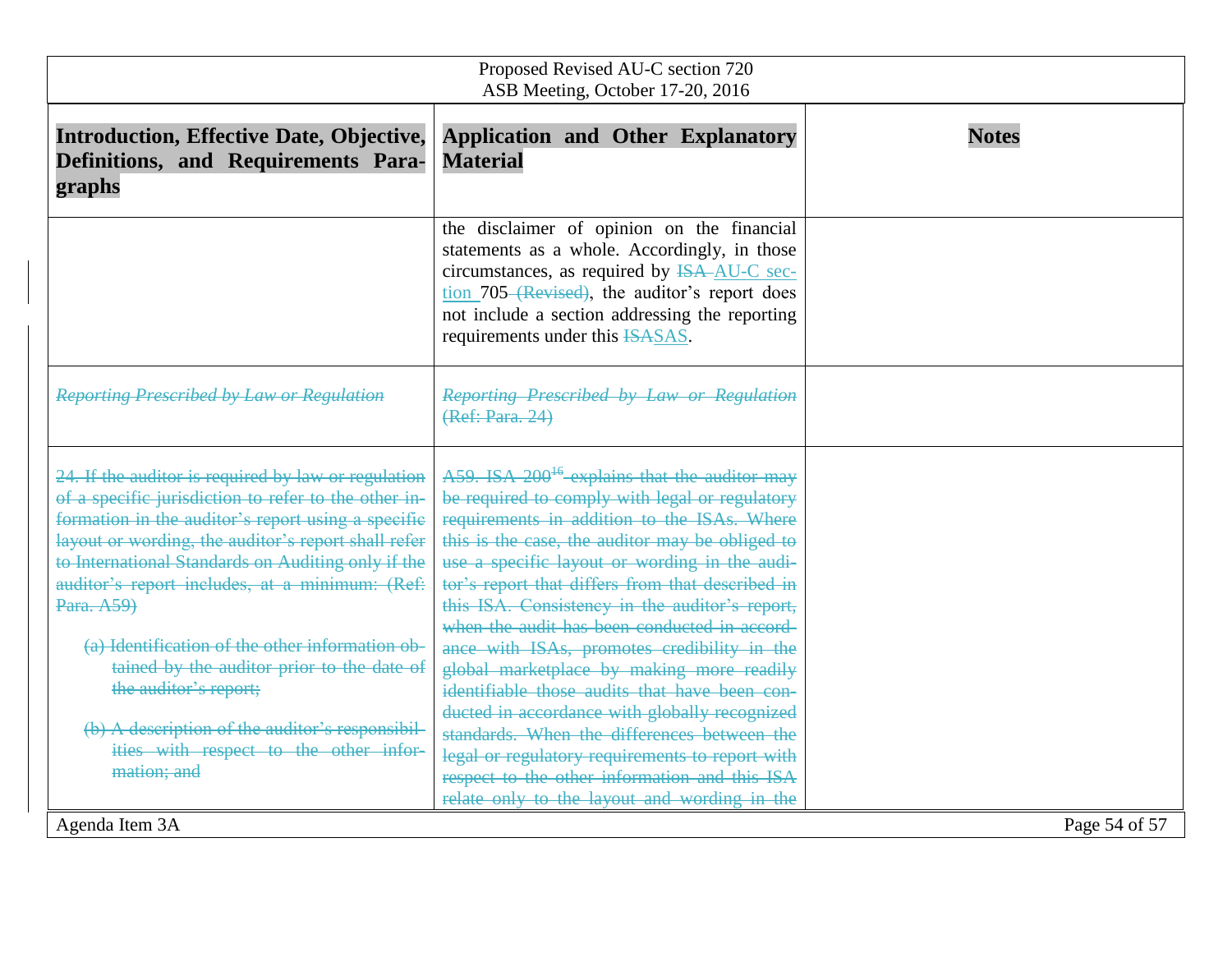| Proposed Revised AU-C section 720<br>ASB Meeting, October 17-20, 2016                                                                                                                                     |                                                                                                                                                                                                                                                                                                                                                                                                                                                                                                              |               |  |
|-----------------------------------------------------------------------------------------------------------------------------------------------------------------------------------------------------------|--------------------------------------------------------------------------------------------------------------------------------------------------------------------------------------------------------------------------------------------------------------------------------------------------------------------------------------------------------------------------------------------------------------------------------------------------------------------------------------------------------------|---------------|--|
| <b>Introduction, Effective Date, Objective,</b><br>Definitions, and Requirements Para-<br>graphs                                                                                                          | <b>Application and Other Explanatory</b><br><b>Material</b>                                                                                                                                                                                                                                                                                                                                                                                                                                                  | <b>Notes</b>  |  |
| (c) An explicit statement addressing the out-<br>come of the auditor's work for this pur-<br>pose.                                                                                                        | auditor's report and, at a minimum, each of the<br>elements identified in paragraph 24 is included<br>in the auditor's report, the auditor's report may<br>refer to International Standards on Auditing.<br>Accordingly, in such circumstances the auditor<br>is considered to have complied with the re-<br>quirements of this ISA, even when the layout<br>and wording used in the auditor's report are<br>specified by legal or regulatory reporting re-<br>quirements.<br>$^{16}$ ISA 200, paragraph A55 |               |  |
| <b>Documentation</b>                                                                                                                                                                                      |                                                                                                                                                                                                                                                                                                                                                                                                                                                                                                              |               |  |
| 2528. In addressing the requirements of ISA-AU-<br>$\overline{C}$ section 230 <sup>4</sup> as it applies to this $\overline{ASAS}$ , the<br>auditor shall should include in the audit docu-<br>mentation: |                                                                                                                                                                                                                                                                                                                                                                                                                                                                                                              |               |  |
| (a) Documentation of the procedures per-<br>formed under this ISASAS; and                                                                                                                                 |                                                                                                                                                                                                                                                                                                                                                                                                                                                                                                              |               |  |
| (b) The final version of the other information<br>on which the auditor has performed the                                                                                                                  |                                                                                                                                                                                                                                                                                                                                                                                                                                                                                                              |               |  |
| Agenda Item 3A                                                                                                                                                                                            |                                                                                                                                                                                                                                                                                                                                                                                                                                                                                                              | Page 55 of 57 |  |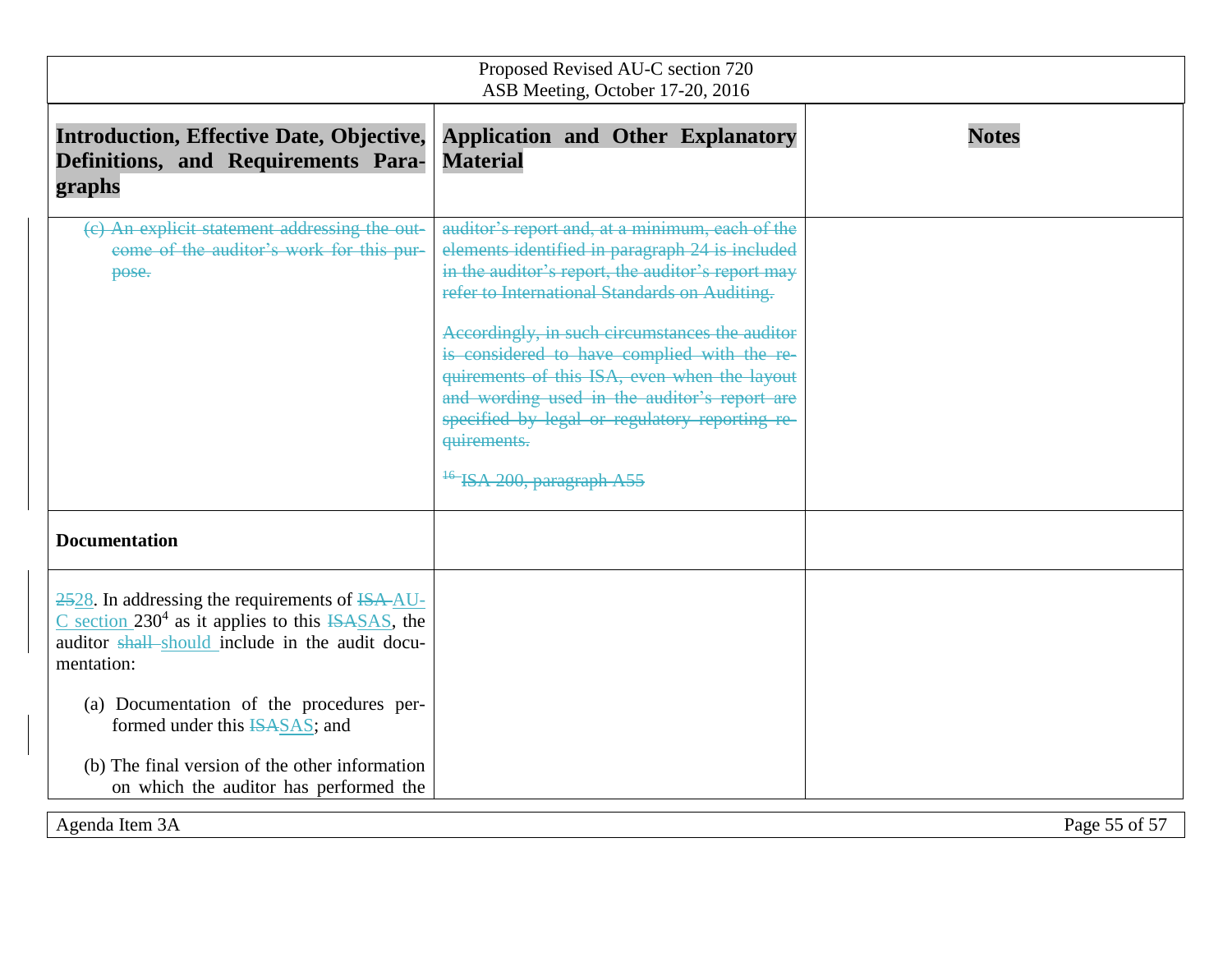| Proposed Revised AU-C section 720<br>ASB Meeting, October 17-20, 2016                                                                |  |  |              |
|--------------------------------------------------------------------------------------------------------------------------------------|--|--|--------------|
| Introduction, Effective Date, Objective, Application and Other Explanatory<br>Definitions, and Requirements Para- Material<br>graphs |  |  | <b>Notes</b> |
| work required under this <b>ISASAS</b> .<br><sup>4</sup> ISA-AU-C section 230, Audit Documentation,<br>paragraphs 8-11               |  |  |              |

## **Appendix 1**

(Ref: Parapara. 1410, A8A12)

## **Examples of Amounts or Other Items that May Be Included in the Other Information**

The following are examples of amounts and other items that may be included in other information. This list is not intended to be exhaustive.

#### **Amounts**

- Items in a summary of key financial results, such as net income, earnings per share, dividends, sales and other operating revenues, and purchases and operating expenses.
- Selected operating data, such as income from continuing operations by major operating area, or sales by geographical segment or product line.
- Special items, such as asset dispositions, litigation provisions, asset impairments, tax adjustments, environmental remediation provisions, and restructuring and reorganization expenses.
- Liquidity and capital resource information, such as cash, cash equivalents and marketable securities; dividends; and debt, capital lease and minority interest obligations.
- Capital expenditures by segment or division.
- Amounts involved in, and related financial effects of, off-balance sheet arrangements.
- Amounts involved in guarantees, contractual obligations, legal or environmental claims, and other contingencies.
- Financial measures or ratios, such as gross margin, return on average capital employed, return on average shareholders' equity, current ratio, interest coverage ratio and debt ratio. Some of these may be directly reconcilable to the financial statements.

Agenda Item 3A Page 56 of 57